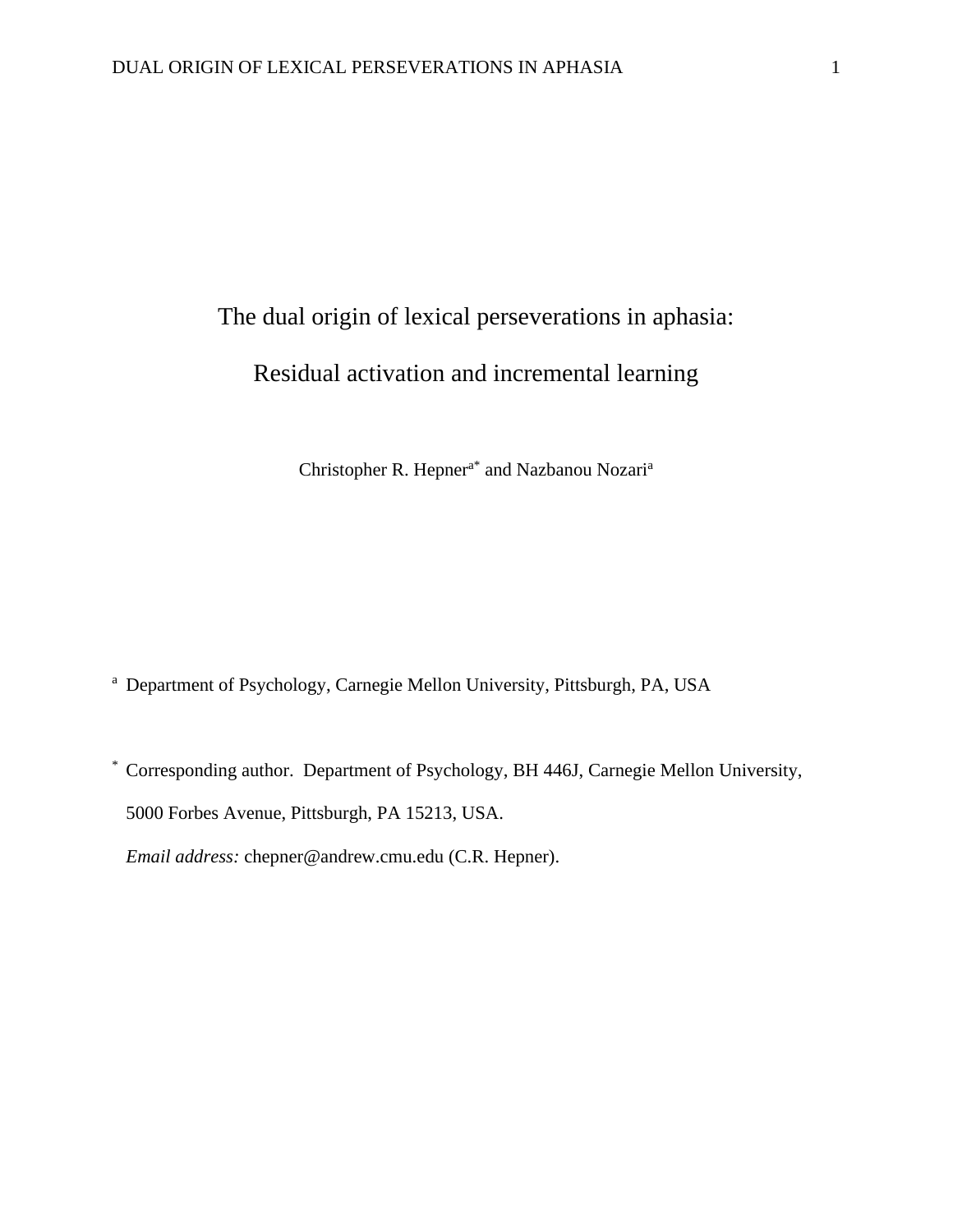## **Abstract**

Lexical perseveration, the inappropriate repetition of a previous response, is common in aphasia. Two underlying mechanisms have been proposed: residual activation and incremental learning. Previous attempts to differentiate the two have relied on experimental paradigms that encourage semantically related errors and analysis techniques designed to detect perseverations over short distances, resulting in a bias towards detecting short-lag, semantically related perseverations that both mechanisms can account for. Two key predictions that differentiate these accounts remain untested: only residual activation can explain short-lag, semantically unrelated perseverations, whereas only incremental learning can explain long-lag, semantically related perseverations. In this paper, we used a large set of picture naming trials and a novel analysis technique to test these key predictions in a multi-session study involving six individuals with aphasia. We found clear evidence for both mechanisms in different individuals, demonstrating that either one is sufficient to cause perseveration. Importantly, perseverations due to residual activation were associated with more severely impaired systems than those due to incremental learning, suggesting that a certain degree of structural and functional integrity was necessary for incremental learning. Finally, the results supported a key prediction of the incremental learning account by showing perseverations over longer lags than have previously been reported.

*Keywords:* perseveration, aphasia, residual activation, incremental learning, language production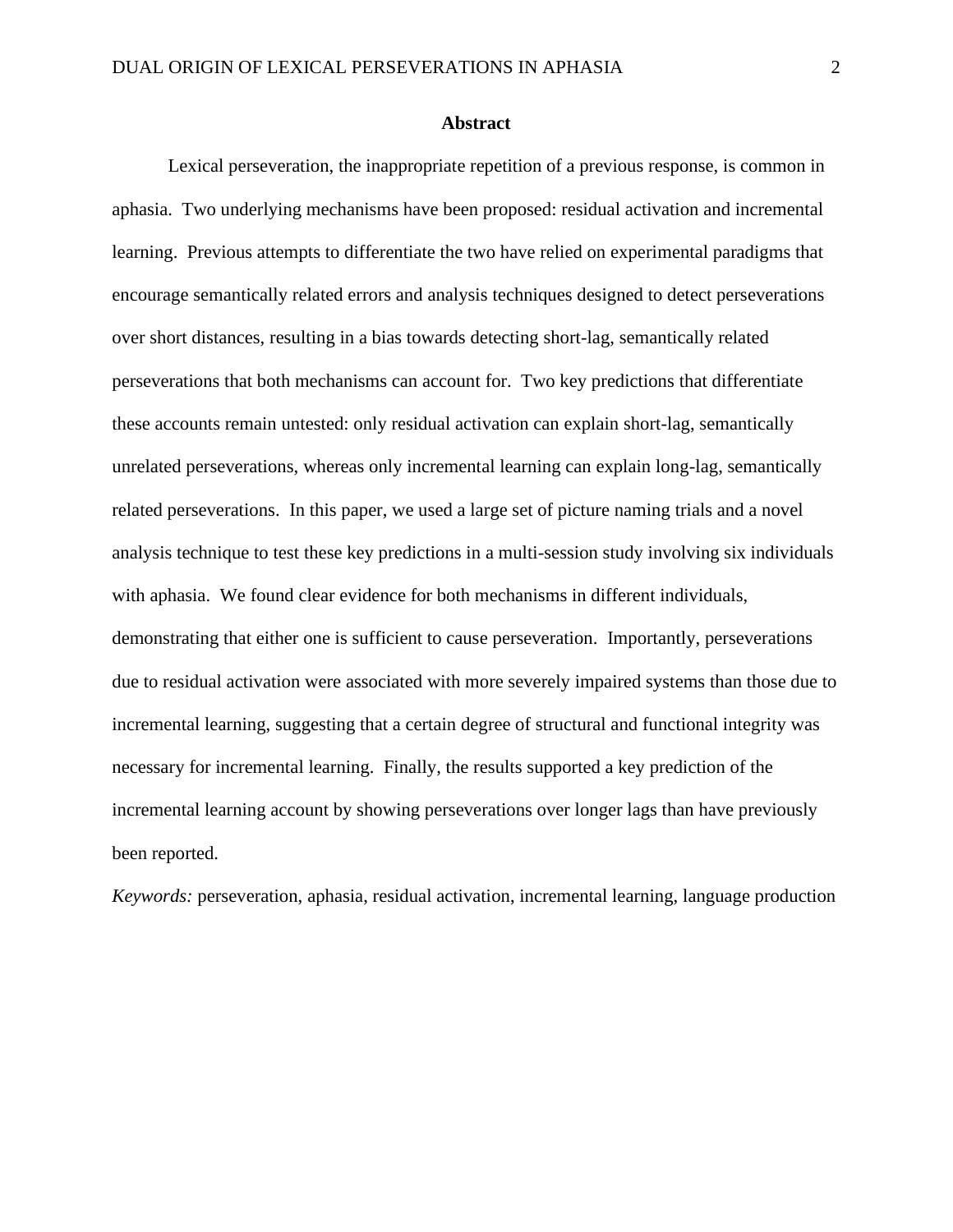## **1 Introduction**

Perseveration, or the repetition of a previous response when it is not appropriate for the current stimulus, is observed in a range of neurological disorders (Sandson & Albert, 1984). For example, frontal lesions are associated with perseverations in both verbal and non-verbal tasks. Individuals with such lesions are often impaired in tasks like the Wisconsin Card Sorting Test (Grant & Berg, 1948), where they produce incorrect responses that would have been correct in the previous phase of the test (e.g., continuing to sort the cards by color when they should now be sorted by number (Milner, 1963; Petrides & Milner, 1982). Perseverations of various kinds have also been reported in conditions as diverse as schizophrenia (Freeman & Gathercole, 1966), dementia (Bayles, Tomoeda, Kaszniak, Stern, & Eagans, 1985; Fuld, Katzman, Davies, & Terry, 1982; Miozzo, Fischer-Baum, & Caccappolo-van Vliet, 2013; Shindler, Caplan, & Hier, 1984), Parkinson's disease (Lees & Smith, 1983), traumatic brain injury (Fischer-Baum, Miozzo, Laiacona, & Capitani, 2016), and autism (Boucher, 1977).

One domain in which perseveration as a consequence of brain damage has been consistently observed is language production. More than half of individuals with aphasia produce these errors in tasks like picture naming and single-word repetition (Albert & Sandson, 1986; Allison & Hurwitz, 1967; Shindler et al., 1984; Yamadori, 1981). Moreover, the problem is not limited to a single modality, and has been reported in both spoken and written language (e.g., Buckingham, Whitaker, & Whitaker, 1979; Fischer-Baum & Rapp, 2012; Moses, Nickels, & Sheard, 2004; Nozari, 2019). Language also provides an excellent context for understanding the origins of perseverative behavior, because this behavior can be observed in simple tasks like picture naming that do not involve complex mental operations like rule switching. Moreover, since one can present a large number of pictures in a picture naming task without repeating any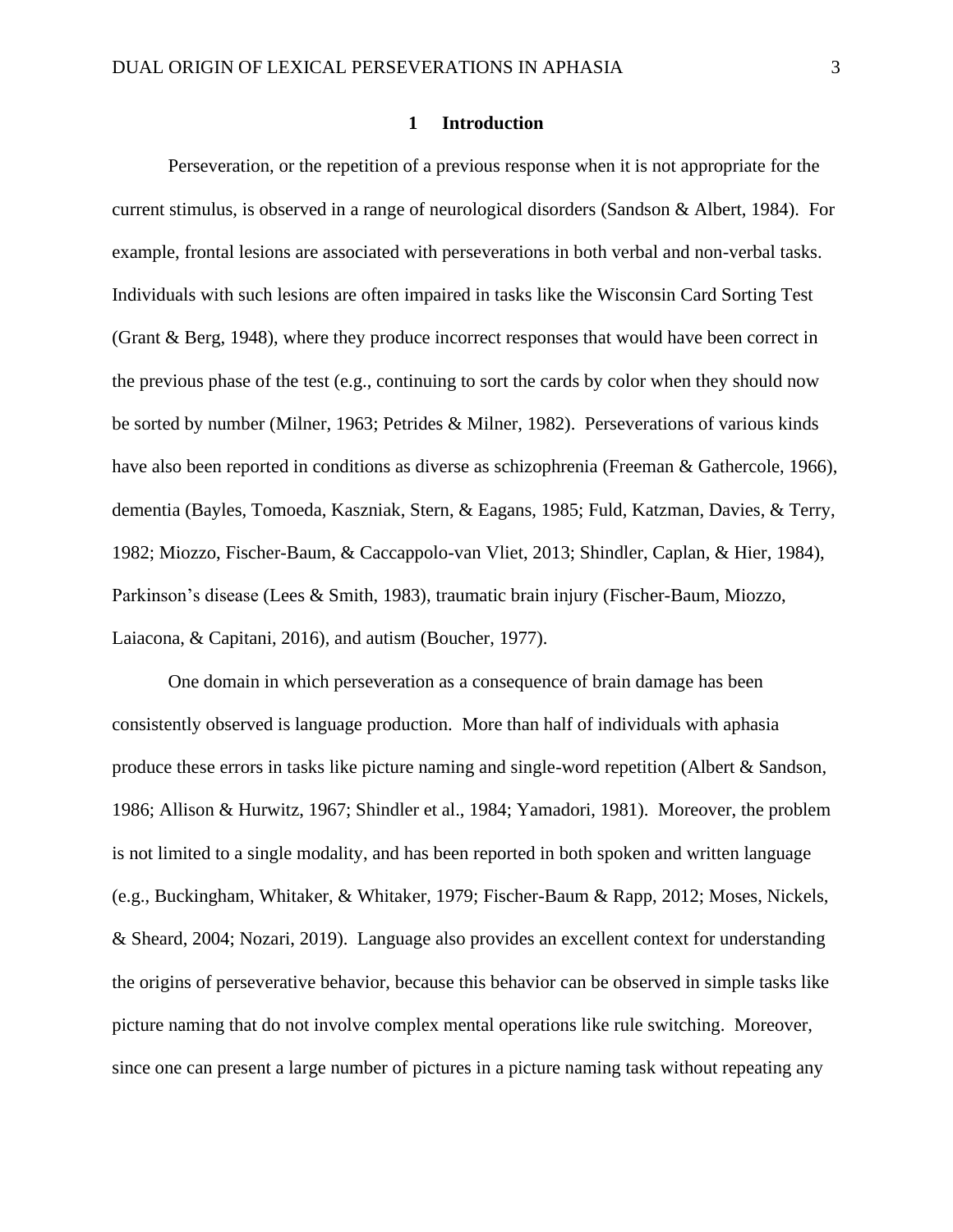of the stimuli, it is easy to administer a task in which repetition is never prompted by the design. Finally, it is possible to trace a repetitive response to its origin in such tasks and to investigate the relationship between the response and the current target (e.g., their similarity) to further shed light on to the causes of perseverative behavior. For these reasons, we focus this study on an investigation of the origin of perseverations in language production.

Within the domain of language production, perseverations can occur at different levels of processing. *Lexical perseverations* involve the repetition of an entire word—for example, responding "dog" to a picture of a cat after saying "dog" in a previous trial. Segmental perseverations, on the other hand, involve the repetition of segments instead of whole words. In written production, the segments are letters, e.g., the perseverated L in "under"  $\rightarrow$  UNDEL after MOLDEL (e.g., Fischer-Baum & Rapp, 2012, 2014). In spoken production, the segments are phonemes, e.g., the perseverated /b/ in car  $\rightarrow$  "bar" after "butter" (e.g., Buckingham, Avakian-Whitaker, & Whitaker, 1978; Moses et al., 2004). Given the frequency with which they occur and their close relationship to specific underlying deficits, perseverations have been the target of both clinical interventions and theoretical investigations of the structure and operation of the cognitive processes involved in language production.

Two theoretical accounts have been proposed to explain perseverations in language. A classic account posits that perseverations are caused by the *residual activation* of the previous response (Cohen & Dehaene, 1998). In recent years, a competing account has surfaced, which attributes perseverations to *incremental learning* in the language production system (Oppenheim, 2018; Oppenheim, Dell, & Schwartz, 2010). The current paper is focused on disentangling these two mechanisms.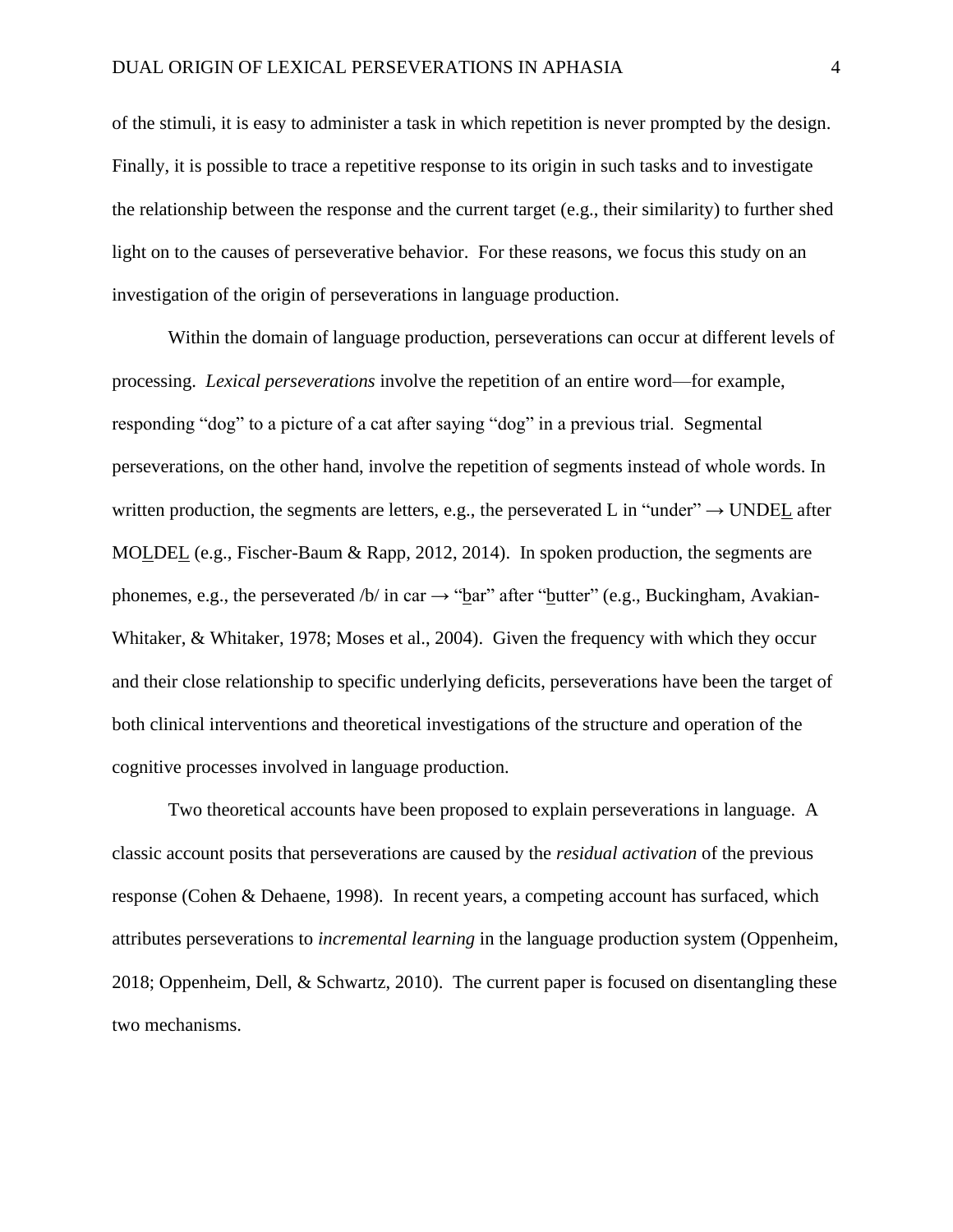## **1.1 Residual activation vs. incremental learning**

In normal (i.e., non-perseverative) production, semantic features of the concept to be named activate the corresponding lexical item, along with semantically related items (Figure 1a). Once produced, a lexical item is suppressed so that it will not be produced repeatedly (Dell, Burger, & Svec, 1997; Nozari, Dell, Schneck, & Gordon, 2015). This suppression prevents perseverations on subsequent trials. The most obvious explanation for perseverations is thus that they occur when the previous response has not been sufficiently deactivated and has retained enough activation to overtake the current target. Although the persistent activation of the previous lexical item would be augmented by input from semantic features shared with the current target (as in Figure 1c), perseverative errors are possible even when the items are not semantically related (as in Figure 1d). This explanation has been referred to as the *residual activation* account (Cohen & Dehaene, 1998). Because activation usually decays rapidly, perseverations resulting from residual activation are only expected to occur over short distances, as perseverative errors are generally found to do. Cohen and Dehaene (1998) observed that, across tasks (picture naming and single-word reading) and perseveration types (lexical and segmental), the likelihood of repeating an item decreased exponentially over successive trials. To summarize, then, the residual activation account predicts perseverations over short lags, in response to both semantically related and unrelated targets.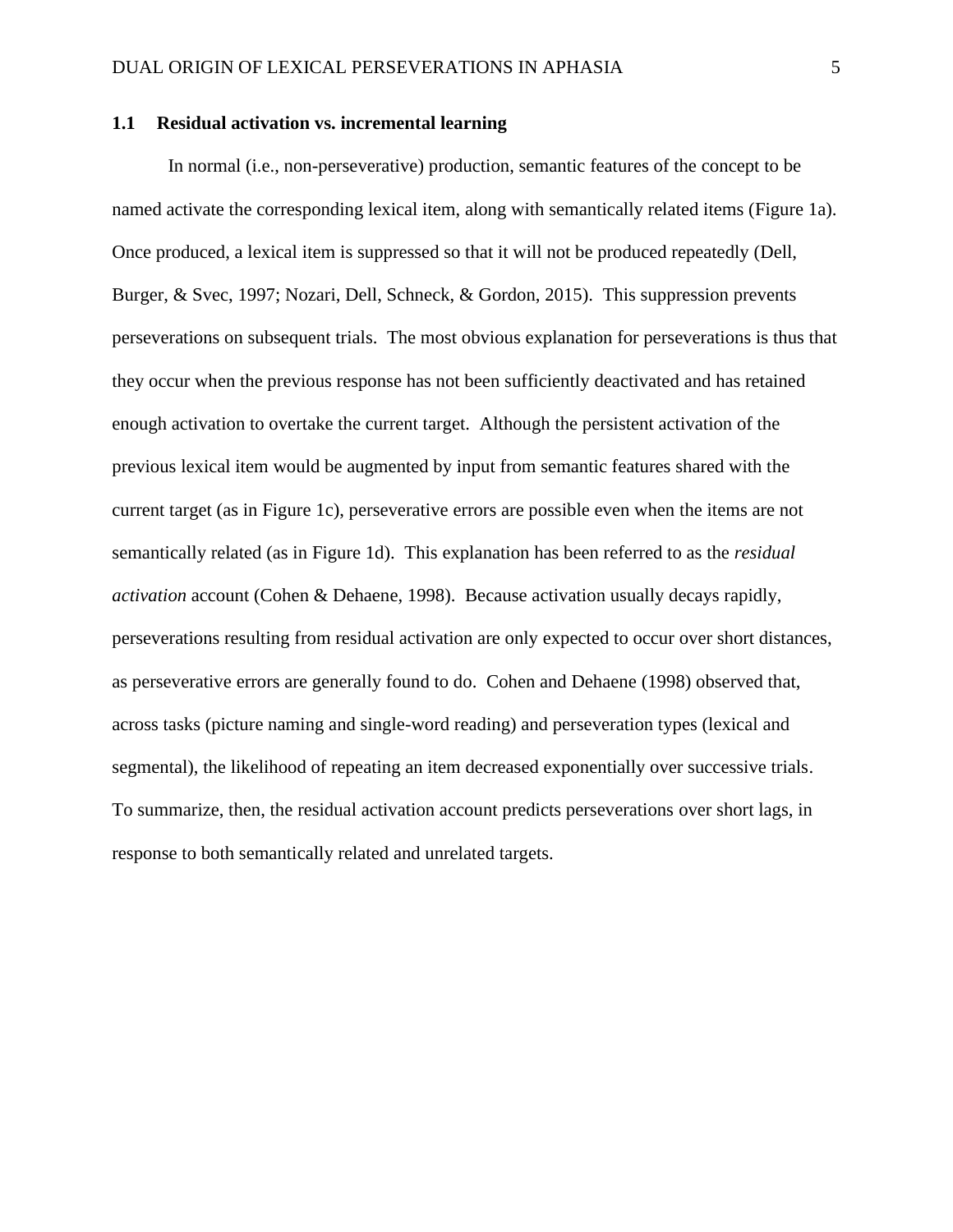

*Figure 1. Activation in semantic and lexical units in successive trials in typical production (a-b) and perseveration due to residual activation (c-d). In typical production, a lexical item is suppressed after it is produced on the first trial. If the next trial is semantically related, the previous item gains some new activation through shared features, but rarely enough to overtake the target (a). If the next trial is unrelated, the previous item's activation remains close to zero (b). In perseverations, according to the residual activation account, the lexical item cat retains some residual activation after "cat" is produced in response to a picture of a cat in the first trial. If the target in the second trial is semantically related (e.g., "dog"), cat will receive*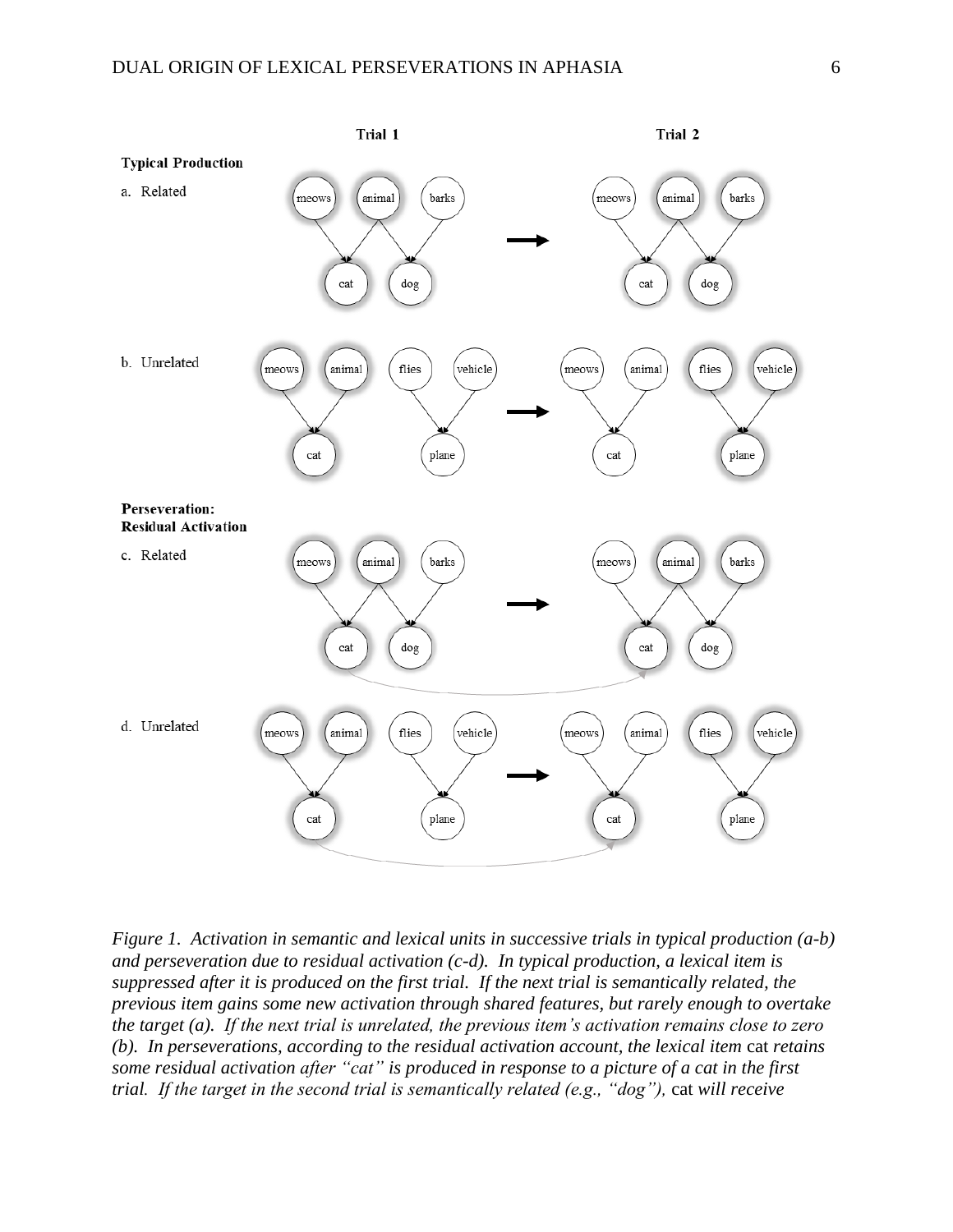*additional activation from shared semantic features, potentially resulting in a semantically related perseveration (c). However, even without this additional input, residual activation alone may be enough to cause semantically unrelated perseverations, as in (d). The circumference of the halo indicates the level of activation.*

Residual activation was the dominant account for perseverations until a new model emerged to explain semantic interference in production. This interference manifests as greater difficulty in naming a picture in the context of semantically related compared to unrelated pictures (e.g., Belke, Meyer, & Damian, 2005; Oppenheim, 2018; Schnur, 2014; Schnur, Schwartz, Brecher, & Hodgson, 2006; see Nozari & Pinet, 2020 for a review). The residual activation account attributed this phenomenon to the same mechanism that caused perseverations: the residual activation of the previously named item interfered with the selection of the current item. This was more likely when the previous and current responses were semantically related because the shared semantic features would send additional activation to the previously selected item, further contributing to the probability of its perseveration. However, the residual activation account ran into problems when it was demonstrated that the semantic interference effect can persist even when intervening items are inserted between two semantically related pictures (see Schnur, 2014 and references therein). The persistence of interference over time and several intervening items pointed to a more lasting mechanism, like a structural change. This led to the proposal of *incremental learning*, a mechanism that made small but cumulative changes to the language production system as a result of naming a given picture (Howard, Nickels, Coltheart, & Cole-Virtue, 2006; Oppenheim et al., 2010; Vitkovitch & Humphreys, 1991; Vitkovitch, Humphreys, & Lloyd-Jones, 1993).

According to the incremental learning account, naming a picture of a cat as "cat" strengthens the connections between the lexical item *cat* and its semantic features. A version of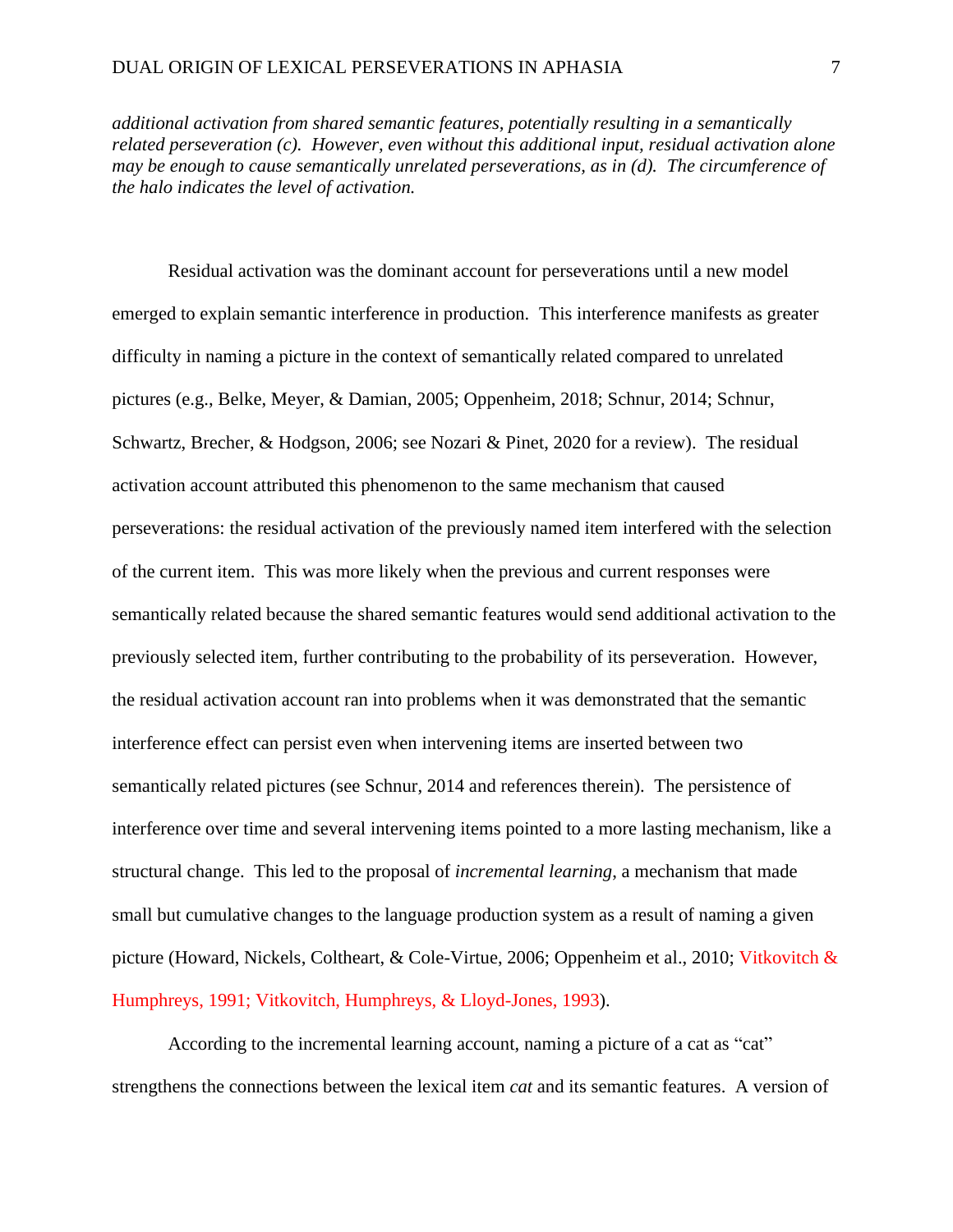the incremental learning account (Oppenheim, 2018; Oppenheim et al., 2010) additionally posits that the strengthening of the target weights is accompanied by a weakening of the weights between the competitors and the semantic features that activated those competitors (implemented via the delta rule). Whether or not the weights of the connections to competitors are decreased, a recently produced target is more likely to be produced on a subsequent trial if some of its semantic features are activated by the new target, as depicted in Figure 2a. These changes are hypothesized to be structural and thus long-lasting, enabling them to account for the robustness of semantic interference to the passage of time and the insertion of unrelated items (Hsiao, Schwartz, Schnur, & Dell, 2009; Schnur, 2014). Note that the situation is very different for unrelated competitors. In normal (or only mildly damaged) systems unrelated competitors are rarely activated along with the target. There will thus be no reason for weights to be adjusted (Figure 2b). In more severely damaged systems, it is not unusual for unrelated items to be activated along with the target, leading to the production of lexical errors that bear no relationship to the target (e.g., Dell, Schwartz, Martin, Saffran, & Gagnon, 1997). The source of this activation is not clear, but it may be caused by the random activation of semantic features unrelated to the target. Such a situation is depicted in Figure 2c. In these cases, the high activation of the unrelated item in the first trial could trigger weight adjustments as depicted in the figure. However, these changes would not be sufficient to cause perseverations. Strengthening the weights of the connections between the target and its semantic features only confers an advantage to the lexical item when those features are activated. If the next target is semantically unrelated, the semantic features of the previous item will not be activated, so the strengthened connection weights will not contribute to the activation of its lexical representation and no perseveration would be expected. To summarize, the incremental learning model can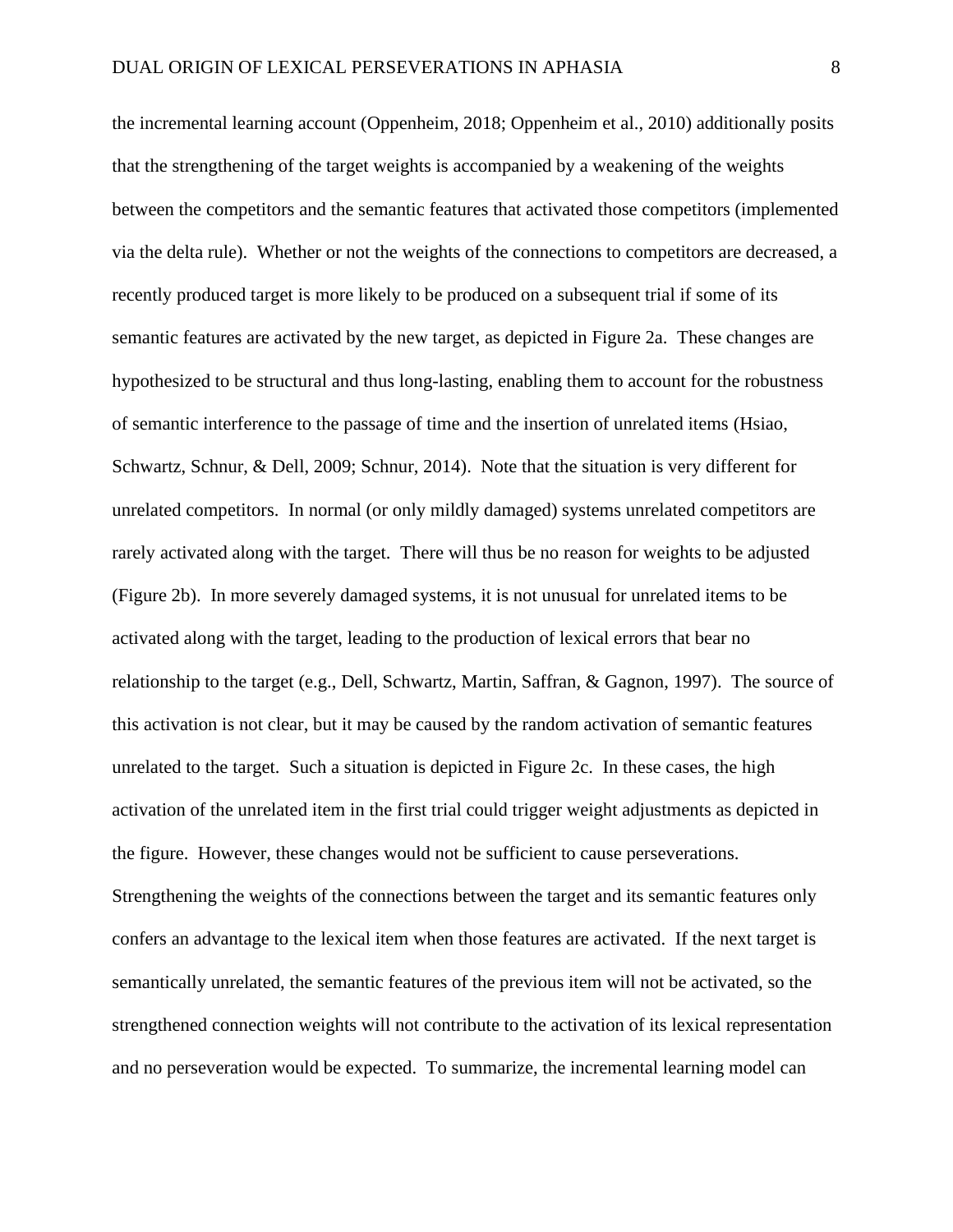account for both short- and log-lag perseverations, resulting from structural changes to the connections, as long as the new target is semantically related to the item being perseverated.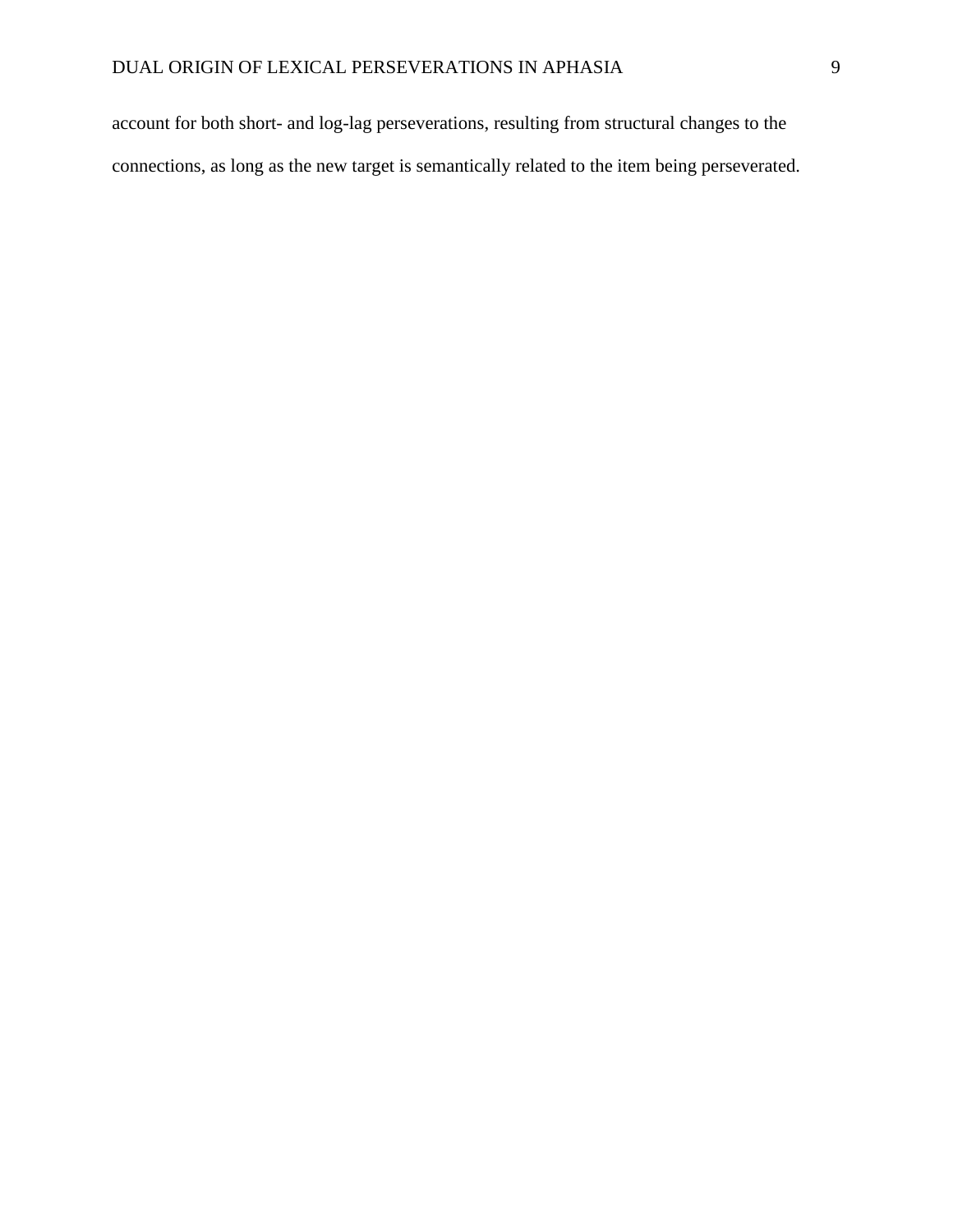

*Figure 2. Perseverations under the incremental learning account. (a) After producing "cat" in response to a picture of a cat, the connections between* cat *and its semantic features are strengthened, while the connections between those features and semantic competitors like* dog *are weakened. When naming a picture of a dog in the next trial,* cat *thus receives more activation from shared features than* dog*, potentially resulting in a semantically related perseveration. (b) By contrast, producing "cat" has no effect on the connections between semantically unrelated words like* plane *and their semantic features, since there is no overlap between the two. In this case,* cat *would receive no additional activation in the second trial. (c) In damaged systems, some semantic features and lexical items unrelated to* cat *may be activated in the first trial due to random noise (sometimes leading to unrelated lexical errors in trial 1). This random activation may induce weight changes that are not normally observed in non-damaged systems. However, even if such changes take place, they would not result in a semantically unrelated perseveration, because the semantic features of* cat *are not activated by the new unrelated target, so the strength of their connections to the lexical item* cat *is irrelevant. The circumference of the halo indicates the level of activation. The thicknesses of the connections reflect weight changes, with thicker connections denoting strengthening and dashed connections denoting weakening.*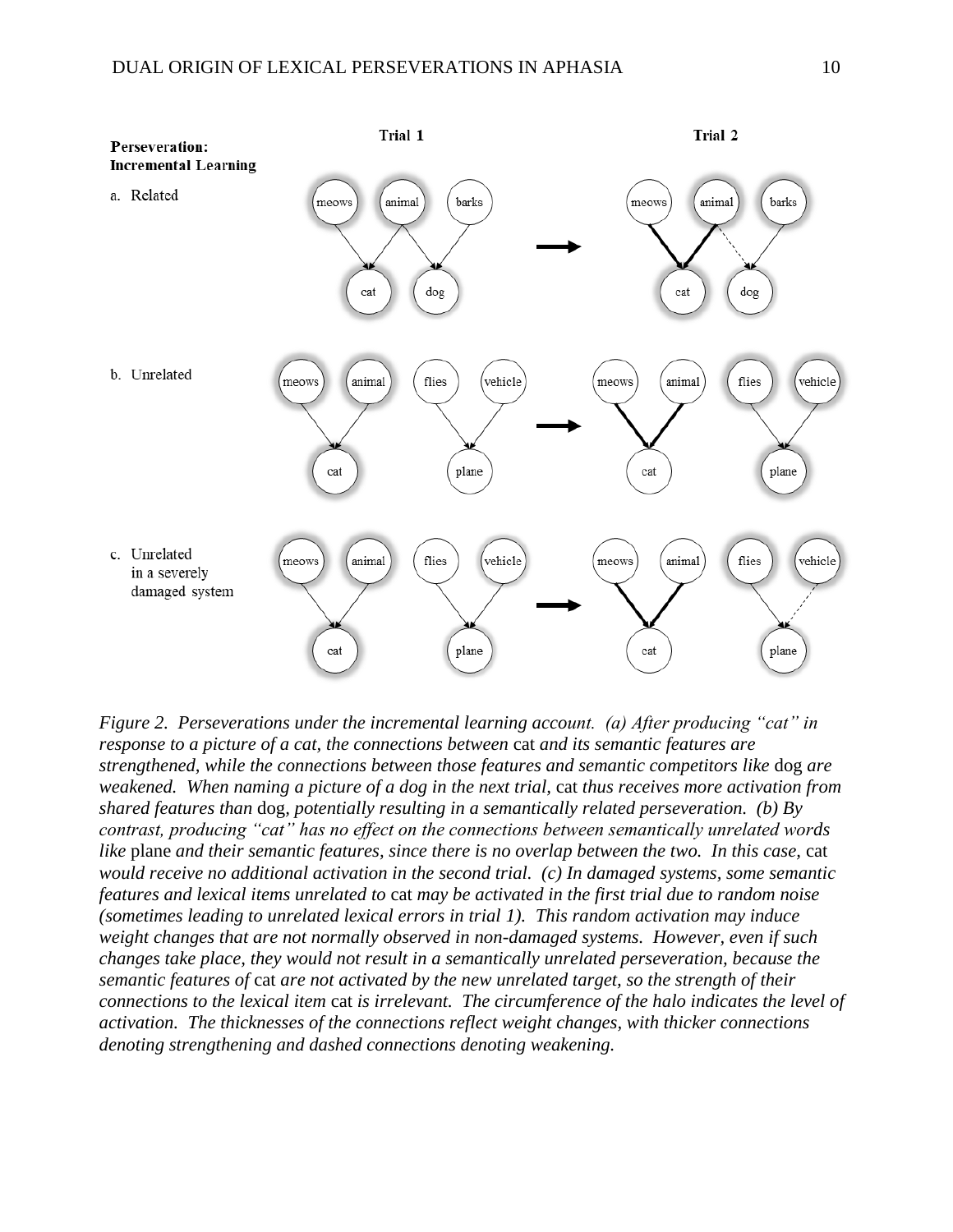# **1.2 Which account is right?**

Table 1 summarizes the predictions of the residual activation and incremental learning accounts. As described above, both can account for semantically related perseverations over short distances. However, their predictions do differ in two key areas. First, only the residual activation account allows for completely semantically unrelated perseverations, because the persistent activation of a previous target can cause a perseveration even in the absence of input from shared semantic features. According to the incremental learning account, on the other hand, perseverations critically depend on the activation of shared semantic features, so semantic similarity is vital for generating perseverations. In this sense, the incremental learning account is more restrictive than the residual activation account. On the other hand, the second difference between the predictions of the two models is that only the incremental learning mechanism can account for long-lag perseverations. The structural changes posited by this account can persist over much longer intervals than the transient activation of individual nodes posited by the residual activation account. In this sense, the residual activation account is the more restrictive of the two.

|                            | <b>Semantically Related</b> |                    | <b>Unrelated</b>   |  |  |
|----------------------------|-----------------------------|--------------------|--------------------|--|--|
|                            |                             | Short-Lag Long-Lag | Short-Lag Long-Lag |  |  |
| <b>Residual Activation</b> |                             |                    |                    |  |  |
| Incremental Learning       |                             |                    |                    |  |  |

*Table 1. Summary of the key predictions of the residual activation and incremental learning accounts. The gray cells indicate the critical predictions that differentiate the two models.*

As can be seen in Table 1, neither model has a clear advantage in its ability to explain a wider range of empirical phenomena. Residual activation can account for perseverations over a wider variety of target-error relationships, whereas incremental learning can account for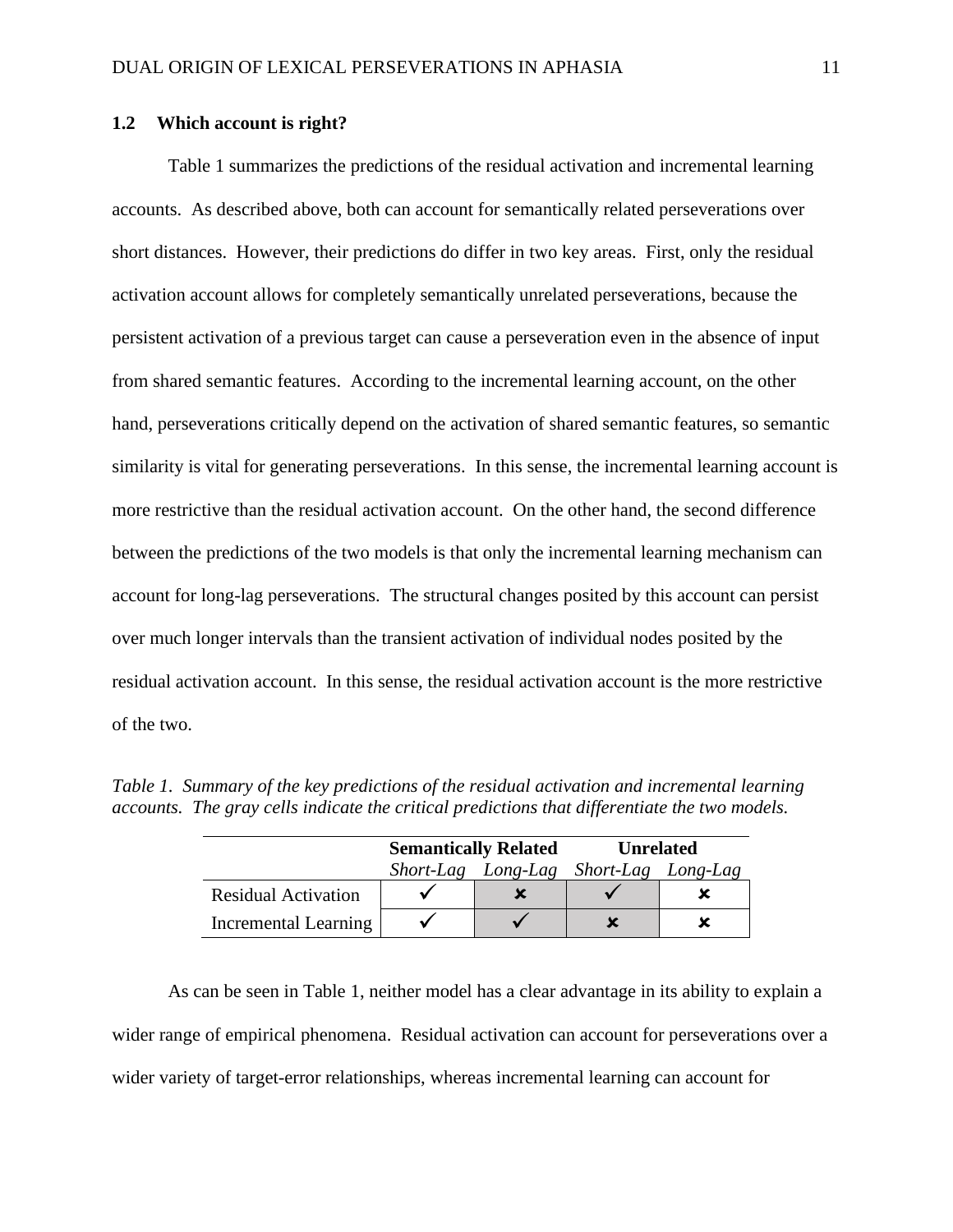perseverations over a wider range of lags. Accepting or rejecting either of these accounts is thus a matter of determining the characteristics of perseverations in aphasic speech that need to be accounted for. For example, if it turned out that individuals with aphasia rarely perseverate over long lags, but they produce both semantically related and unrelated perseverations, then the residual activation account would provide the best explanation for the observed pattern of perseveration errors. If, on the other hand, it turned out that long lag perseverations were common in aphasia, and semantically unrelated perseverations were rare on unrelated targets, then the incremental learning account would provide the best explanation.

Although there have been a number of studies of perseveration in language production, which have contributed substantially to our understanding of the nature of linguistic representations (e.g., Fischer-Baum, McCloskey, & Rapp, 2010; Fischer-Baum & Rapp, 2014), there has been little research focused on directly testing the predictions of the residual activation vs. incremental learning accounts in aphasia. One exception has been a study by Hsiao et al. (2009), who used a blocked cyclic naming task with 6 items in each cycle to specifically test the viability of the incremental learning account. There were two key manipulations. First, the items in each block were either from the same semantic category (homogeneous blocks; e.g., dog, horse, cat, etc.) or from different semantic categories (mixed blocks; e.g., tree, cat, nose, etc.). Short-lag perseverations could thus be semantically related or unrelated, depending on the block (homogeneous or mixed, respectively). Second, trials were separated by either 1 or 5 seconds. Their findings were generally consistent with the incremental learning account: semantically related perseverations were much more common than unrelated ones, and the amount of time between trials made no difference in the distances over which perseverations occurred. However, Hsiao et al. (2009) did not conclusively address two of the key predictions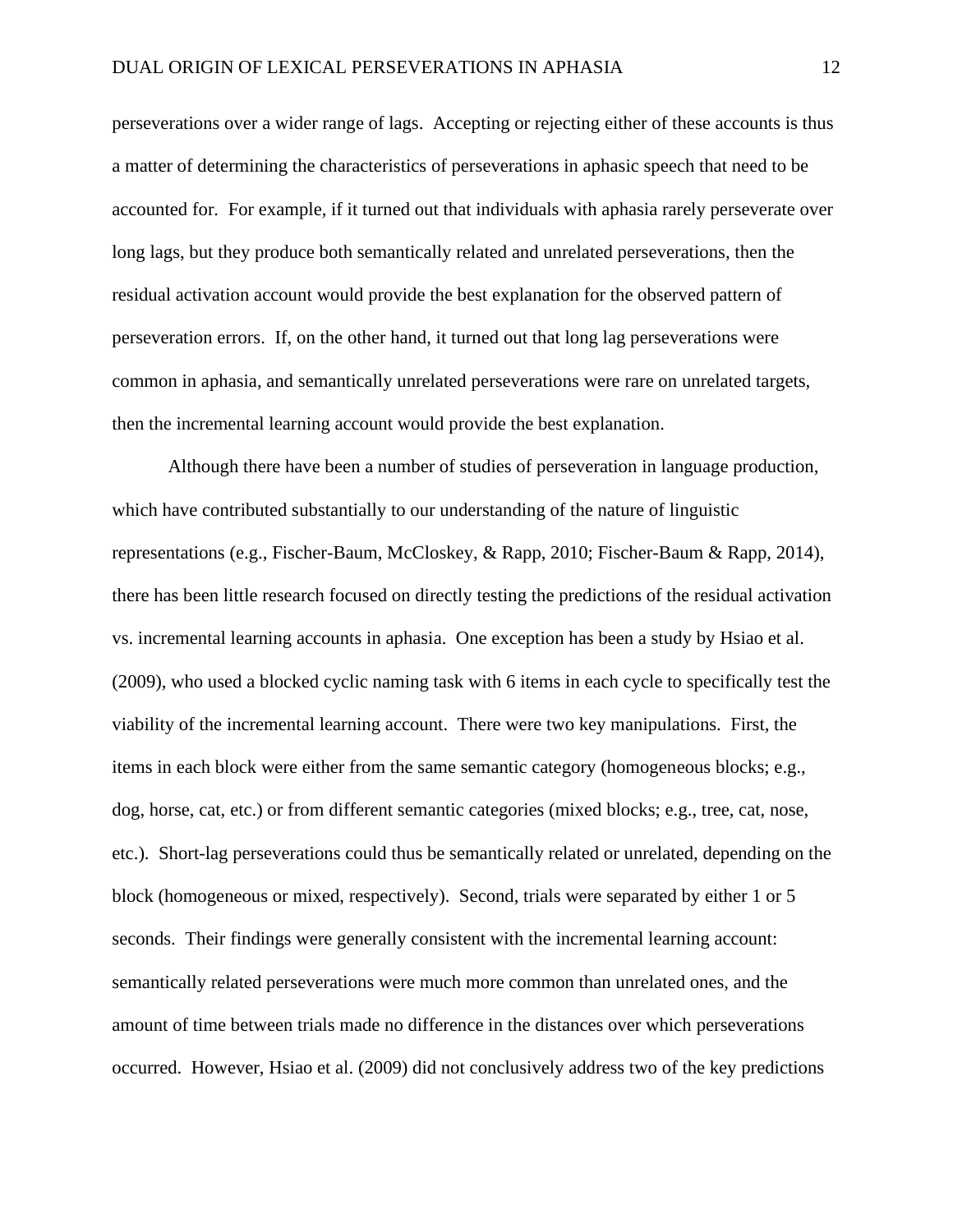that differentiate the competing accounts. On the one hand, while they did find more semantically related perseverations in homogeneous blocks, they also found above-chance rates of (presumably unrelated) perseverations in mixed blocks, which are difficult for incremental learning to explain. On the other, a real test for long-lag perseverations (i.e., over longer distances than the residual activation account would predict) has been missing. The blocked cyclic naming paradigm is ill suited for this purpose, since a small set of items is repeated over short intervals. Moreover, repeatedly naming a small set of pictures may artificially promote perseverations that are exacerbated by semantic similarity. If incremental learning is truly the underlying cause of lexical perseveration, it should be possible to observe it in a task without any demand for repeating items, and perseverations should occur over much longer lags (e.g.,  $10+$ trials).

In short, the current body of literature on perseverations in aphasia does not paint a clear picture of their characteristics. Well-controlled studies that have manipulated the intervals between trials have found no effect of time, supporting the incremental learning account (Gotts, della Rocchetta, & Cipolotti, 2002; Hsiao et al., 2009), but, due to the limited number of items, have been unable to confirm its prediction of long-lag perseverations. Conversely, the presence of significant numbers of semantically unrelated perseverations in these and earlier studies (e.g., Hirsh, 1998) is better explained by the residual activation account. However, these two accounts need not be mutually exclusive. It may, for example, be the case that individuals with aphasia show a mixture of the error types listed in Table 1, providing evidence that a hybrid model is appropriate at the individual level. It is also possible that different individuals show distinct patterns of perseveration, compatible with one model or the other but not both. The current study was designed to distinguish between these possibilities.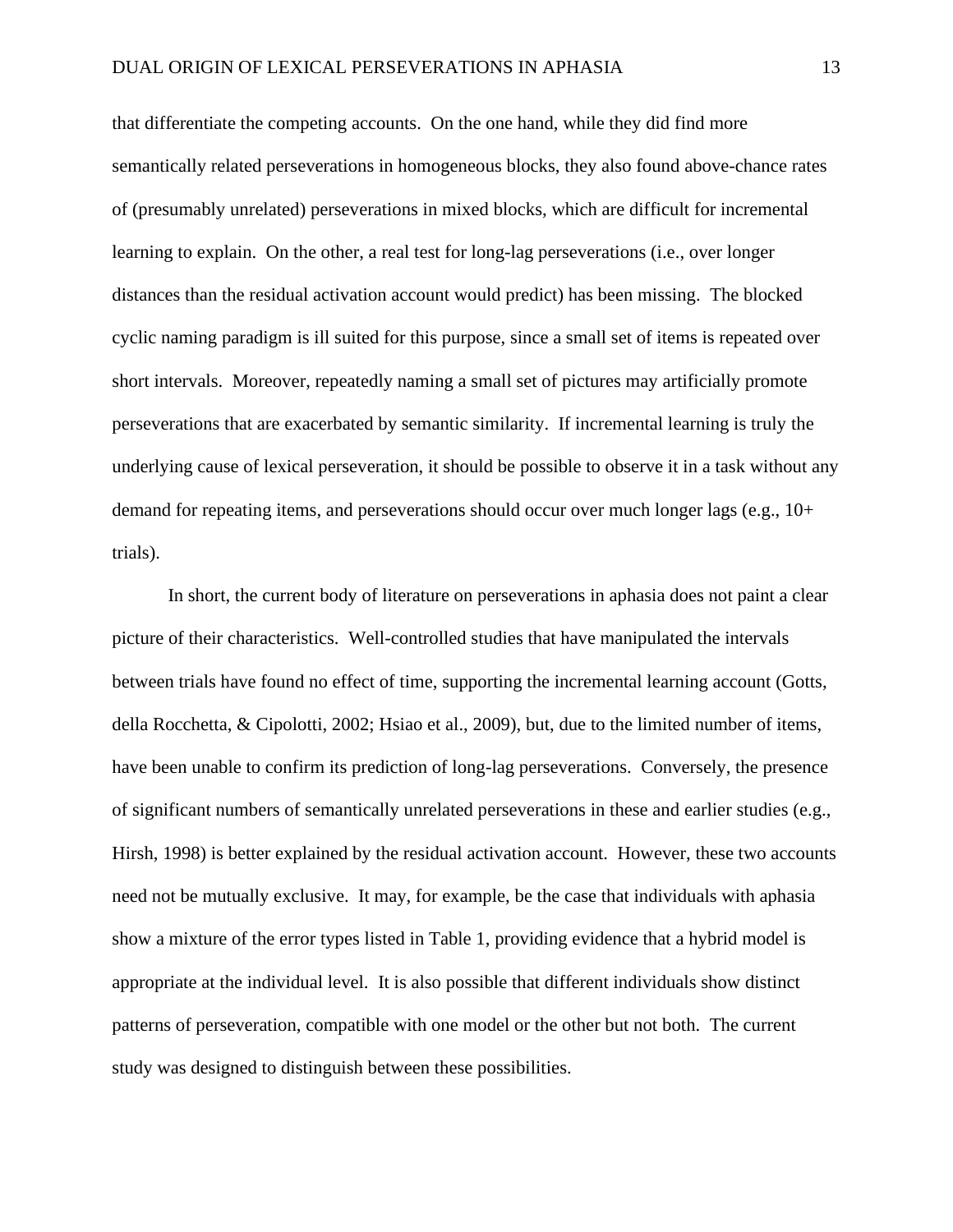## **1.3 Current study**

As discussed above, both lexical items and segments can perseverate in the speech (or writing) of individuals with aphasia. We target lexical, as opposed to segmental, perseverations because of our focus on disentangling the residual activation vs. incremental learning accounts. Specifically, we focus on two key areas in which the residual activation and incremental learning accounts diverge: short-lag, semantically unrelated errors, and long-lag, semantically related errors. While the former can be studied using both lexical and segmental perseverations, the latter does not lend itself easily to an investigation of long-lag perseverations, even though incremental learning accounts of phonological interference, like semantic interference, have been proposed (Breining, Nozari, & Rapp, 2016, 2019; Nozari, Freund, Breining, Rapp, & Gordon, 2016). The reason is that the number of segments in language are limited, and repeating the same segment becomes inevitable after only a few words (hence the small windows chosen for such analyses; e.g., 5 trials in McCloskey, Macaruso, & Rapp, 2006). Lexical items, on the other hand, are numerous, and it is simple to create a picture naming task with a large number of items without repeating any of them. We thus chose to use lexical perseverations in order to be able to fully test the predictions of the incremental learning account. Additionally, the potentially unlimited window over which lexical perseverations can be assessed allows us to investigate the maximum lag of the effect. In a series of experiments investigating cumulative semantic interference in neurotypical adults using a continuous naming task, Schnur (2014) found no interference when semantically related trials were separated by as few as 8 unrelated trials, except when short lags (2 unrelated trials) were also present in the sequence. However, when short lags were present in at least a subset of the semantic categories, interference was observed at longer lags (8-14). A finding that there is an upper bound to the lags of lexical perseverations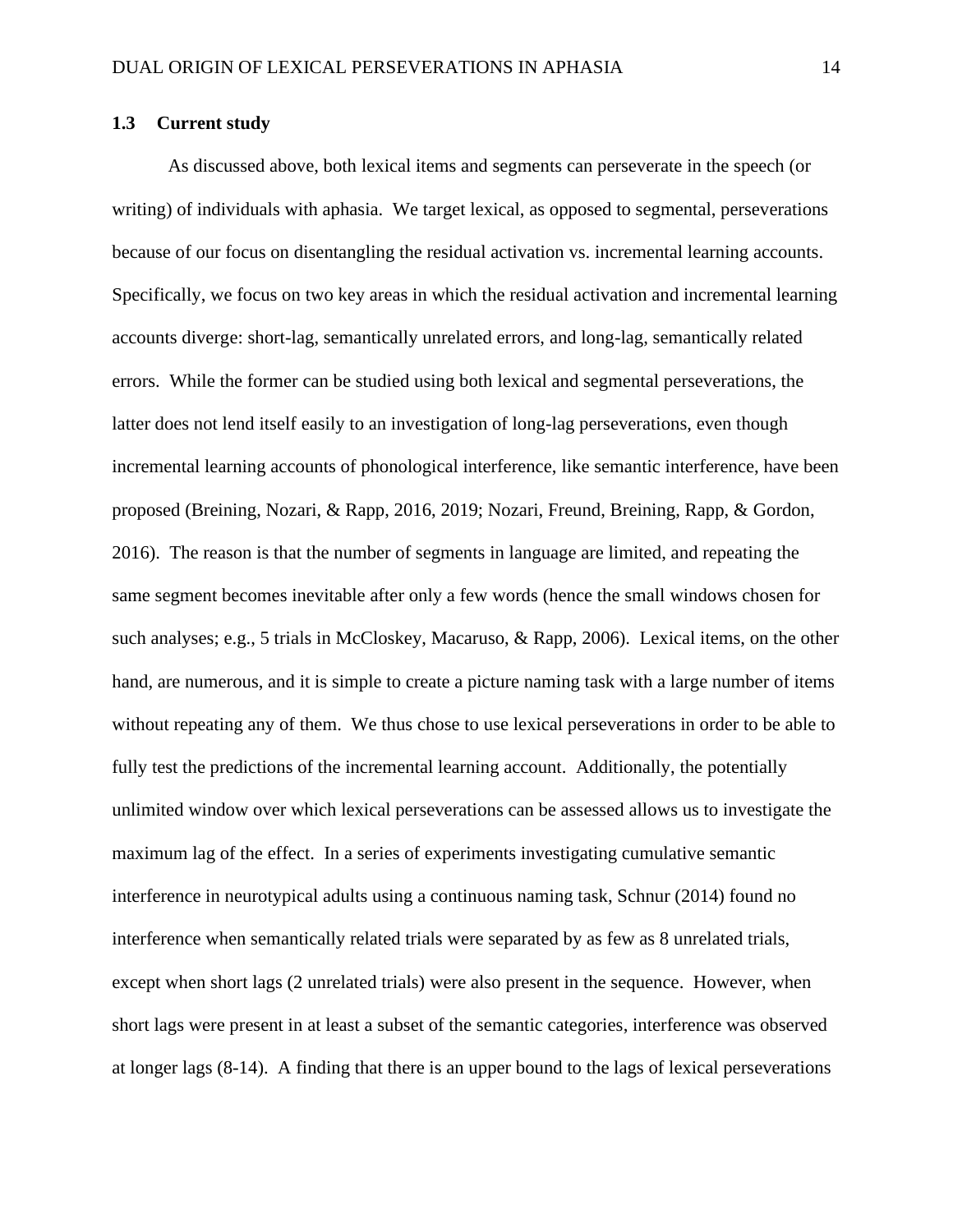(at least without very short-lag semantically related items as reminders) would place constraints on the degree to which the changes to connection weights caused by incremental learning persist.

We chose simple picture naming tasks to avoid repeating items within a session or introducing the extra complexity due to task switching, arbitrary rules, and demands on working memory associated with many of the tasks used to probe perseverative behavior, like the Wisconsin Card Sorting Task (Grant & Berg, 1948), or even blocked cyclic naming (Belke & Stielow, 2013). The items in the task were distributed so as to enable us to test the key predictions summarized in Table 1. There are two critical types of perseveration errors: long-lag, semantically related perseverations and short-lag, unrelated items. The inclusion of semantically related items with short lags between them, as previous studies using blocked naming paradigms have done, would be undesirable, as perseverations on these trials would be equally compatible with both theoretical accounts. Semantically related items were thus separated by longer lags (an average of 22 intervening items), so perseverations on these trials would be unequivocal evidence for the incremental learning account. Conversely, any short-lag perseveration would necessarily be semantically unrelated and would only be compatible with the residual activation account. The design was thus optimal for disentangling the two proposed mechanisms of perseveration.

A non-trivial challenge in studies of perseveration is in disentangling perseverative and non-perseverative repetitions. For the purposes of this study, we were specifically interested in cases in which producing a response changed the state of the language production system such that the same response was repeated in a subsequent trial. We will refer to these as *true perseverations*. However, not all repeated responses are true perseverations. Some may occur simply by random chance. Imagine a computer program that labels pictures using words from a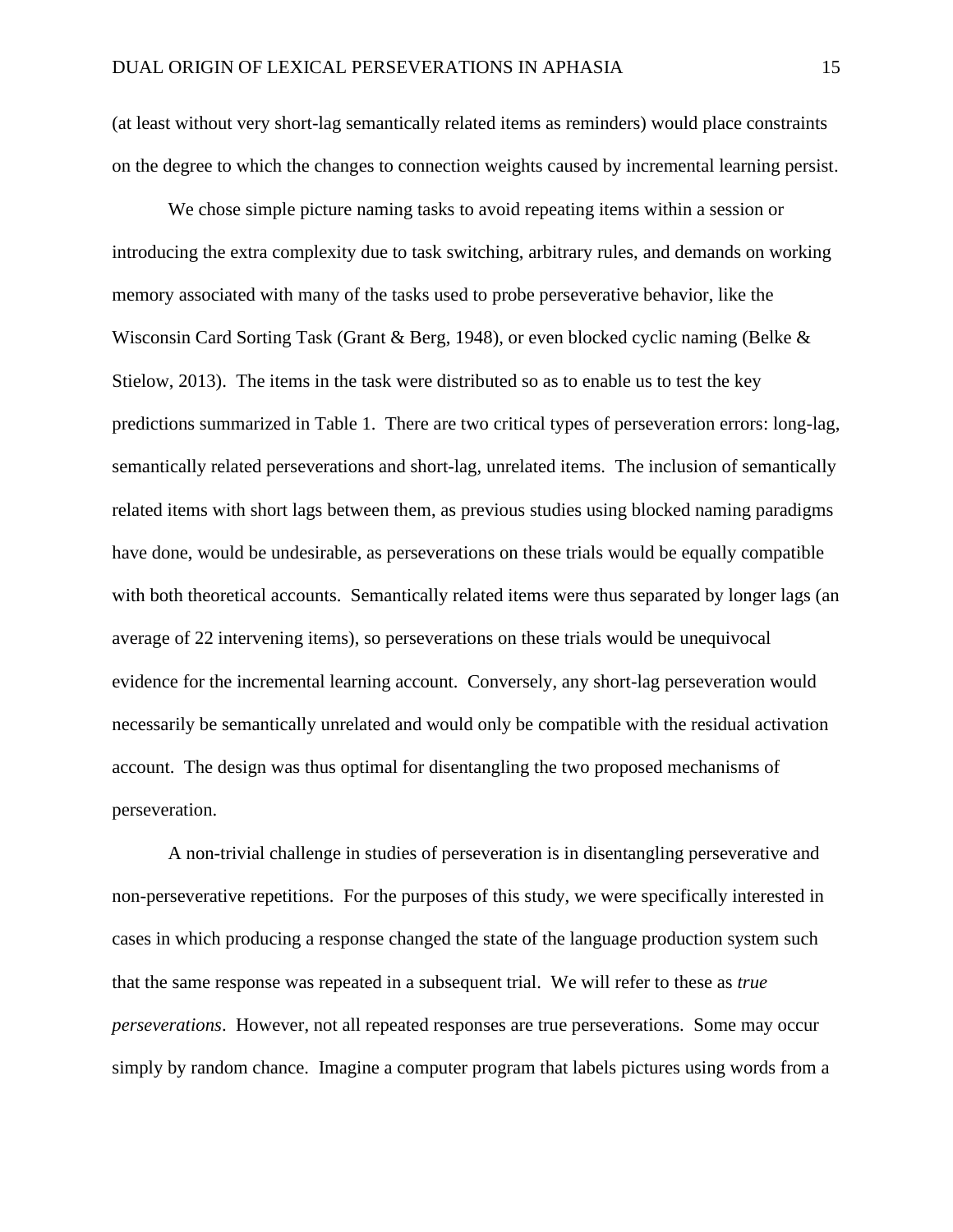limited vocabulary. It operates according to the following rule: If the correct label is known, output that label; otherwise, output a label selected at random from the vocabulary. Each time the program encounters a picture it does not know the correct label for, there is a chance that the label it selects at random will be a repetition of a previous response and thus appear to be a perseveration. Non-perseverative responses may also occur due to a *predilection*, or a bias in the system towards producing a particular response. If, instead of selecting a label at random, the rule was for the program to output "cat" whenever it doesn't know the correct label, it would look like the response "cat" is being perseverated. However, neither of these two cases is a true perseveration, because producing a response in one trial has no effect on the probability of producing the same response in subsequent trials. The repeated responses produced by each participant are a combination of these non-perseverative repetitions and, potentially, true perseverations. Only if the total number of repeated responses significantly exceeded the number of non-perseverative responses expected by chance would it be possible to conclude that true perseverations were present. It was thus critical that we develop a method for calculating the probabilities of non-perseverative errors. This method, described in detail in the Methods section, was inspired by McCloskey et al. (2006), but was adapted to fit the purpose of the current study so that we could distinguish between short- and long-lag perseverations.

Six individuals with chronic  $($  > 6 months post-onset) aphasia resulting from stroke were included in the study, after initial profiling described in the Methods section. The main criterion for selection was a pattern of predominantly lexical (as opposed to segmental) errors. This pattern indicates that the main locus of the problem in the language production system is in mapping semantic features to lexical items (i.e., the first stage of processing in two-stage models of language production; e.g., Dell, 1986; Garrett, 1975), and not in mapping lexical items to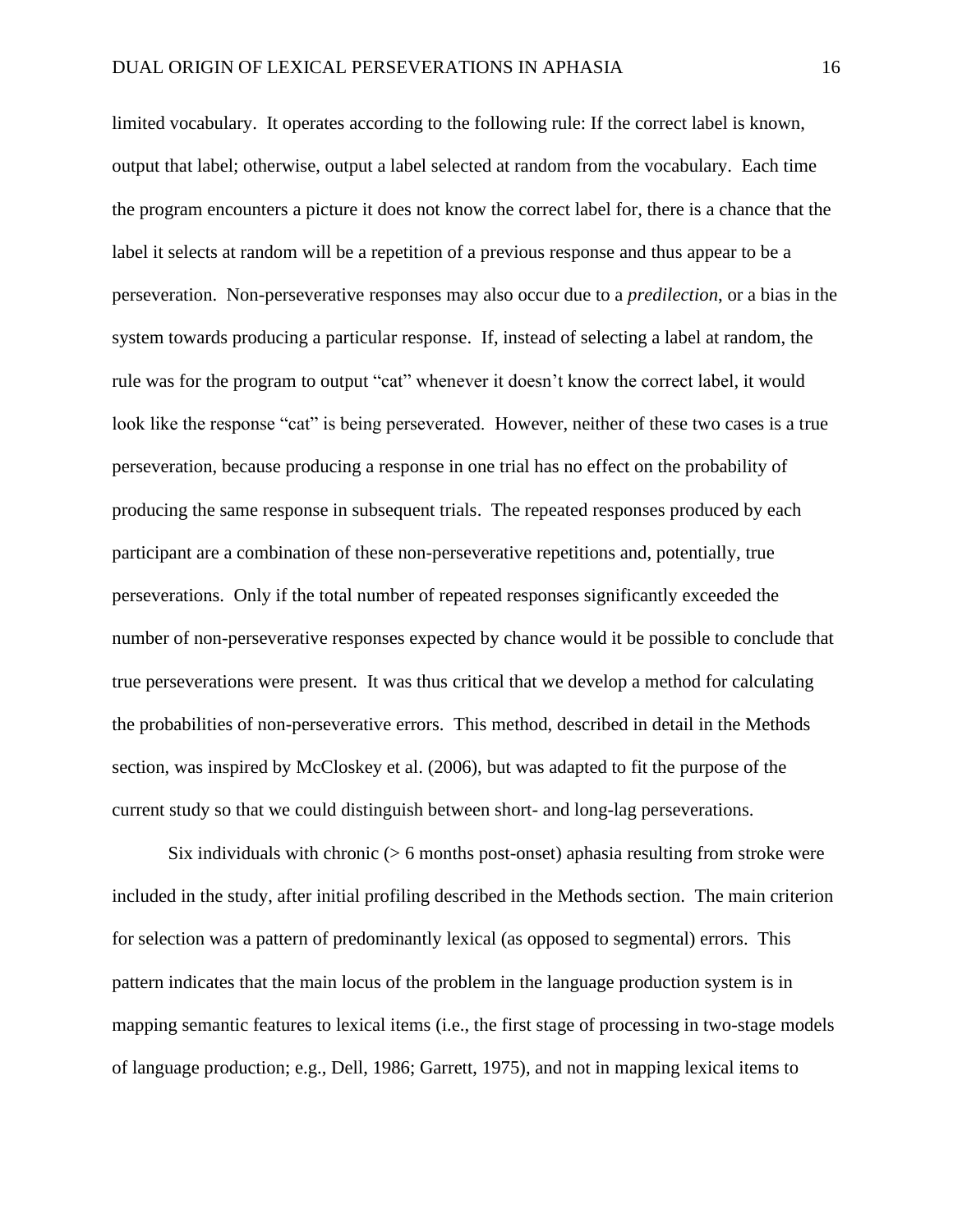segments. If they produced perseverations, these individuals would be expected to produce lexical, rather than segmental, perseverations, which makes them a suitable target population for the study. Additional tests were administered to rule out major problems in semantic processing (see Methods). We did not screen participants for specific types of lexical errors (e.g., semantic vs. unrelated) or overall disease severity. In fact, we intentionally included a range of severity and distributions of error types in order to investigate the potential relationship between specific mechanisms of perseveration and the state of the language production system. To increase statistical power, we administered a large number of trials over multiple sessions to each participant.

Recall that, because we designed the task to have relatively long lags between semantically related items, short-lag errors can only be caused by residual activation, and longlag errors by incremental learning. Thus, if both residual activation and incremental learning mechanisms cause perseverations, we should observe above-chance perseverations over both short and long lags. Additionally, if both residual activation and incremental learning occur in parallel in a given system, we should observe both error types within the same participants. If, on the other hand, the two types of perseverations are tied to different states of the language production system, we would expect individuals to produce primarily one error type or another, but not both.

## **2 Methods**

## **2.1 Participants**

Six individuals (1 female, 5 male; ages 45-66) with chronic aphasia resulting from a stroke were recruited from the Snyder Center for Aphasia Life Enhancement (SCALE; https://www.leagueforpeople.org/scale) in Baltimore, MD. All participants presented with word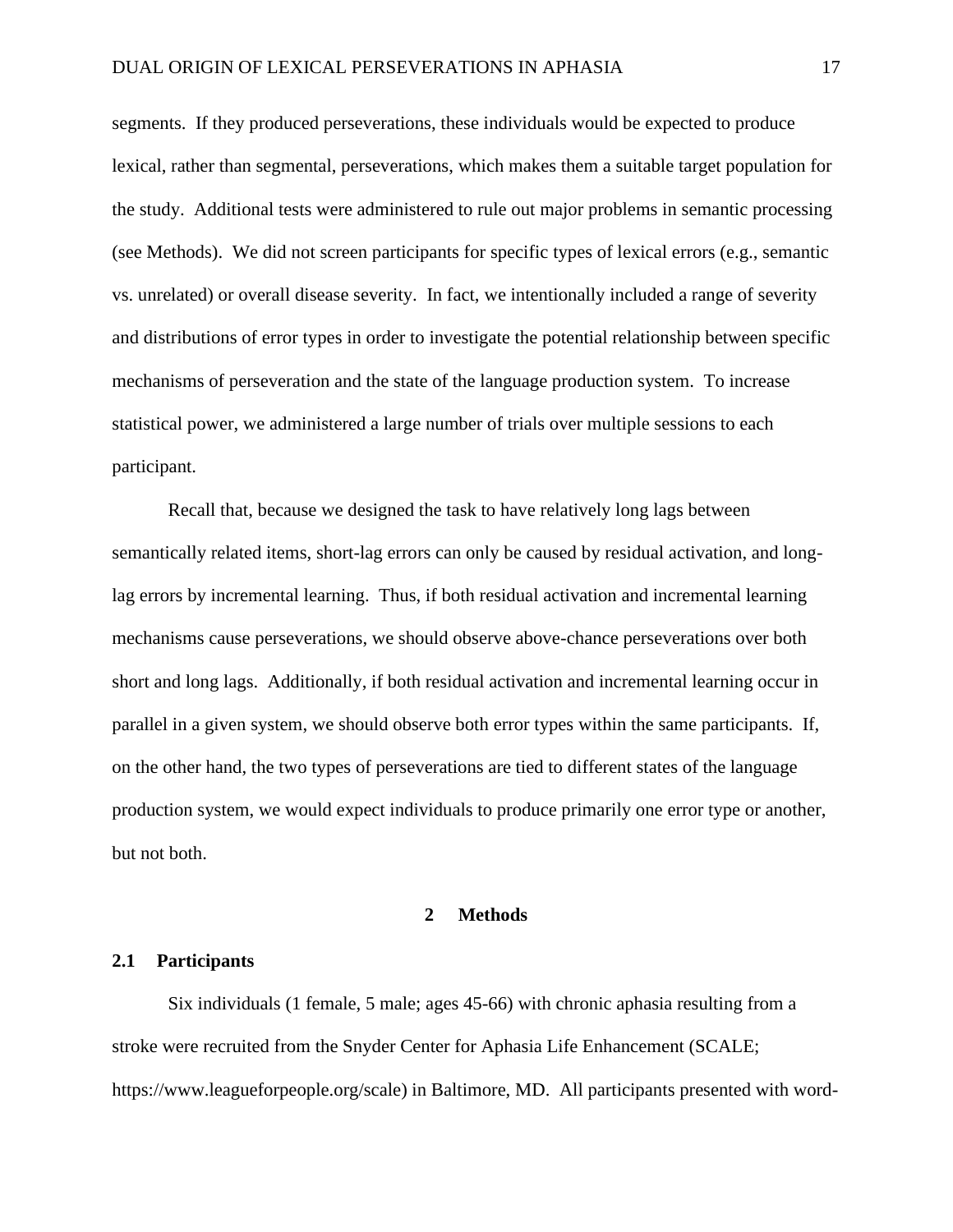finding difficulty, but their language deficits were otherwise varied in severity and extent. Testing was conducted 4-10 years post-stroke. Basic information about each participant is presented in Table 2. Participant QD has been described previously in Nozari (2019). All participants were consented under an IRB protocol approved by Johns Hopkins University and received monetary compensation for their participation.

| <b>Participant</b> | Age | Gender | Premorbid<br><b>Handedness</b> | <b>Education</b> | <b>Years</b><br>Post-Stroke |
|--------------------|-----|--------|--------------------------------|------------------|-----------------------------|
| QD                 | 64  | male   | right                          | high school      | 10                          |
| <b>GK</b>          | 51  | male   | right                          | college          | 6                           |
| ΕJ                 | 45  | male   | right                          | high school      |                             |
| OW                 | 57  | male   | right                          | high school      |                             |
| <b>CE</b>          | 65  | female | unknown                        | college          | 4                           |
| EG                 | 66  | male   | right                          | unknown          |                             |

*Table 2. Participant information.*

## *2.1.1 Background tests and participants' profiles*

Participants were administered a battery of tests to profile their language abilities. A non-linguistic semantic comprehension task (28 trials) probed semantic knowledge by requiring participants to pick which of three pictures was most closely related to a target picture. This task is, in spirit, similar to Pyramids and Palm Trees or Camels and Cactus, but improved in two ways: a) all materials have been normed to be familiar to North American participants without higher education, and b) half of the trials probe taxonomic relationships (e.g., carrot-celery) and the other half thematic relationships (e.g., key-door). Foils are semantically unrelated to the target (Nozari, 2019). Two word-to-picture matching tasks measuring lexical comprehension, one with unrelated foils and one with semantically and/or phonologically related distractors, assessed auditory word comprehension. In the task with unrelated foils, participants heard each of the 175 picture names from the Philadelphia Naming Test (PNT; Roach, Schwartz, Martin,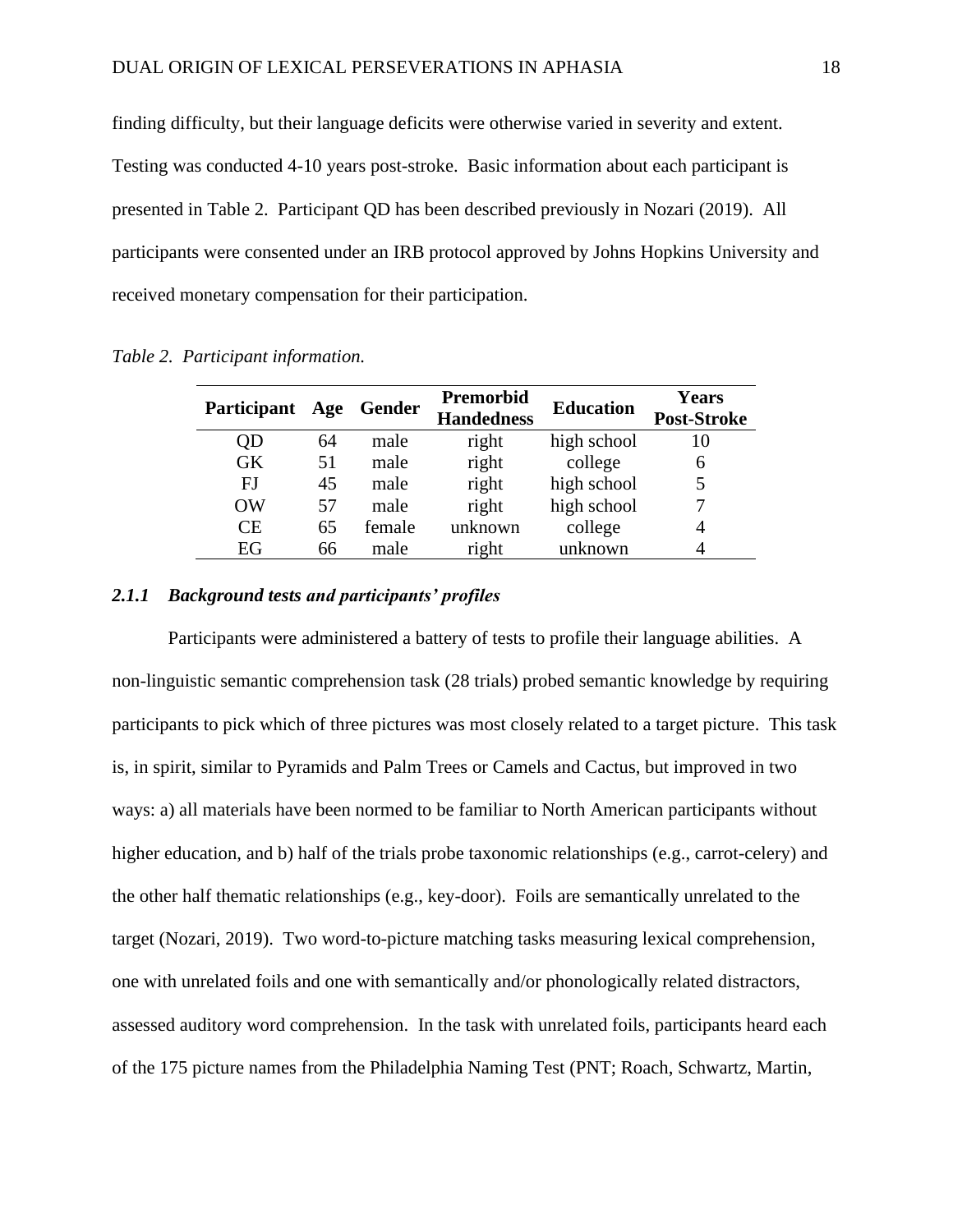Grewal, & Brecher, 1996) and selected the matching picture from a set of three. The purpose of this task was to assess basic lexical comprehension without the additional demand of distinguishing between close (semantic or phonological) neighbors. In the more challenging task with related distractors (30 trials), participants selected the target picture (e.g., for "plate") from a set of four that included a semantically related distractor (a fork), a phonologically related distractor (a plane), and an unrelated image (a cactus). The PNT, a picture naming task, and the Philadelphia Repetition Test (PRT), a word repetition task using the same words, each comprising 175 trials, were used to assess single-word naming and repetition abilities, respectively. A nonword repetition task comprising 60 pseudowords of increasing length was used to assess nonword repetition (Nozari, 2019). Finally, a modified version of the Category Probe task (Nozari, 2019; adapted from Freedman & Martin, 2001) was used to assess semantic working memory. Table 3 summarizes each participant's performance on these tasks. Additional information on participants' working memory and inhibitory control abilities is provided in Appendix A.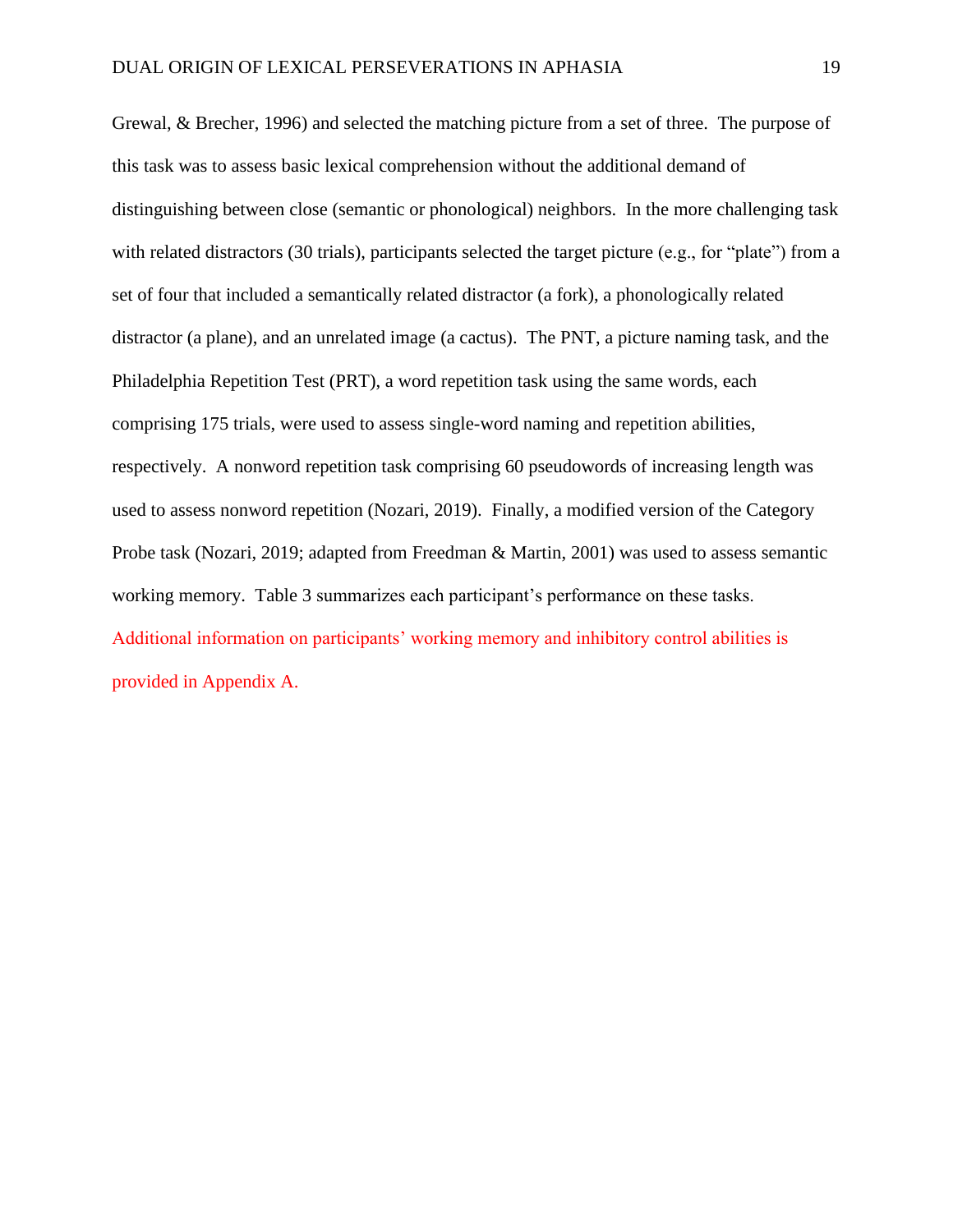| Sem. Comp. (28) | <b>Auditory Word Comp.</b> |              | PNT(175)  |         | <b>PRT</b> (175) |     | <b>Category Probe</b>          |     |  |
|-----------------|----------------------------|--------------|-----------|---------|------------------|-----|--------------------------------|-----|--|
|                 |                            | Unrel. (175) | Rel. (30) | Correct | % Sem. Rel.      |     | <b>Nonword Repetition (60)</b> |     |  |
| QD              | 28                         | 174          |           | 134     | 88%              | 168 | 40                             | 4.6 |  |
| <b>GK</b>       |                            | 174          | 28        | 104     | 96%              | 170 | 41                             | 2.7 |  |
| FJ              | 24                         | 175          | 25        | 74      | 80%              | 150 |                                | 2.7 |  |
| OW              | 28                         | 172          | 24        | 71      | 61%              | 155 | 23                             | 1.7 |  |
| <b>CE</b>       | 22                         | 165          |           | 55      | 41%              | 19  |                                |     |  |
| EG              | 28                         | 175          | 26        | 35      | 25%              | 155 | 44                             | 2.4 |  |

*Table 3. Background language assessments.*

*The numbers in parentheses next to the names of the tests indicate the total number of items. Percentages of semantically related errors on the PNT were calculated relative to the total number of commission errors. Scores on the Category Probe task are reported as the length of the longest sequence at which the participant met the criterion for continuing (75% accuracy or higher), followed by a decimal indicating the proportion of the next block answered correctly (e.g., 2.5 means the maximum length at which criterion was met was at length 2, and 50% of responses at length 3 were correct). CE became unavailable for testing towards then end of the study due to health reasons, and thus did not complete the Category Probe task. Sem = semantic(ally); Comp = comprehension; Unrel = unrelated; Rel = related; PNT = Philadelphia Naming Test; PRT = Philadelphia Repetition Test.*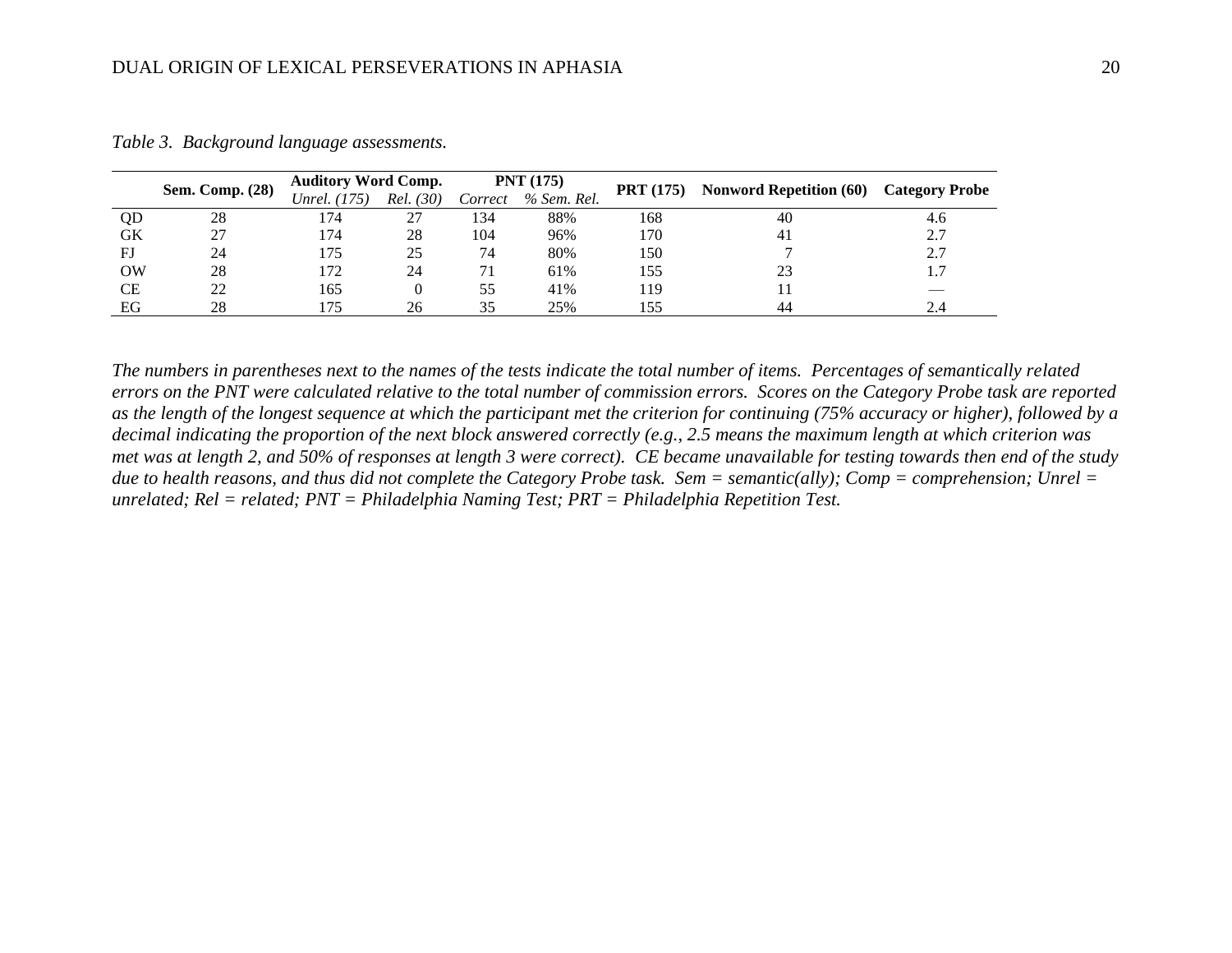QD has been described previously in Nozari (2019). He had good semantic comprehension and auditory word repetition abilities, relatively good nonword repetition, and relatively good semantic working memory. He had mild-moderate impairment in picture naming with a predominance of semantic errors. In the related lexical comprehension task, all of his errors were phonologically related to the target. GK had excellent semantic comprehension, but poorer picture naming and semantic working memory than QD, while his auditory repetition was comparable. FJ had a mild semantic and lexical comprehension impairment, with errors semantically related to the target in the latter. He had a more pronounced naming problem than the previous two participants, and also had some difficulty repeating words, with the majority of his errors in the PRT being nonwords. He also had the lowest score on nonword repetition. His very poor performance on that task is unlikely to reflect a hearing problem, since he only picked a phonologically-related error in place of the target once in the lexical comprehension task with related foils, even though all trials contained phonological lures that differed from the target in at most two phonemes. We suspected that his impaired ability in nonword repetition might instead reflect a problem in phonological working memory. He was thus tested with a variant of the Rhyme Probe task (R. C. Martin, Shelton, & Yaffee, 1994), in which he indeed scored very low (0.5, significantly lower that the capacity of a control sample, indicating that he could not even hold onto one phonological form;  $t = 47.82$ ,  $p < .001$ ).

OW showed intact semantic comprehension without close neighbors and mild impairment in the presence of related foils. All his errors in the related lexical comprehension task were semantically related to the target. While his overall accuracy on the PNT was comparable to FJ and both made predominantly semantic errors, OW made many more unrelated errors than FJ. He also had the lowest nonword repetition ability in the group after FJ. Similar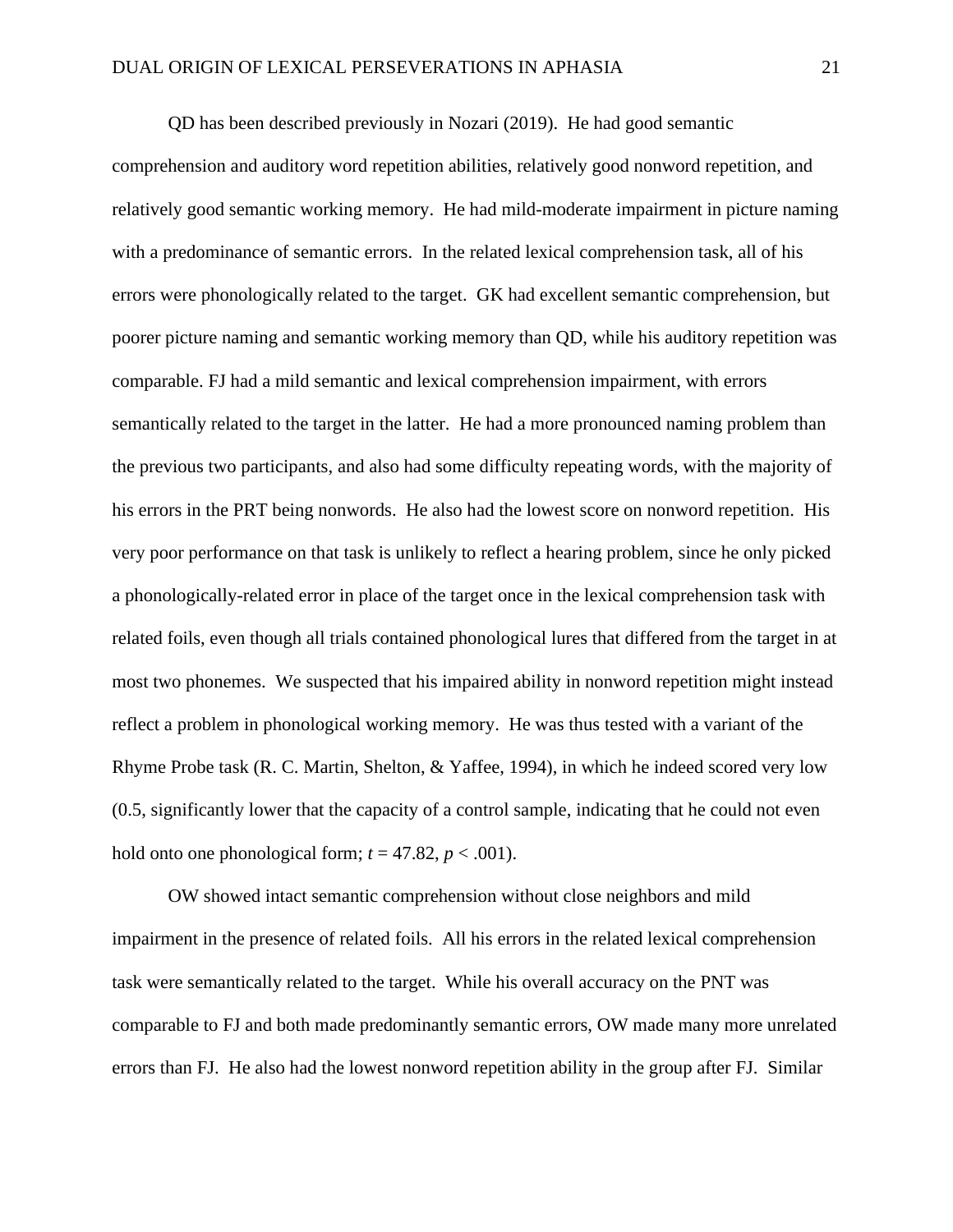to FJ, his poor performance on the repetition tasks, especially nonword repetition, cannot be easily attributed to hearing problems, because he never picked a phonological foil in place of the target in the related lexical comprehension task, pointing instead to a problem in phonological working memory. His score on the Rhyme Probe task supported this view  $(0.25; t = 50.06, p <$ .001).

CE's performance showed a profound impairment in lexical comprehension in the presence of foils—she was never able to pick the correct target. All of her errors were words that were phonologically related to the target. Not surprisingly, she also performed poorly on both the PRT and nonword repetition tasks, producing the largest number of phonologically related errors in the PRT of any participant. Together with the absence of any semantically related errors in her responses in the lexical comprehension task and her much better performance in the unrelated lexical comprehension task (which did not include phonologically similar foils), these findings are most compatible with a moderate to severe hearing impairment. Her picture naming performance was poorer than both FJ and OW, and a greater percentage of her commission errors were unrelated words. Finally, EG showed very good semantic and lexical comprehension abilities, along with a moderate lexical and nonlexical repetition impairment, but a severe naming impairment. He made the largest number of unrelated word responses in the PNT of any participant.

To summarize, semantic knowledge and language comprehension were generally relatively intact in the participants. This is important in evaluating the origin of lexical perseverations, because it allows us to rule out the possibility that participants in this study may simply not have had the knowledge necessary to identify items correctly. Word repetition varied from moderately impaired to intact. Importantly, even in the participants with the lowest PRT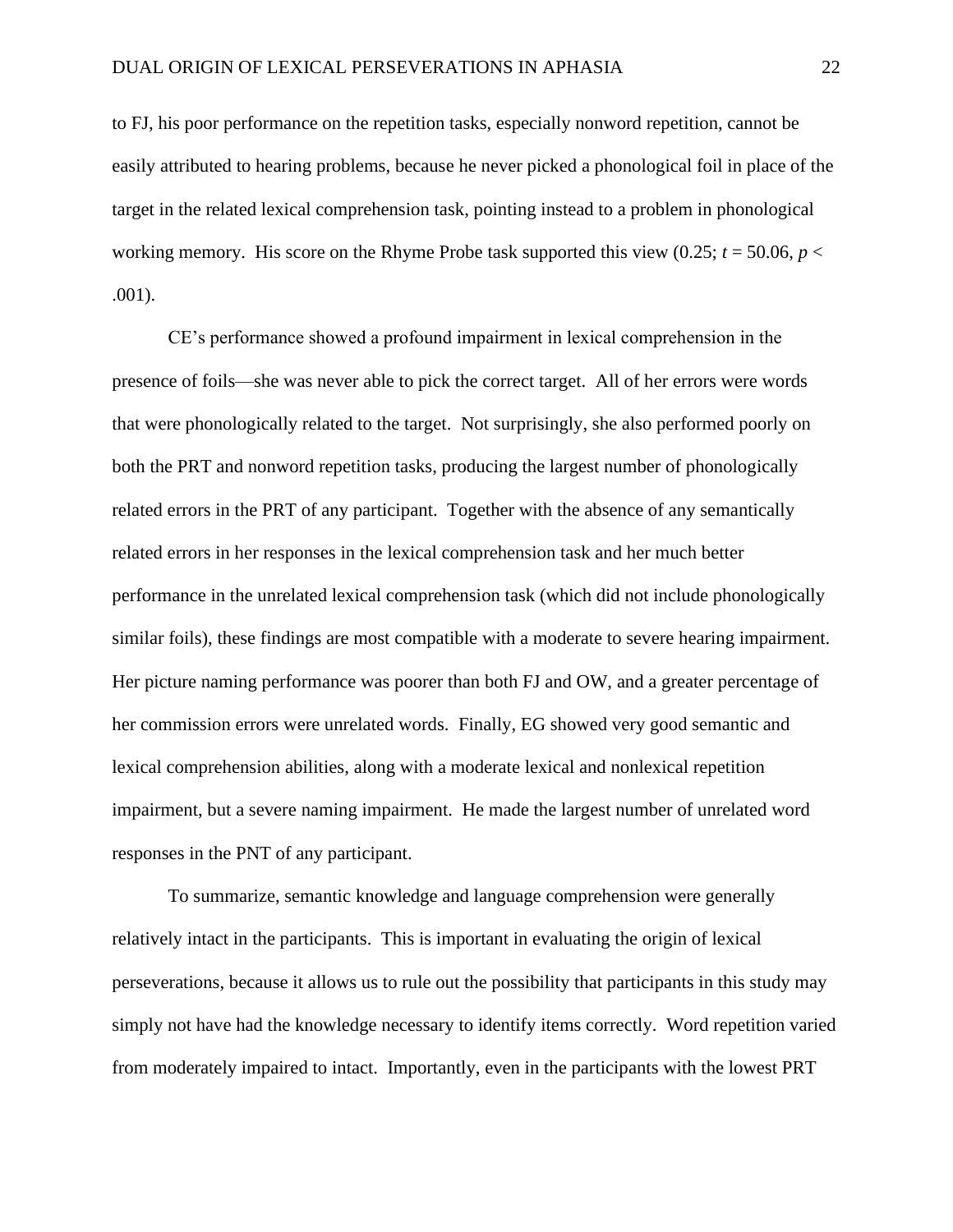scores, repetition performance was still much better than naming performance. This finding is relevant to our study in that it shows that the locus of the problem in picture naming was not primarily in mapping lexical items to phonemes, but instead in mapping semantic features to lexical items; i.e., in lexical retrieval (Nozari & Dell, 2013; Nozari, Kittredge, Dell, & Schwartz, 2010). Nonword repetition scores were lower than word repetition scores across all participants, which is typical of the relationship between the two tasks. Word repetition can be accomplished both lexically and sublexically, whereas nonword repetition can only be accomplished sublexically. Sublexical processing requires strong phonological working memory, so nonword repetition is expected to be particularly poor in participants with a phonological working memory impairment (Nozari & Dell, 2013). This was true for two participants in our sample. One participant had a pronounced hearing impairment, leading to her particularly poor performance on both word and nonword repetition tasks. Since the focus of the study is on lexical perseverations in picture naming, a task which does not rely on hearing, a hearing impairment does not pose a problem.

Poor phonological working memory could potentially present a problem by introducing a second mechanism by which short-lag, semantically unrelated perseverations could occur. Previous studies have found that deficits affecting phonological processing result in perseverations of individual phonemes (Cohen & Dehaene, 1998; Moses et al., 2004). If participants with poor phonological working memory were found to produce significant numbers of short-lag, semantically unrelated perseverations, it would thus be necessary to examine those errors more closely to determine whether they were indeed caused by residual activation of lexical items rather than a mechanism (either residual activation or incremental learning) at the level of individual phonemes. This issue will be addressed in the Discussion.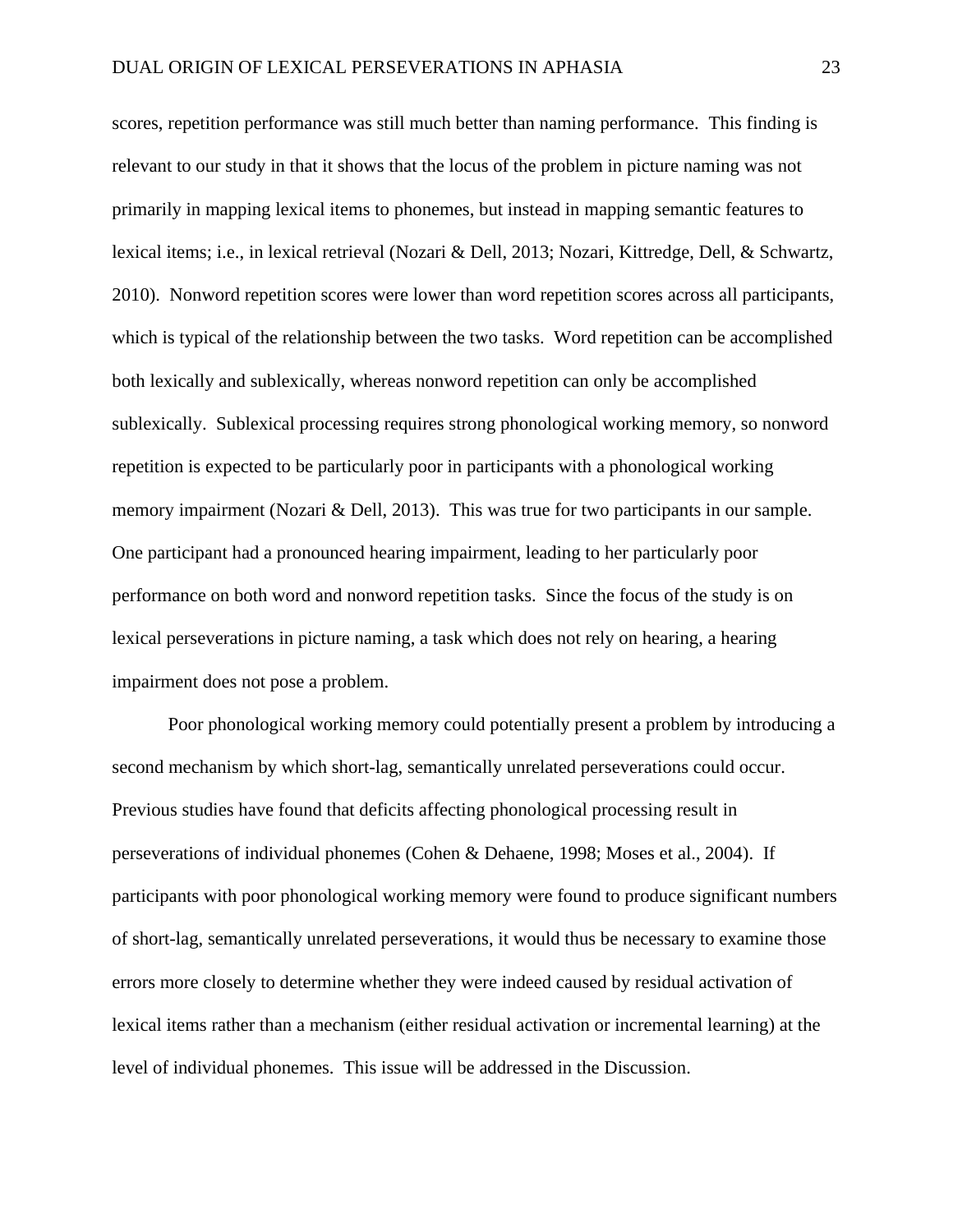Most relevant to the topic of the current study is performance on the PNT. We deliberately selected a range of performances on the PNT (ranging from 20-77% correct) to determine whether the overall severity of a naming impairment is related to the mechanism for producing lexical perseverations. All participants produced predominantly lexical (as opposed to segmental) commission errors. In addition, their much better performance on auditory word repetition compared to picture naming provided additional support for the assumption that all of them had problems with mapping semantic features to lexical items. This is precisely the kind of deficit that is expected to give rise to lexical perseverations, and thus the sample is well suited for investigating the origins of such perseverations. As expected, the pattern of lexical errors in participants with semantic-to-lexical mapping deficits shifts from predominantly semantic to predominantly unrelated word errors as disease severity increases (Dell, Schwartz, et al., 1997). This is because semantic errors reflect the preservation of at least some of the system's original architecture and functioning (e.g., it may not correctly map the four-legged pet who meows onto "cat", but it maps it onto a close neighbor like "dog"), whereas unrelated errors reflect a greater dominance of noise in the process of semantic-to-lexical mapping (e.g., instead of activating "cat" or other four-legged pets, a random lexical item like "bus" gets activated). We will investigate whether this has a bearing on the mechanisms of perseveration.

## **3 Materials and Procedures**

Two picture naming tasks were used to elicit lexical perseverations: the PNT, with 175 items, and a large-set picture naming task, with 444 items (Nozari, 2019). The large-set task was designed with two goals in mind: to obtain a sufficiently large sample to detect perseverations over long distances, and to enable semantically related and unrelated perseverations to be detected and distinguished in the same task. Images were color photographs obtained from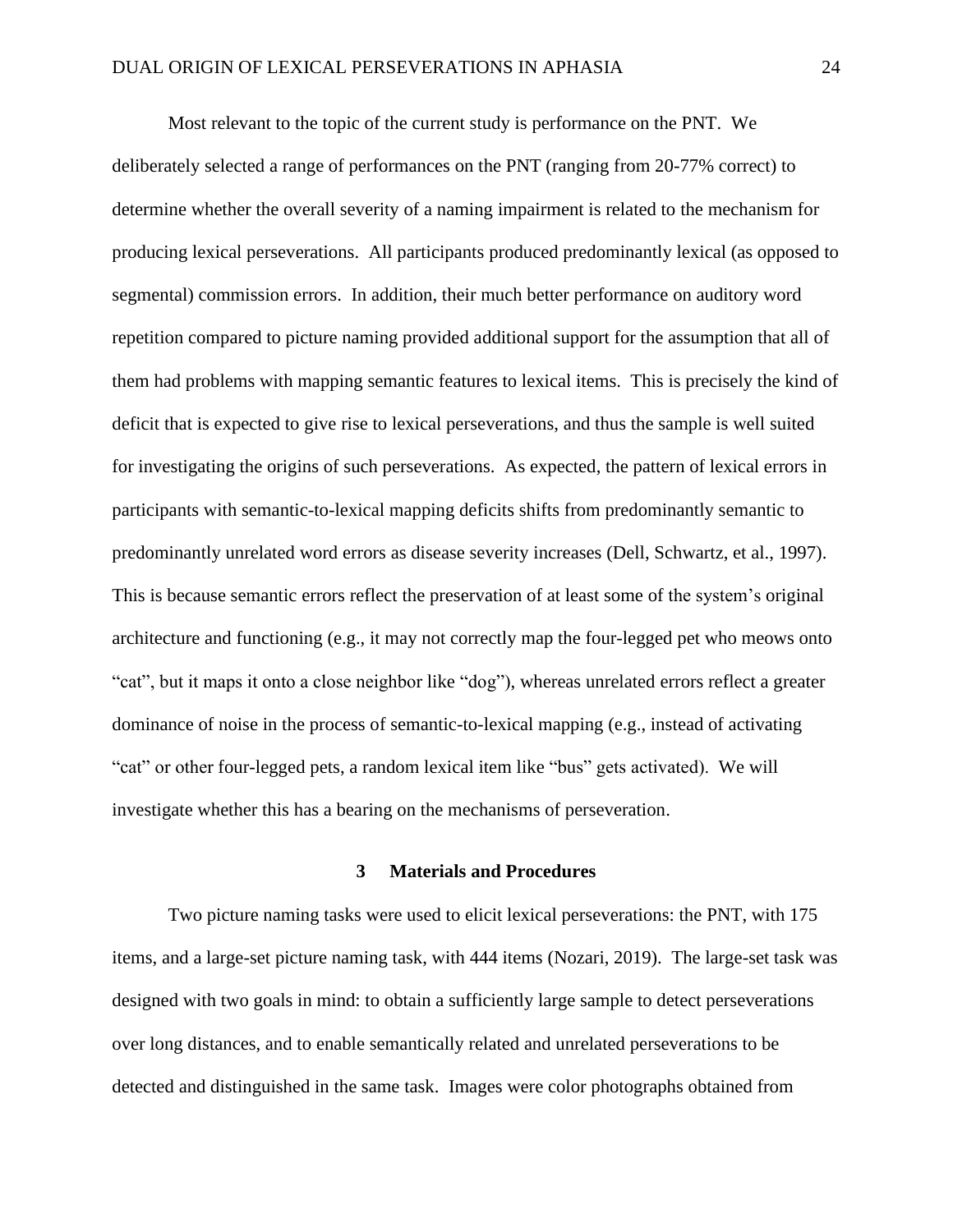online repositories. Two lists with different pseudorandom orders were administered on separate occasions, for a total of 888 trials. Each list consisted of items from 22 semantic categories (e.g., fruits, vegetables, desserts, vehicles, clothing items, body parts, tools, etc.). The average gap between an item and the nearest item from the same semantic category was 22 trials  $(SD = 5.4)$ . The choice to use long gaps between the semantically related items served two purposes. First, it was meant to decrease the chance of the semantic blocking effect, which has been shown to depend, to some extent, on the gap between the related items (Schnur, 2014). The second reason was to provide opportunities for observations that could adjudicate between the two theoretical possibilities (long-lag semantically related vs. short lag unrelated perseverations), as explained earlier and shown in Table 1.

The task was split into 3-7 sessions lasting up to 1.5 hours, with 45-250 trials per session, to accommodate individual participants' abilities. All participants completed the PNT first. Four participants also named all 888 pictures in the large-set picture naming task. In two cases (CE and EG), administration of the long task was discontinued after the first list (444 trials) when the participants expressed frustration with the task. Participants had up to 20 seconds to respond to each image, and no feedback except general encouragement or a reminder to respond with a single word was given. If participants used the superordinate category name (e.g., "animal") to refer to a picture, they were encouraged to provide the basic-level label (e.g., "What kind of animal is it?"). The audio from each session was recorded for offline transcription.

Both the PNT and the large-set picture naming task were coded in the same way. Participants' responses were transcribed from the audio recordings. The audio for 80% of the large-set task was double-transcribed for greater reliability. For each trial, the first completed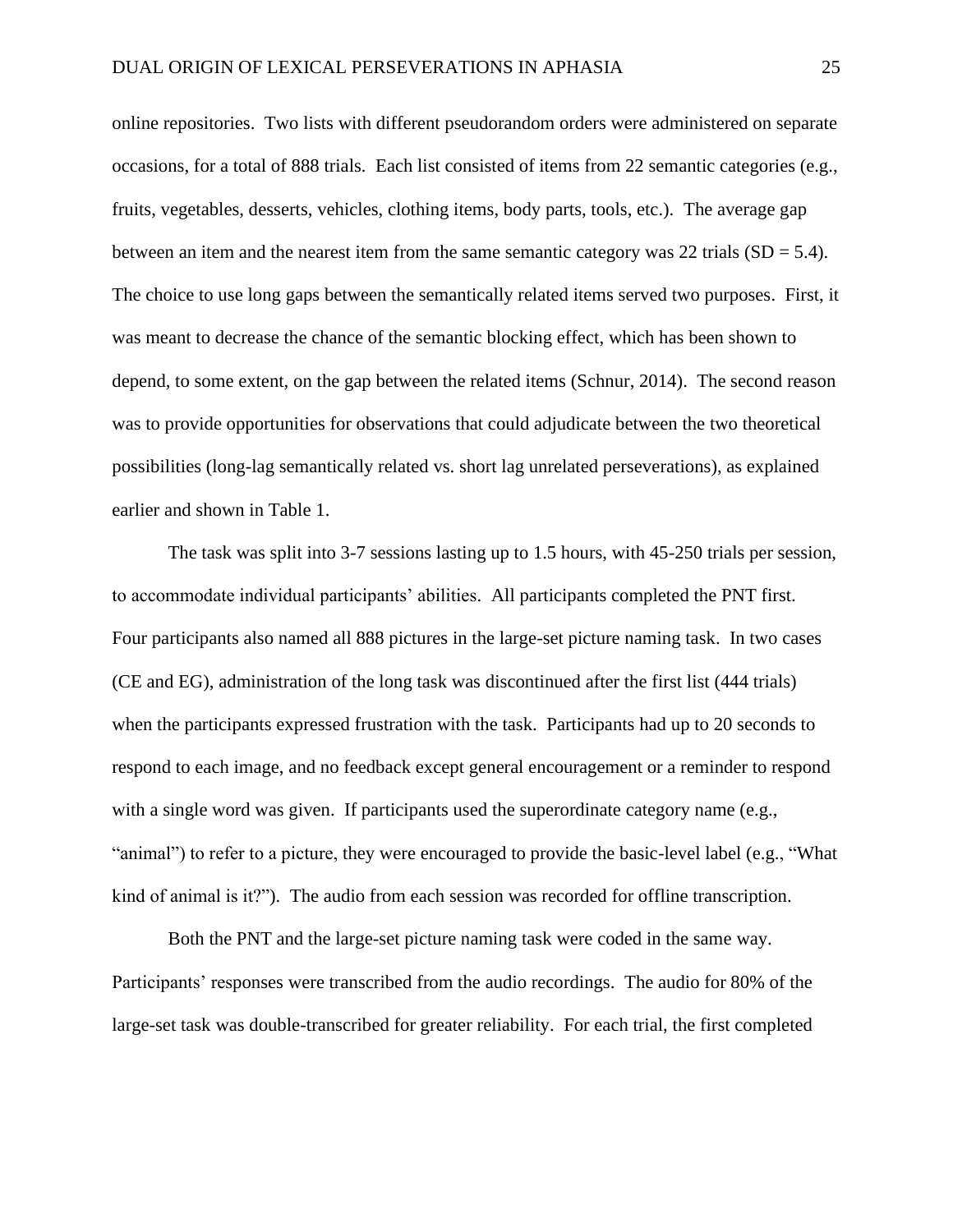response, if any, was identified. Subsequent responses were not included in our analyses.

Responses were coded according to the scheme described in Table 4, following Nozari (2019).

| Coding         | <b>Examples</b>                                                                                                     | <b>Description</b>                                                                                                                                                                                          |
|----------------|---------------------------------------------------------------------------------------------------------------------|-------------------------------------------------------------------------------------------------------------------------------------------------------------------------------------------------------------|
| Correct        | $cat \rightarrow "cat"$<br>$cat \rightarrow "cats"$<br>$cat \rightarrow "a$ lovely cat"                             | Response is the same lexical item as the target and is<br>pronounced correctly or with only minor aberrations.<br>Plural forms and elaborations containing the correct<br>word are also counted as correct. |
| Semantic       | $cat \rightarrow "dog"$<br>saddle $\rightarrow$ "horse"                                                             | Response is taxonomically or thematically related to<br>the target.                                                                                                                                         |
| Phonological   | $cat \rightarrow "cap"$                                                                                             | Response shares at least one phoneme with the target<br>in the same position, or at least two in any position.                                                                                              |
| Mixed          | $cat \rightarrow "rat"$                                                                                             | Response is both semantically and phonologically<br>related to the target.                                                                                                                                  |
| Compound       | waterfall $\rightarrow$ "watermelon"                                                                                | Response replaces one of the morphemes in a<br>polymorphemic target.                                                                                                                                        |
| Unrelated      | $cat \rightarrow "pencil"$                                                                                          | Response is a lexical item with no clear semantic or<br>phonological relationship to the target.                                                                                                            |
| Nonword        | $cat \rightarrow "zat"$                                                                                             | Response is a nonword that may or may not be<br>phonologically related to the target.                                                                                                                       |
| Non-commission | $cat \rightarrow no$ response<br>$cat \rightarrow 'I$ don't know"<br>$cat \rightarrow$ "it walks around in my yard" | Response does not contain a clear single-word<br>response. This includes omissions (no response<br>produced), descriptions, circumlocutions, and<br>unrelated comments.                                     |

*Table 4. Coding scheme for the picture naming tasks.*

# **3.1 Analysis of perseveration errors**

A case-series design is used in this study. Statistics are computed at the level of individual participants, and convergent or divergent patterns are explored across the group. To test for the presence of true perseverations, the observed rate of repetitions must be compared to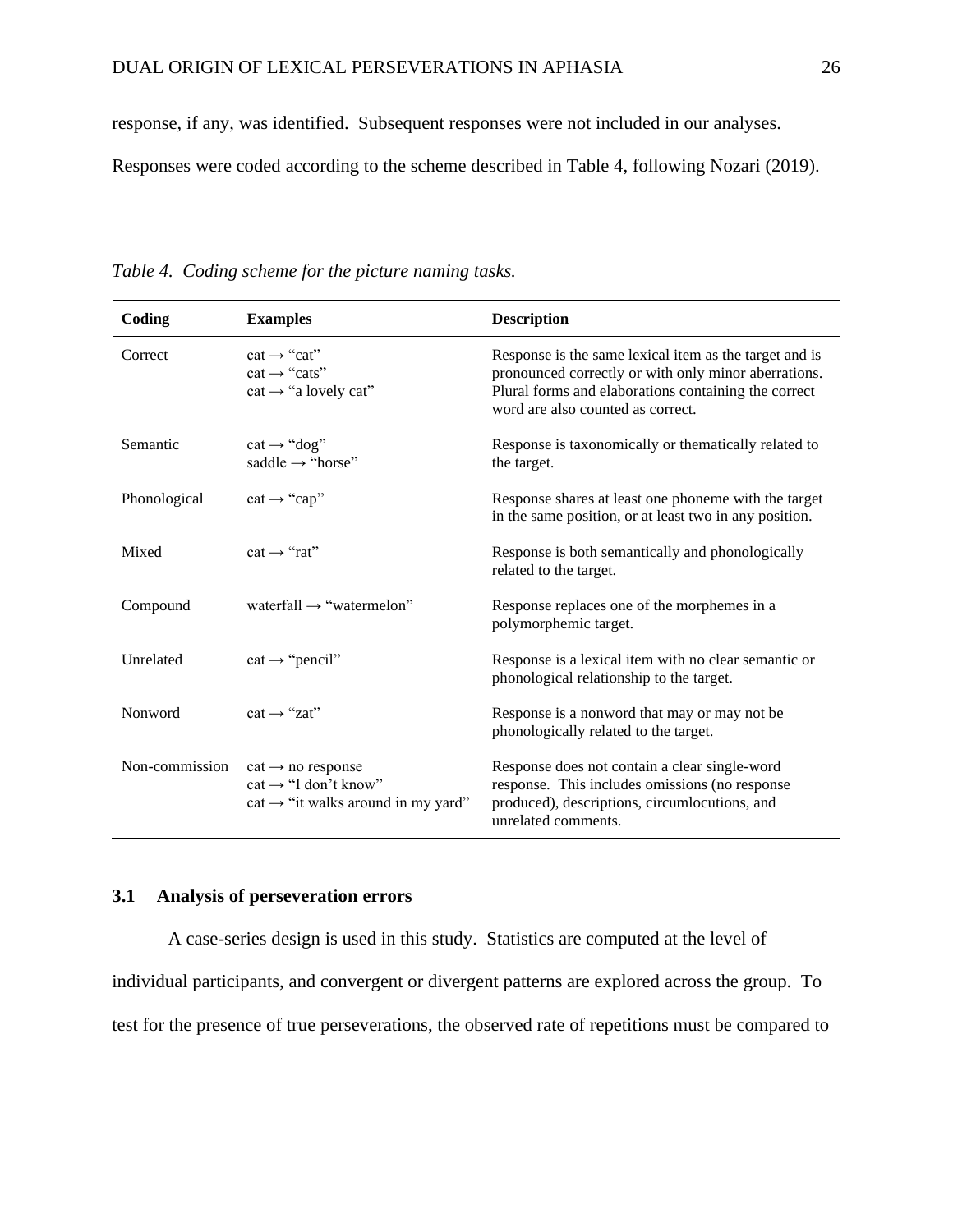the probability of a non-perseverative repetition, taking both predilections and random chance into account. The data were coded to allow this distinction to be made.

All lexical errors, including semantic, phonological, mixed, compound, and unrelated errors, were coded as lexical substitutions. For each lexical substitution, the total number of instances of the same response within the session were counted and the closest previous instance of that response, if there were any, was identified. In addition, the relationship between repeated responses and the target was coded as semantically related or unrelated according to the same rules as in Table 4.

## *3.1.1 True perseverations vs. non-perseverative repetitions*

As discussed in the Introduction, the crux of the problem in analyzing perseverations lies in distinguishing true perseverations from other kinds of non-perseverative repetitions (e.g., those due to random chance or a predilection). If some of the repetitions were true perseverations, then the response produced on a particular trial would depend on the responses produced in previous trials (e.g., "cat" is more likely after "cat" than "tree"). The probability of producing a repetition of "cat" in that trial would thus depend on the number of times "cat" had been produced in *previous* trials, not just the overall rate of "cat" responses. If, on the other hand, all of the repetitions were non-perseverative, then the order of the trials would have no effect on the responses produced in the current trial. Under the latter assumption, the responses prior to a given trial would represent a random sample drawn without replacement from the set of responses produced in the session.

For an individual trial, the probability of a non-perseverative repetition occurring by chance can thus be determined using a hypergeometric distribution. If *x* is the response produced on the current trial and *X* is the number of other instances of the same response within the sample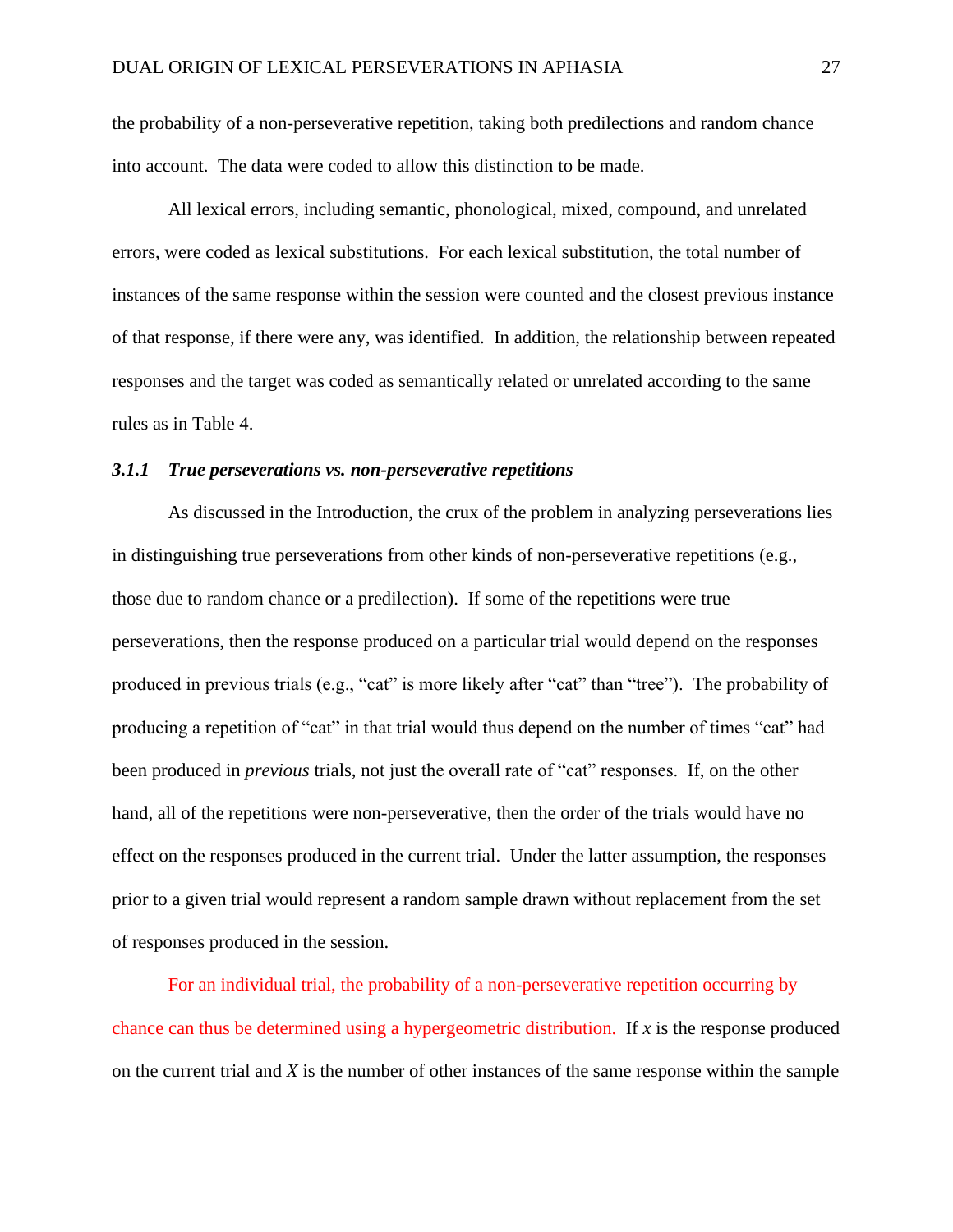(in this case, a session), *X* follows a hypergeometric distribution with the following probability mass function:

$$
P(X = k) = \frac{\binom{k}{k}\binom{N-k}{n-k}}{\binom{N}{n}}
$$

Here, *K* is the total number of *x* responses produced in the current session excluding the current trial, *k* is the number of *x* responses on previous trials, *N* is the total number of trials in the current session excluding the current trial, *n* is the number of previous trials, and

$$
\binom{a}{b} = \frac{a!}{b!(a-b)!}
$$

is the binomial coefficient. Thus, under the null hypothesis that none of the repetitions are true perseverations, the probability  $P(X > 0)$  that preceding responses contain at least one instance of *x* can be calculated as  $1 - P(X = 0)$ .

This can be illustrated using an example from CE. On trial 11 of 150 in her second session of the large-set picture naming task, she responded "walrus" to a picture of a dolphin, a response she produced three other times over the course of the session. The probability of at least one of these two responses appearing before trial 11 by chance could thus be calculated as follows:

$$
1 - \frac{\binom{3}{0}\binom{149-3}{10-0}}{\binom{149}{10}} = .189
$$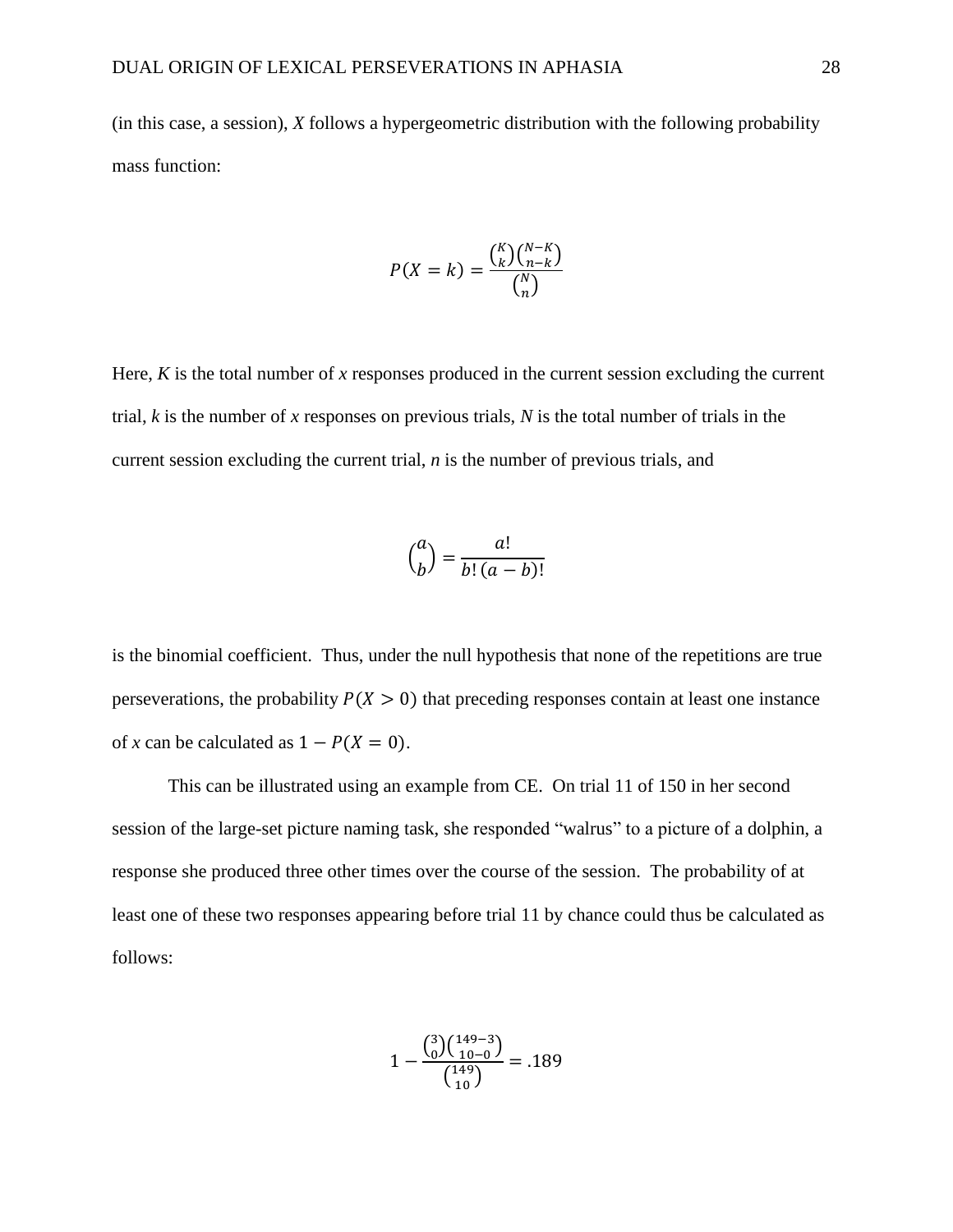In other words, the probability of observing a non-perseverative repetition on this specific trial was .189. Note that this calculation takes both predilections and random chance into account, through the *K* and *n* parameters, respectively. If a particular response is produced many times during a session, the increase in *K* will result in an increase in the calculated probability of a non-perseverative repetition,  $P(X > 0)$ . For example, if CE had produced "walrus" six other times instead of three, it would have increased from .189 to .346. Similarly, the calculated probability would increase as a function of the number of preceding trials to reflect the additional opportunities for observing another instance of the same response. For example, if CE had produced "walrus" on the  $100<sup>th</sup>$  trial instead of the  $11<sup>th</sup>$ , it would have increased from .189 to .964.

The probability of a non-perseverative repetition was calculated, as described above, for each individual lexical substitution using the phyper function in R (version 3.6.3; R Core Team, 2020), resulting in a vector of probabilities  $p_1, p_2, ..., p_n$ . Aside from rare cases like the repetition of an item exactly once in the first several trials of a long session, few if any of these probabilities are likely to reach statistical significance. In general, it is not possible to reliably determine which *individual* trials are true perseverations. However, the sum of these probabilities provides an estimate of the expected number of non-perseverative repetitions, which can be compared to the observed number of repeated responses in order to determine whether true perseverations are present. Under the null hypothesis that none of the observed repetitions represent true perseverations, the number of repeated responses should be equal to the sum of the probabilities calculated above. If these probabilities were identical across trials (e.g., if the probability of a non-perseverative repetition was always 0.5), it would be possible to use a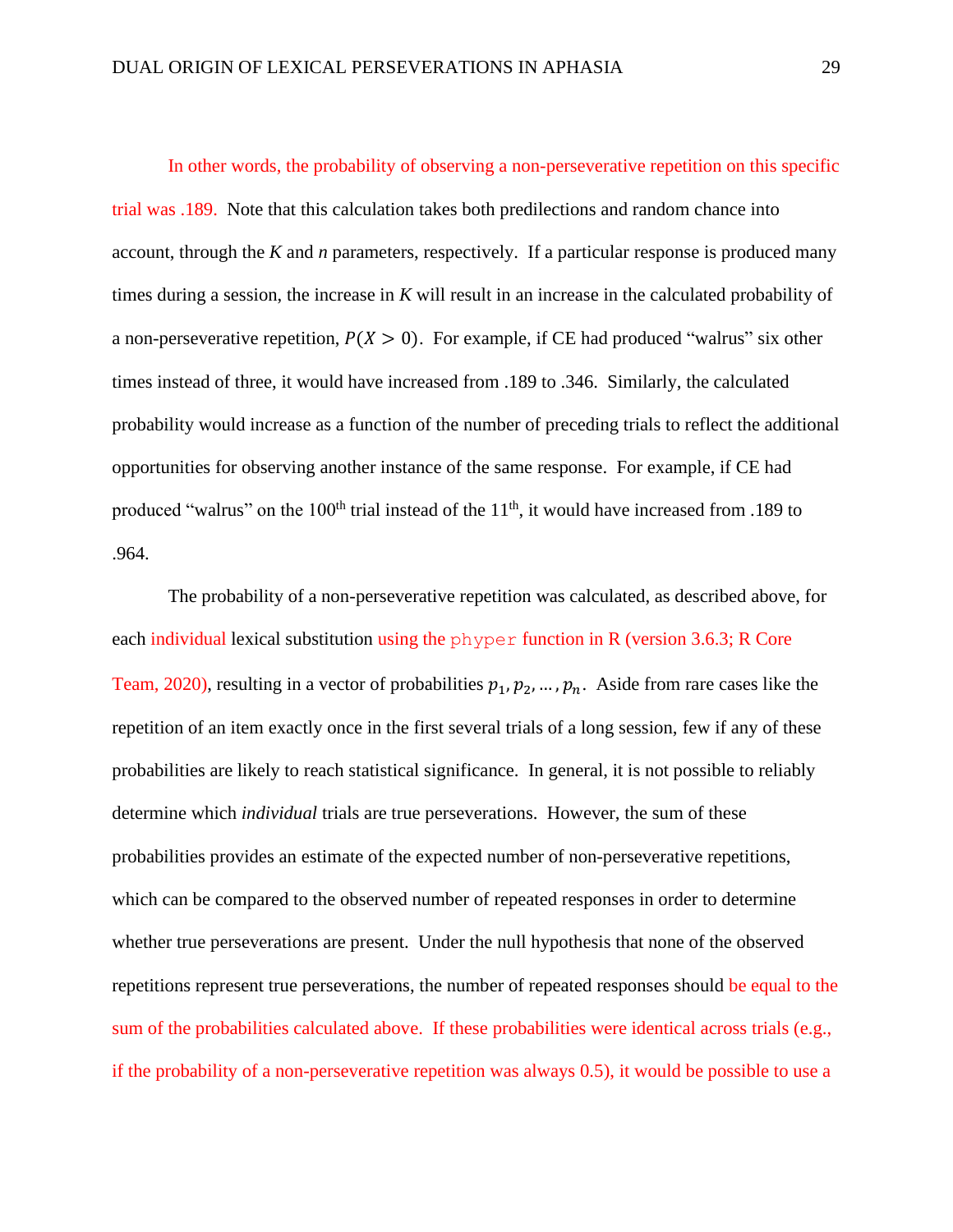simple binomial test to determine whether the observed number of repeated responses was significantly greater than predicted under this null hypothesis. However, as discussed above, these probabilities vary considerably from trial to trial depending on the number of times the response is produced during the session, the number of preceding trials, etc. It is thus necessary to use a Poisson binomial test instead. This is a generalization of the binomial test in which the probability of success (in this case, a repetition) can vary from trial to trial. We used this test, as implemented by the ppoibin function in the poibin package for R (version 1.5; Hong  $& R$ Core Team, 2020), to determine whether or not the observed number of repetitions was greater than predicted under the null hypothesis—in other words, whether a significant number of true perseverations had occurred. Applied to a sufficiently large sample of responses, like the largeset picture naming task, this analysis can detect perseverations over very long distances, since it takes all previous trials in the same session into account.

# *3.1.2 Detecting perseverations over short and long distances*

This technique can be modified to detect only short-lag, or only long-lag, perseverations. In either case, rather than calculating the probability of another instance of the same response appearing in *any* previous trial, we calculate the probability within a specific window. The choice of window involves a tradeoff: a smaller window has a higher power to detect perseverations within it, due to the smaller *n*; however, making the window too small risks missing true perseverations over slightly longer or shorter lags. This problem is not specific to lexical perseverations. In fact, the analysis described above is unique in that the statistical approach does not require an upper bound to the analysis window. In studies of letter perseverations, the relatively small number of letters in the alphabet results in a rapid increase in the probability of repeating a letter by chance as the size of the window increases. These studies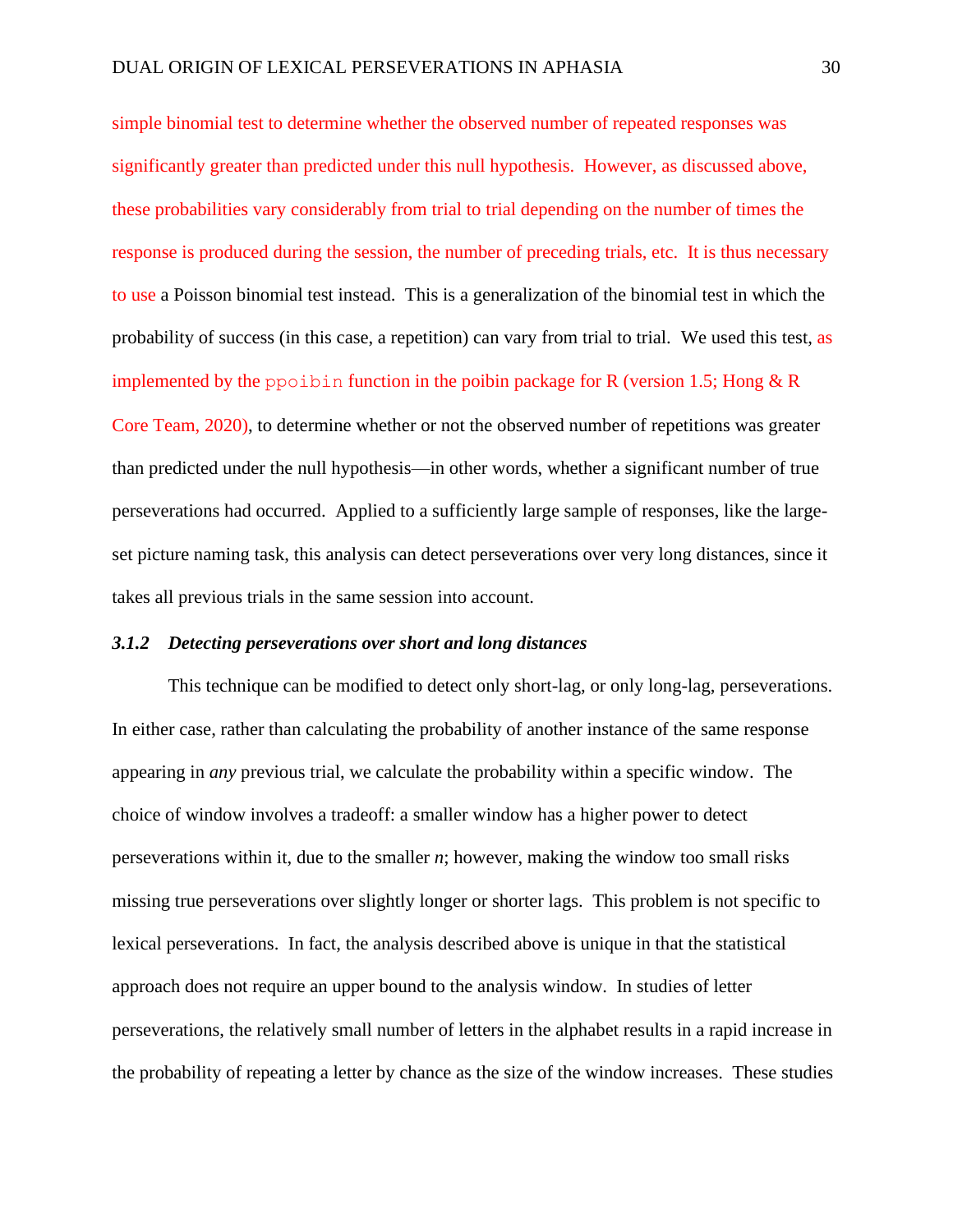have thus tended to use windows of 5 or fewer preceding trials (e.g., McCloskey et al., 2006). However, the goal of these studies was not to distinguish between short- and long-lag perseverations. Due to the design of the current study, only the residual activation hypothesis would predict, or could account for, short-lag perseverations. Since this activation decays exponentially (Cohen & Dehaene, 1998), it specifically predicts that the probability of a perseveration should be highest at lag 1 (i.e., immediately after the previous instance of the response) and drop rapidly as lag increases. A survey of the literature, however, suggests that lag 1 might be special. For example, using a blocked cyclic naming task with a limited set of items, Hsiao et al. (2009) found the chance-adjusted rate of lexical perseverations to be highest at lag 2, and not lag 1. In fact, they found evidence that lag-1 perseverations were lower than expected by chance. The most likely reason for this is the immediate suppression of words after production, which is necessary to avoid constant repetition of the same word in neurotypical systems (Dell, Burger, et al., 1997; Nozari et al., 2015). Even if this mechanism were impaired in damaged systems, the residual tendency to suppress the word immediately after its production might have prevented many of the perseverations that might otherwise have occurred at lag 1. Because words would be released from suppression after lag 1, true perseverations would thus be most likely to manifest at lag 2. Beyond that point, the probability of a perseveration due to residual activation drops steeply, consistent with the steady decrease to chance levels at lag 6 found in Hsiao et al. (2009). We thus opted for a window of 2 previous trials when testing for short-lag perseverations, and if a participant tested positive for perseveration at lag 2, extended the lag to 5 (Hsiao et al., 2009) to test the robustness of the effect in lags 2-5. We considered this window of 5 previous trials to be a reasonable upper bound for the effects of residual activation, based on the finding in Hsiao et al. (2009) that the rate of repeated responses dropped to chance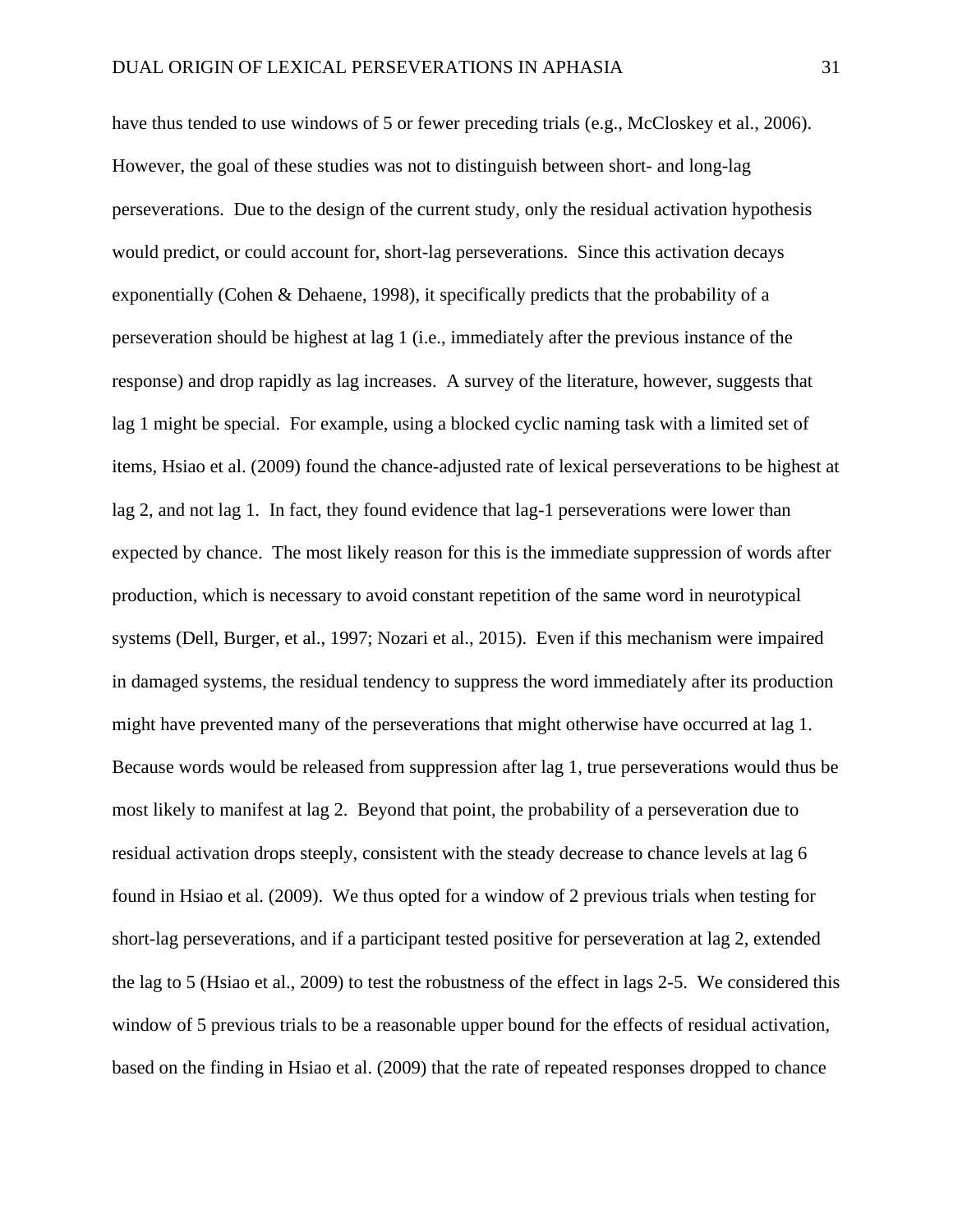levels by lag 6 in both related and unrelated conditions. In contrast, lags longer than 5 (with no upper bound) were used to test for long-lag perseverations.

To restrict the analysis to a specific window, we adjusted the parameters of the hypergeometric distribution. In the test for short-lag perseverations, *n* is set to the minimum of two and the number of preceding trials in the current session. *K* and *N* are also changed to exclude the two preceding and following trials, consistent with comparable analyses in previous studies (e.g., McCloskey et al., 2006). By excluding responses within this window, which would not be independent from the current trial if there were in fact true perseverations, the restriction on the range of lags can be exploited to increase the sensitivity of the test. The rest of the analysis remains unchanged. For the long-lag test, we excluded lexical substitutions that were repetitions of responses within a window of  $w = 5$  previous trials. Following the same logic as the short-lag test, we calculated the chance of a non-perseverative long-lag repetition, given that no short-lag repetitions had occurred, for each of the remaining lexical substitutions. Here, the parameters of the hypergeometric distribution were as follows: for the lexical substitution of response x in  $i^{\text{th}}$  trial of the session,  $n = i - w$  was the number of preceding trials, excluding the current trial and the short-lag window *w*, *N* was the total number of trials, excluding the current trial and the short-lag window, and *K* was the total number of *x* responses, excluding the current response.

#### **4 Results**

Combining the PNT and the large-set picture naming task, each participant completed 1,063 picture naming trials (619 for CE and EG). There were a total of 2,301 lexical substitutions, of which 842 were repetitions of a previous response. Figure 3 shows the distributions of semantically related ( $N = 525$ ) and unrelated ( $N = 317$ ) repetitions as a function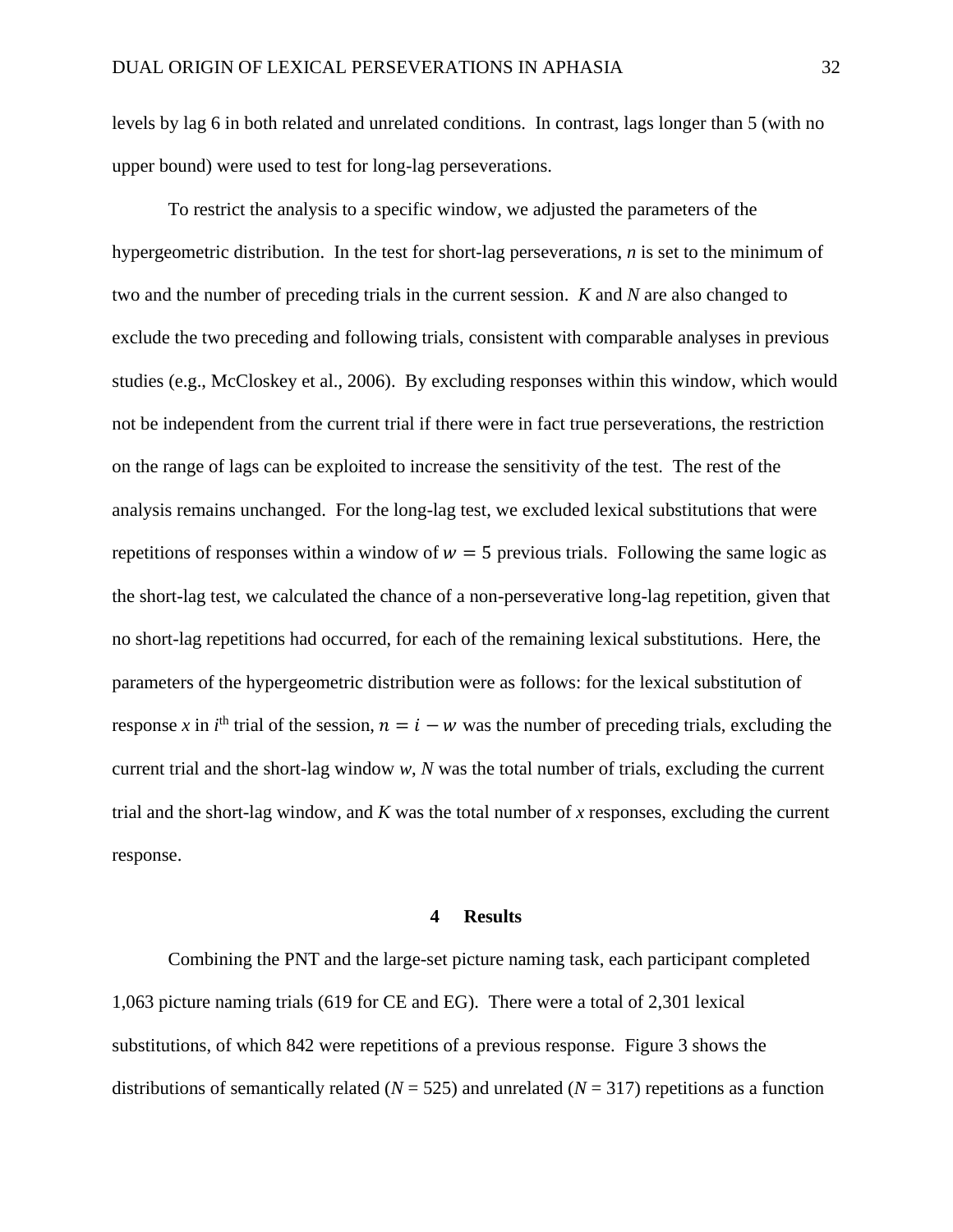of lag. There were clear distinctions between the two distributions. The distribution of unrelated was highly skewed, with a peak at very short lags. In contrast, semantically related repetitions were distributed more evenly across lags, with a peak near the mean distance between semantically related items (22). The shapes of the empirical distributions of unrelated and related repetitions thus match the predictions of the residual activation and incremental learning accounts, respectively. Our analyses focus on understanding the distribution of true perseverations of each type (unrelated short-lag vs. related long-lag) across participants.



*Figure 3. Distributions of semantically related and unrelated* 

Table 5 summarizes the repeated responses produced by each participant and their properties, and Figure 4 shows the ranges of lags. Rates of repeated responses ranged from 7% to 32% of trials, and median lags ranged from 4 to 40.5, demonstrating considerable variability in both the rate and lag of repeated responses. Note that lags are calculated over all repeated responses, as it is impossible to identify true perseverations at the level of individual trials. As such, the lags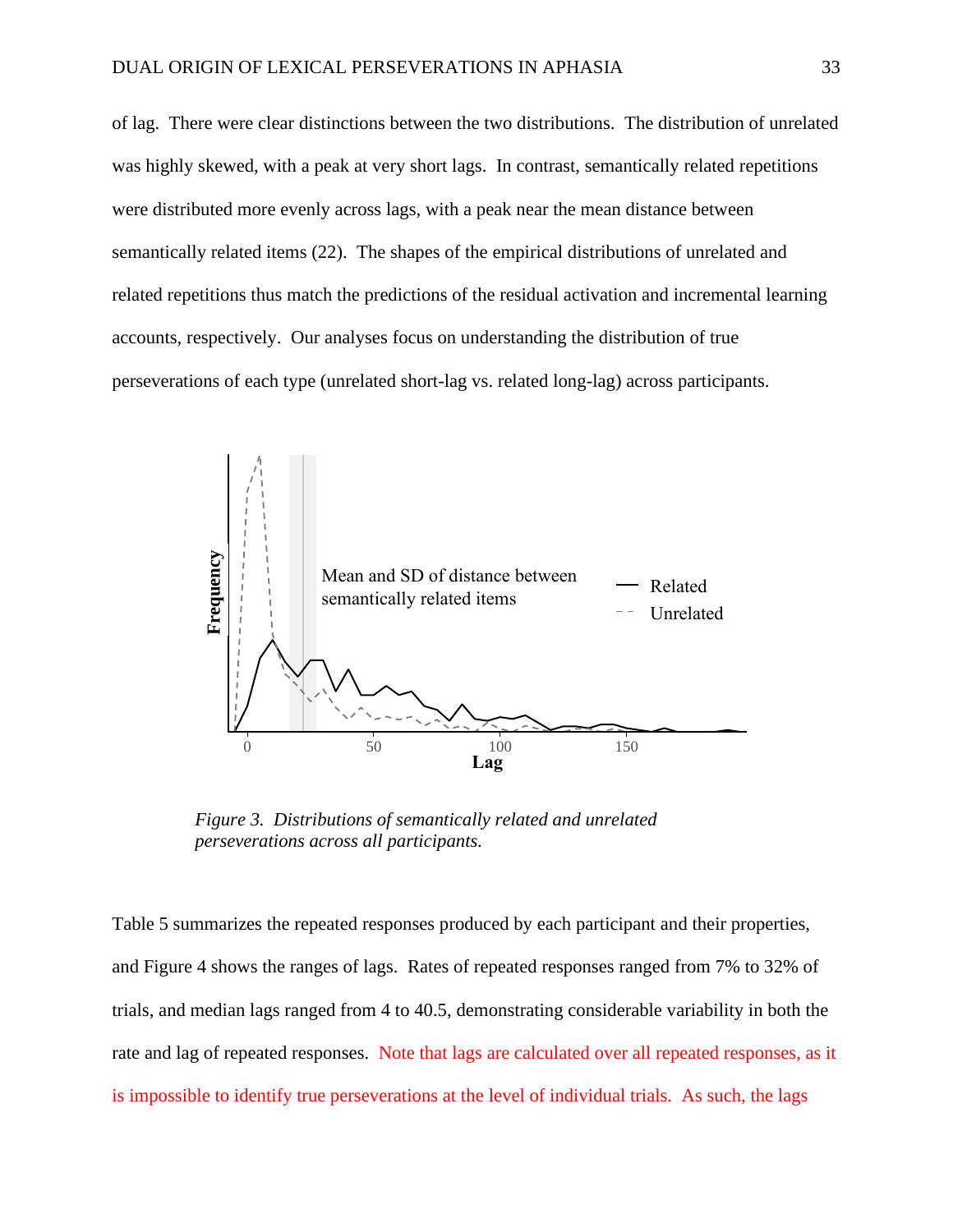shown in Table 5 are only proxies for the lags of true perseverations. They are thus affected by the noise added by the included non-perseverative repeated responses. However, since there are sufficient true perseverations for the statistical tests to produce significant results and the lags for the remaining non-perseverative repetitions should be uniformly distributed, it is safe to assume that the median lags calculated for all repeated responses are in fact reflective of the range over which true perseverations occur. Most of the participants were detected as perseverators by one of the two tests. The only exception was OW, who, despite making many repeated responses (188 in total) did not produce true perseverations according to either the short- or the long-lag tests. We will return to his case in the Discussion.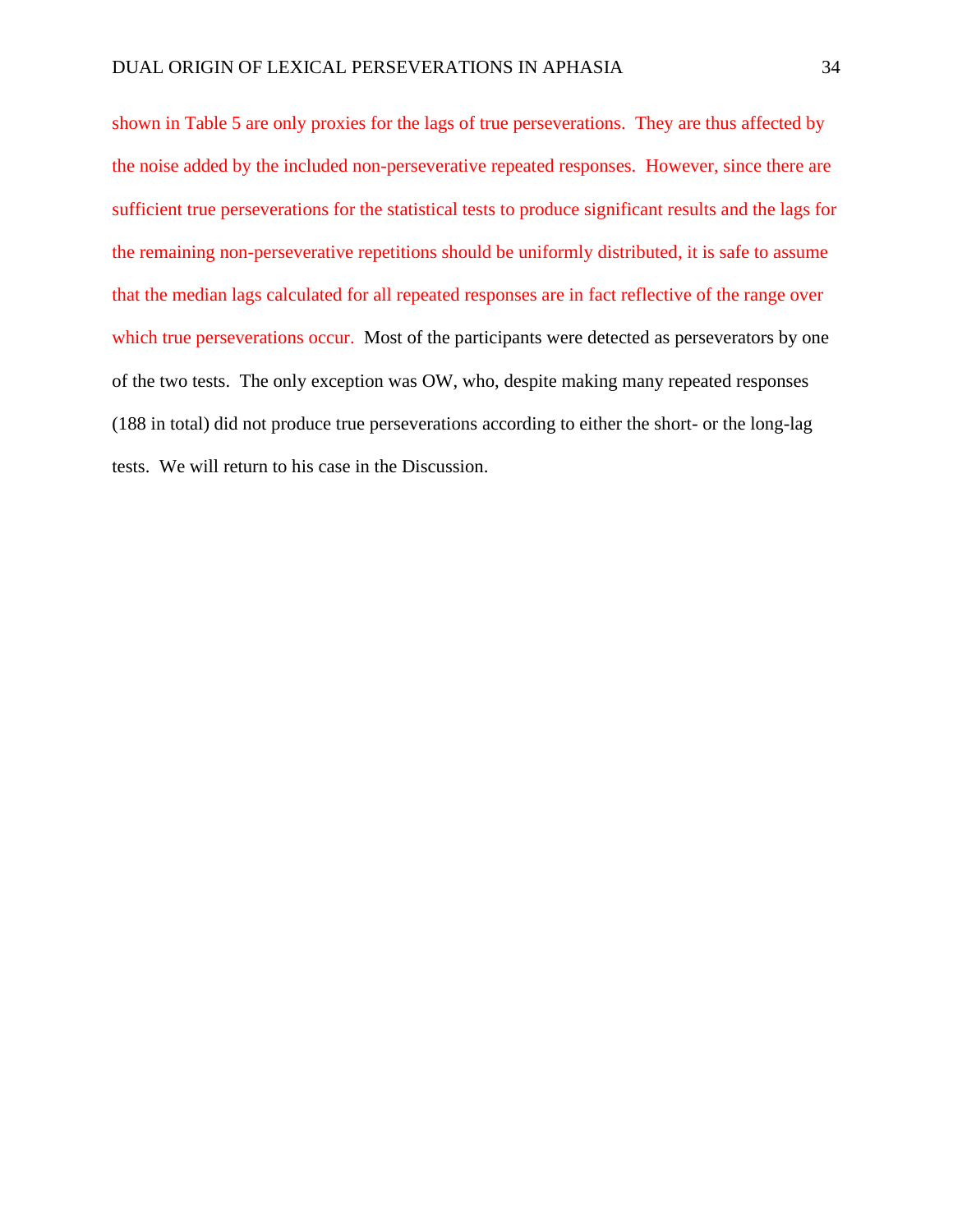*Table 5. Summary of the repeated responses produced by each participant and their properties. Repetitions are shown as the percentage of all responses. Percent Related is the percentage of repeated responses that are semantically related to their targets. The p-values in the Short-Lag column are from a test for true perseverations with a lag of at most 2 trials. The Long-Lag p-values are from a test for true perseverations with a lag of more than 5 trials (see text for details).*

|                    |                    | Percent        | <b>Median</b> | <b>P-Value of Test for Perseverations</b> |                  |  |
|--------------------|--------------------|----------------|---------------|-------------------------------------------|------------------|--|
| <b>Participant</b> | <b>Repetitions</b> | <b>Related</b> | Lag           | Short-Lag $(\leq 2)$                      | Long-Lag $(> 5)$ |  |
| QD                 | 7%                 | 95%            | 40.5          | .887                                      | .010             |  |
| <b>GK</b>          | 13%                | 91%            | 39.5          | .772                                      | .024             |  |
| FJ                 | 13%                | 87%            | 35.0          | .992                                      | .008             |  |
| <b>OW</b>          | 18%                | 74%            | 31.5          | .605                                      | .099             |  |
| CE                 | 17%                | 21%            | 4.0           | $-.001$                                   | .941             |  |
| EG                 | 32%                | 24%            | 9.0           | < .001                                    | .932             |  |



*Figure 4. Distribution of lags of the repeated responses produced by each participant.*

Three participants (QD, GK, and FJ) tested positive for true long-lag perseverations. They had the longest median lags (40.5, 39.5, and 35 trials, respectively) in the group and produced very few repeated responses (a combined total of just 4) with lags  $\leq 2$  (out of a total of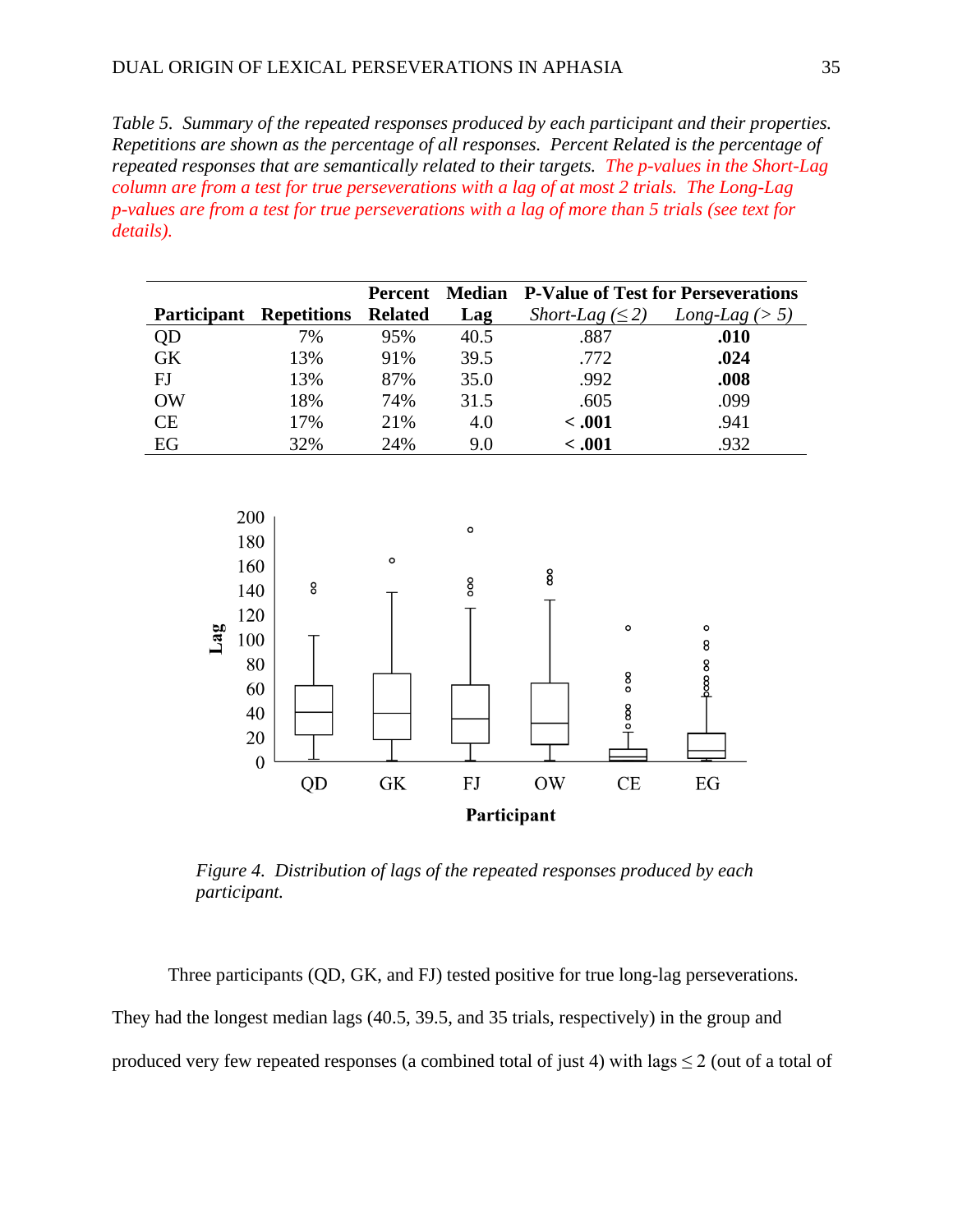353 repeated responses). Moreover, their repeated responses were mostly semantically related perseverations (95%, 91%, and 87% related, respectively).

In contrast, two other participants (CE and EG) made significant numbers of perseverations over short lags (both *p*s < .001 vs. all other *p*s > .5). To verify that this result was not an artifact of the specific window size we had chosen for the test, we repeated the short-lag test with windows of 3, 4, and 5 previous trials. The pattern of results did not change. In all cases, CE and EG were detected as short-lag perseverators (all *p*s < .001) while the others were not (all  $ps > .2$ ). Their repeated responses were mostly semantically unrelated (21% and 24%) related, respectively, vs. 74% for the next lowest). Of their semantically unrelated repetitions, most were not phonologically related to the target either (86% and 84%, respectively). Both CE and EG had relatively short median lags (4 and 9 trials, respectively, vs. 31.5 for the next shortest in the group), although these are longer than the upper bound of lag 1-2 typically found for the effects of residual activation (e.g., Joordens & Besner, 1992). As explained earlier, this discrepancy arises from the way in which the median lag is calculated. Since there is no way to determine with certainty whether an individual trial is a true perseveration (see Section 3.1.1), a significant proportion of the repeated responses included in the calculation are likely to be nonperseverative, raising the resulting median.

To summarize, two distinct groups emerged in our analyses: one group produced significant numbers of semantically related perseverations over long lags, and the second produced significant numbers of unrelated perseverations over short lags. While it was theoretically (and statistically) possible to find both types of perseverations within the same participant, none of the participants in our sample showed this pattern. The separation of the two groups is evident in Figure 5, with CE and EG clustering in the lower left corner and the other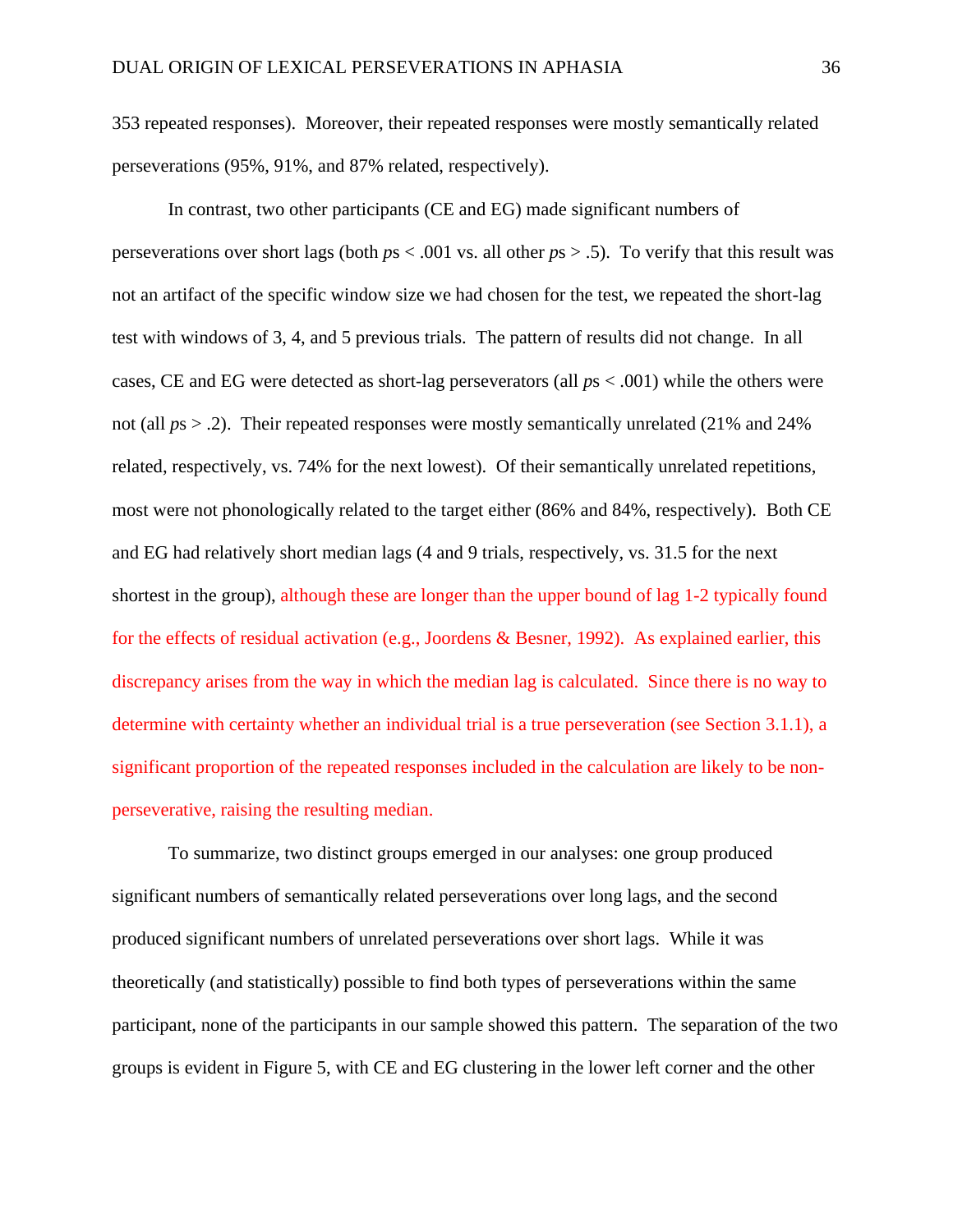four participants clustering in the upper right corner. This clustering creates the semblance of a strong linear relationship between participants' median lags and proportions of repeated responses semantically related to the target (Pearson's *r*(4) = .996, *p* < .001). It is, however, noteworthy, that even when the lower cluster is excluded, the relationship between lag and proportion semantically related is still significant in the upper cluster (Pearson's  $r(2) = .957$ ,  $p =$ .043), suggesting some degree of continuity in the relationship.

To further explore the potential differences between the two groups, we divided commission errors into repetitions (also broken down into short- and long-lag repetitions) and non-repetitions in order to compare the rates of semantically related errors in each category (Table 6). Across the group, there was a strong covariance between the proportions of semantically related errors in repeated and non-repeated errors. For the long-lag perseverators (QD, GK, and FJ) and OW, the proportion of semantically related errors in the two categories was very similar. The short-lag perseverators (CE and EG), on the other hand, produced much larger proportions of semantically unrelated errors in the repetitions than the non-repetitions. We will discuss this finding in more detail in the Discussion.

Table 6 shows that although the task was not designed to elicit them, both semantically related short-lag and semantically unrelated long-lag repetitions were sometimes produced. It is important to explain the origin of these errors: semantically related short-lag repetitions occur if an incorrect response in a preceding trial happened to be semantically related to the current target (e.g., responding "cat" to a picture of a tree, then "cat" to a picture of a dog). This could be caused by either residual activation or incremental learning. As for the origin of unrelated longlag repetitions, it is important to recall that it is impossible to distinguish between perseverative and non-perseverative repetitions at the level of individual trials. As explained earlier, some of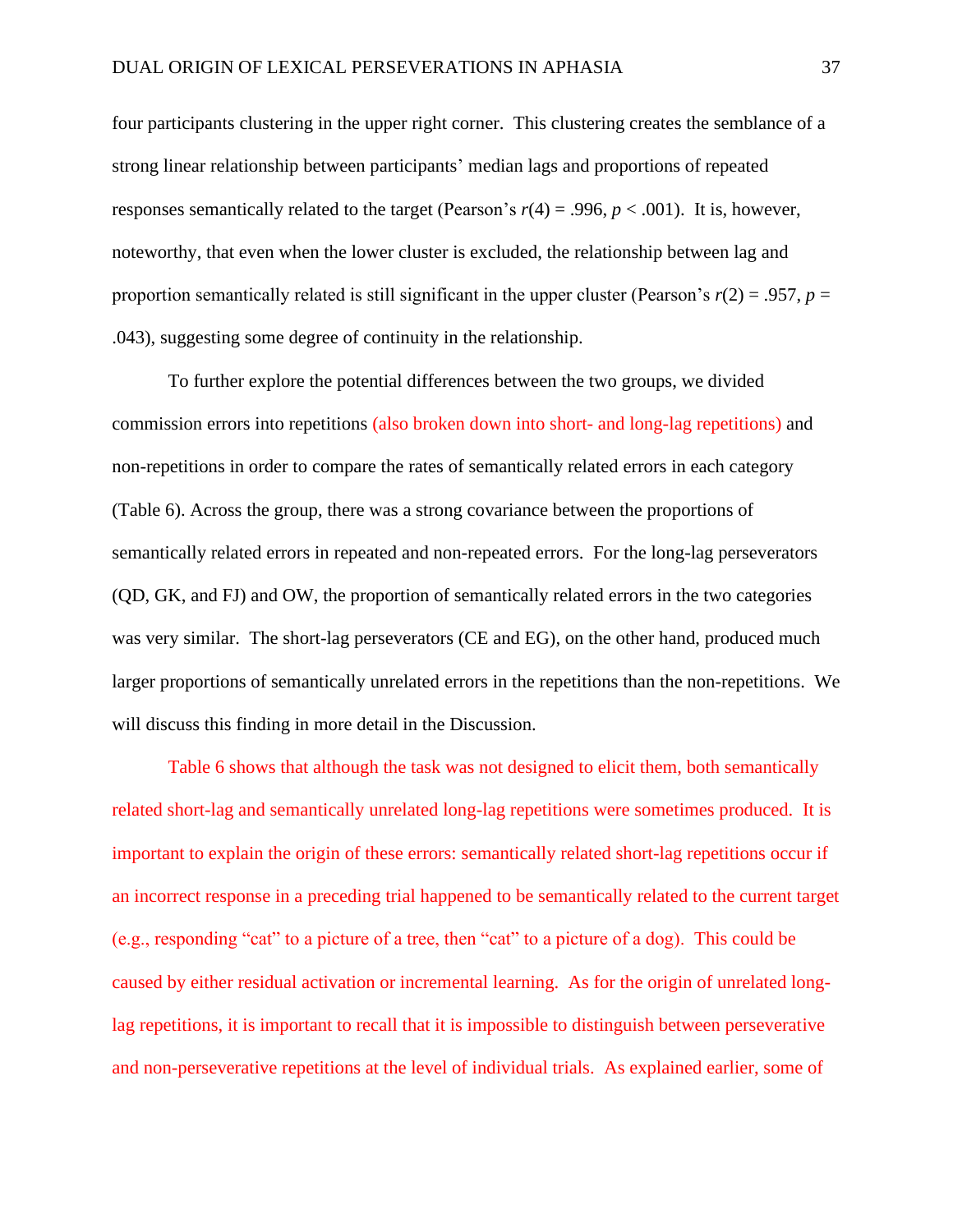the repeated responses are simply not true perseverations, and thus have nothing to do with a previously produced response, being the result of neither residual activation nor incremental learning mechanisms. Unrelated long-lag repetitions are most likely non-perseverative responses of this kind.



*Figure 5. Relationship between lag and proportion of repeated responses semantically related to the target. The dotted line shows the trend for QD, GK, FJ, and OW.*

*Table 6. Breakdown of commission errors into short- and long-lag repetitions (lags ≤ 2 and lags > 5, respectively) and non-repetitions for each participant, including the rate of semantically related errors in each category.*

|                    | <b>Non-Repetitions</b> |           | <b>Short-Lag</b><br><b>Repetitions</b> |           | Long-Lag<br><b>Repetitions</b> |           | <b>All Repetitions</b> |           |
|--------------------|------------------------|-----------|----------------------------------------|-----------|--------------------------------|-----------|------------------------|-----------|
| <b>Participant</b> | <b>Total</b>           | % Related | <b>Total</b>                           | % Related | <b>T</b> otal                  | % Related | Total                  | % Related |
| QD                 | 186                    | 95%       |                                        | 100%      | 69                             | 97%       | 74                     | 95%       |
| GK                 | 305                    | 90%       | 3                                      | 67%       | 136                            | 91%       | 142                    | 91%       |
| FJ                 | 299                    | 88%       |                                        | 0%        | 124                            | 90%       | 137                    | 87%       |
| OW                 | 368                    | 83%       | 8                                      | 25%       | 168                            | 78%       | 188                    | 74%       |
| CE                 | 113                    | 62%       | 37                                     | 11%       | 41                             | 37%       | 106                    | 21%       |
| EG                 | 188                    | 40%       | 43                                     | 12%       | 117                            | 30%       | 195                    | 24%       |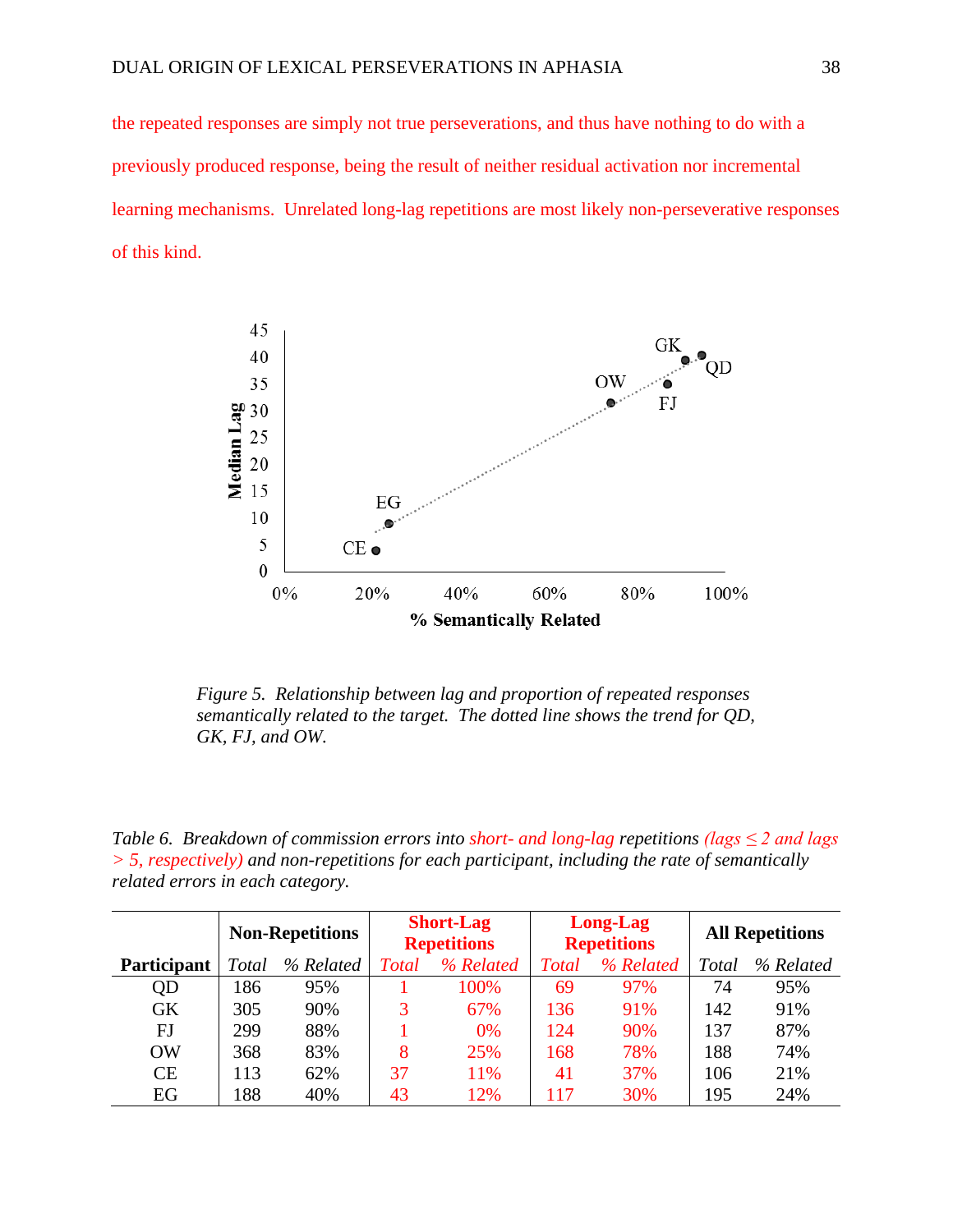#### **5 Discussion**

The aim of this study was to determine which mechanism—residual activation or incremental learning—is responsible for lexical perseverations in aphasia. Previous studies, which have relied on tasks biased towards the production of short-lag, semantically related perseverations that can be explained by either mechanism (e.g., Hsiao et al., 2009). While certain findings (e.g., insensitivity to the time between trials) have been taken as evidence in support of the incremental learning account, other evidence (e.g., the above-chance rate of unrelated perseverations at lags of up to five intervening items) are hard to explain by this account. Importantly, key predictions that differentiate the two accounts have never been tested. These include the existence of long-lag semantically related perseverations, which can only be explained by the incremental learning account, and short-lag, semantically unrelated perseverations, which are only predicted by the residual activation account. Since the two proposed mechanisms are not mutually incompatible, the possibility that both may underlie lexical perseverations in aphasia could not be ruled out. If both mechanisms are in fact at work, it would be necessary to determine whether they coexist in the same system or are tied to specific states.

By administering a picture naming task with no repetitions and long lags between semantically related items and devising a novel method of statistical analysis to detect true perseverations at short and long lags, we were able to answer these questions. First, recall that one individual, OW, did not show evidence of true lexical perseverations at either short or long lags. Although he produced many repeated responses (188 in total), many of them were more consistent with predilections for particular words rather than true perseverations. For example,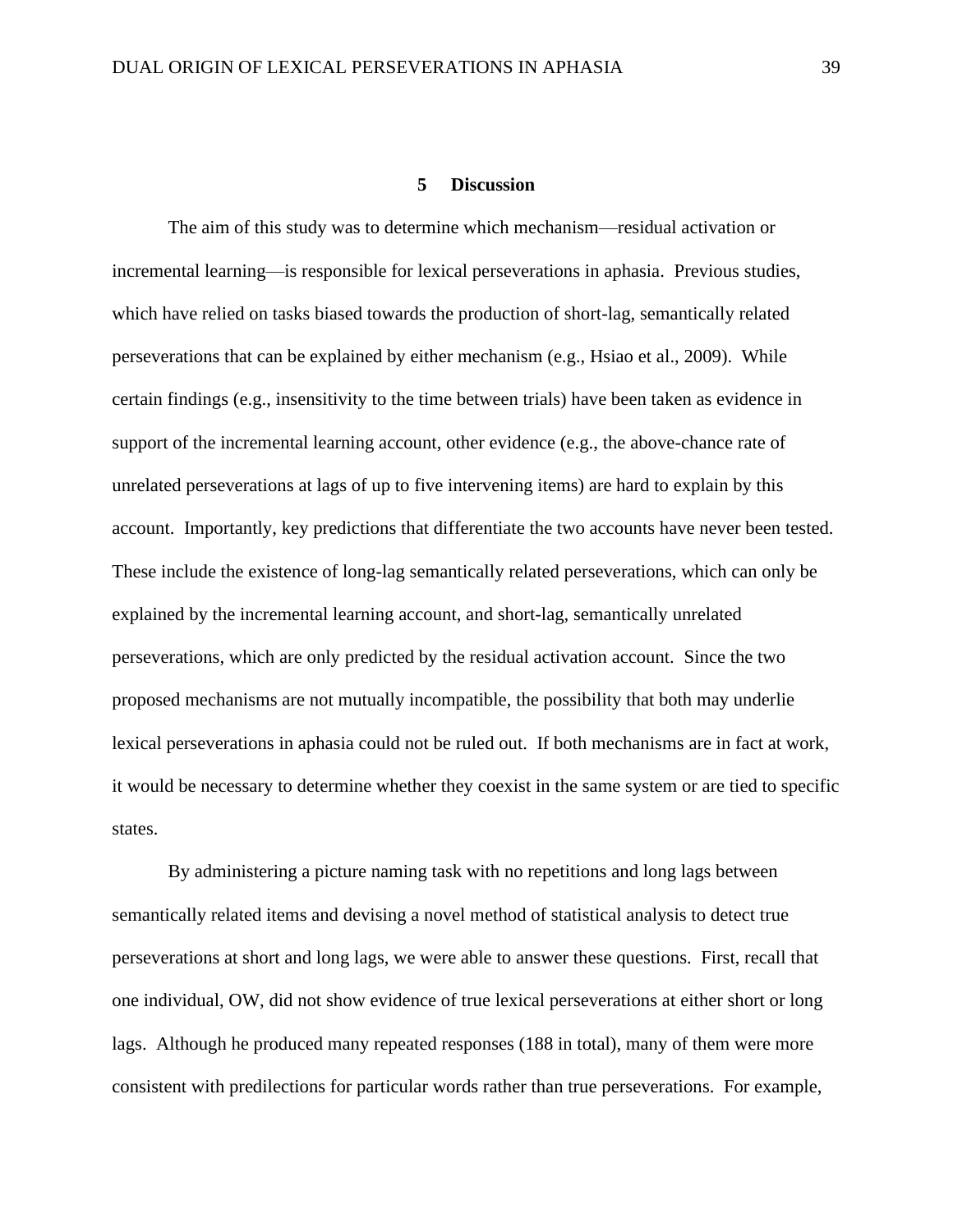he incorrectly responded "mosquito" to 11 pictures (mostly insects, but also pliers, a fox, and a plate of spaghetti), "wok" to 11 pictures (mostly kitchen utensils, but also some food items), and "eraser" to 18 pictures (mostly stationery, but also unrelated items like a harmonica and a brush). Importantly, these repeated responses were not all produced within the same sessions. His propensity to produce "mosquito" was evident in three separate sessions, "wok" in two, and "eraser" in four. His profile highlights the importance of carefully determining the baseline probability of non-perseverative repetitions in order to obtain a robust test for true perseverations.

All of the remaining five participants tested positive for true perseverations. Moreover, each participant tested positive for only one type of perseveration, not both. If this reflects a problem in lexical retrieval in all five cases, then this finding answers the first question of the paper unambiguously: both residual activation and incremental learning mechanisms are responsible for lexical perseverations in aphasia, and either mechanism alone is sufficient to cause such errors. The detailed profiles of each participant suggest that the problem is indeed at the level of retrieving lexical items. Serious semantic problems have been ruled out, a majority of the commission errors were lexical, and all participants had better word repetition than naming performance indicative of their stronger phonological encoding compared to lexical retrieval mechanisms. One issue remains to be addressed. Two participants (OW and FJ) had severely impaired phonological working memory. This deficit often results in segmental perseverations (Cohen & Dehaene, 1998; Moses et al., 2004). We thus reasoned that if these participants were to produce short-lag perseverations, it would be necessary to rule out mechanisms that cause perseveration at the level of individual phonemes rather than entire lexical items. Neither participant showed such a pattern. We can thus rule out segment-level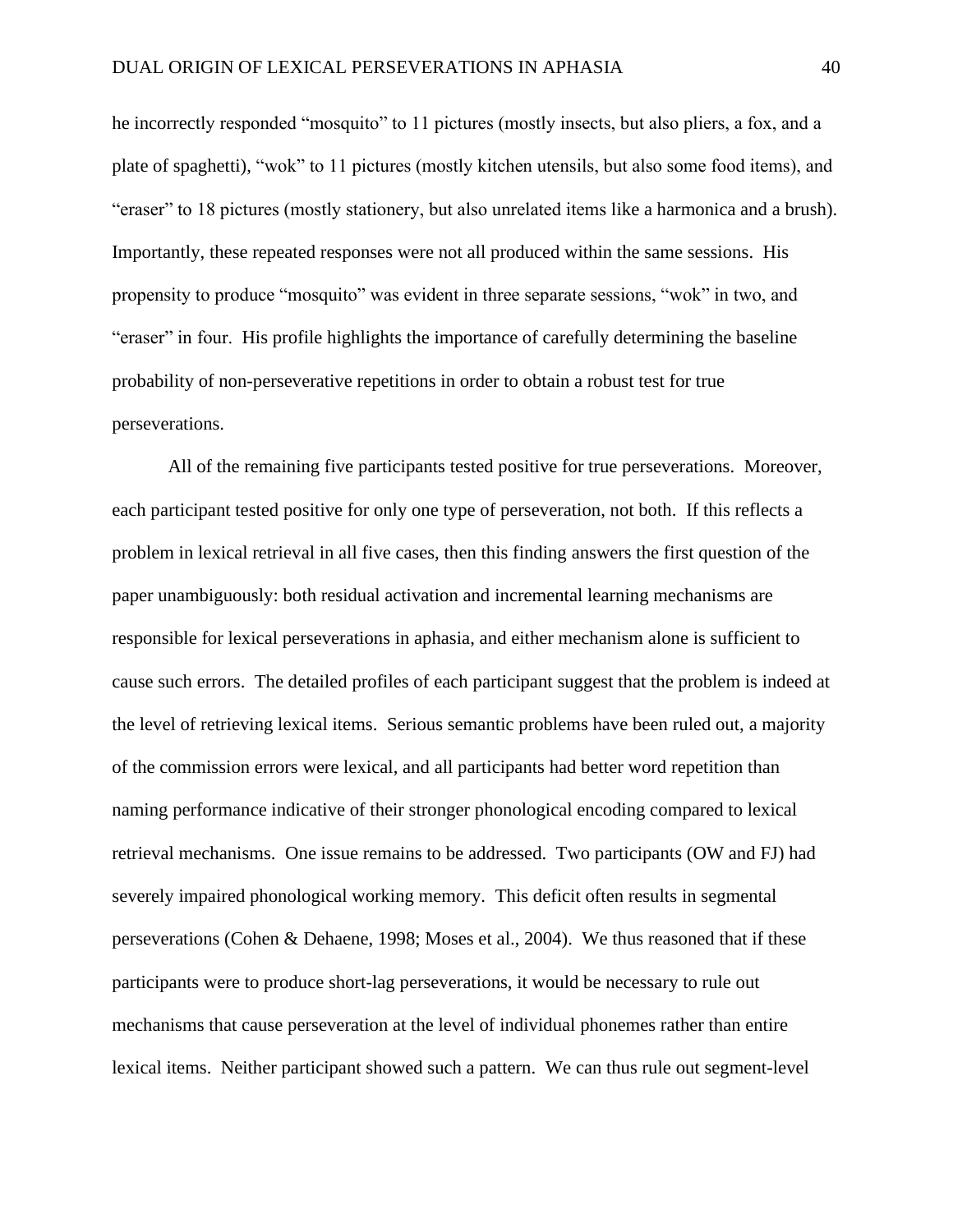mechanisms as the main cause of any participant's perseverations in this study, and conclude that residual activation of lexical representations and incremental learning in mapping semantic features to lexical items constitute two independent mechanisms for generating lexical perseverations in individuals with aphasia.

The second question of the paper was whether the two mechanisms operate in parallel within the same system or whether they are tied to specific states of the system. Our results support the latter view. The next section elaborates on this finding, and its implications for theories of residual activation and incremental learning.

## **5.1 Implications for the residual activation and incremental learning accounts**

Although not to the same extent as individuals with brain damage, neurotypical speakers do sometimes produce perseverative errors resembling those predicted by the residual activation account, especially under demanding situations. For example, tongue-twisters like "lean reed reef leech" elicit errors like "lean reen reef leech" or "lean reed reef reef" in which segments and/or whole lexical items perseverate soon after a recently produced target (e.g., Nozari & Dell, 2012). A closer look at the literature, however, reveals a more nuanced picture. The ratio of perseverative to anticipatory errors (e.g., "lean reed"  $\rightarrow$  "lean reen" vs. "lead reed") decreases as the system's overall performance improves, whether this difference in performance is due to practice (the anticipatory practice effect; Estes, 1972; MacKay, 1987), maturation (children have a higher perseveration to anticipation ratio; Stemberger, 1989), or brain damage (individuals with aphasia make more perseverative errors than neurotypical individuals; Albert & Sandson, 1986; Helmick & Berg, 1976; Shindler et al., 1984). Since a good chunk of these data come from repetitions over very short distances, these findings tie the persistence of residual activation to the strength of the production system by showing that stronger production systems are less likely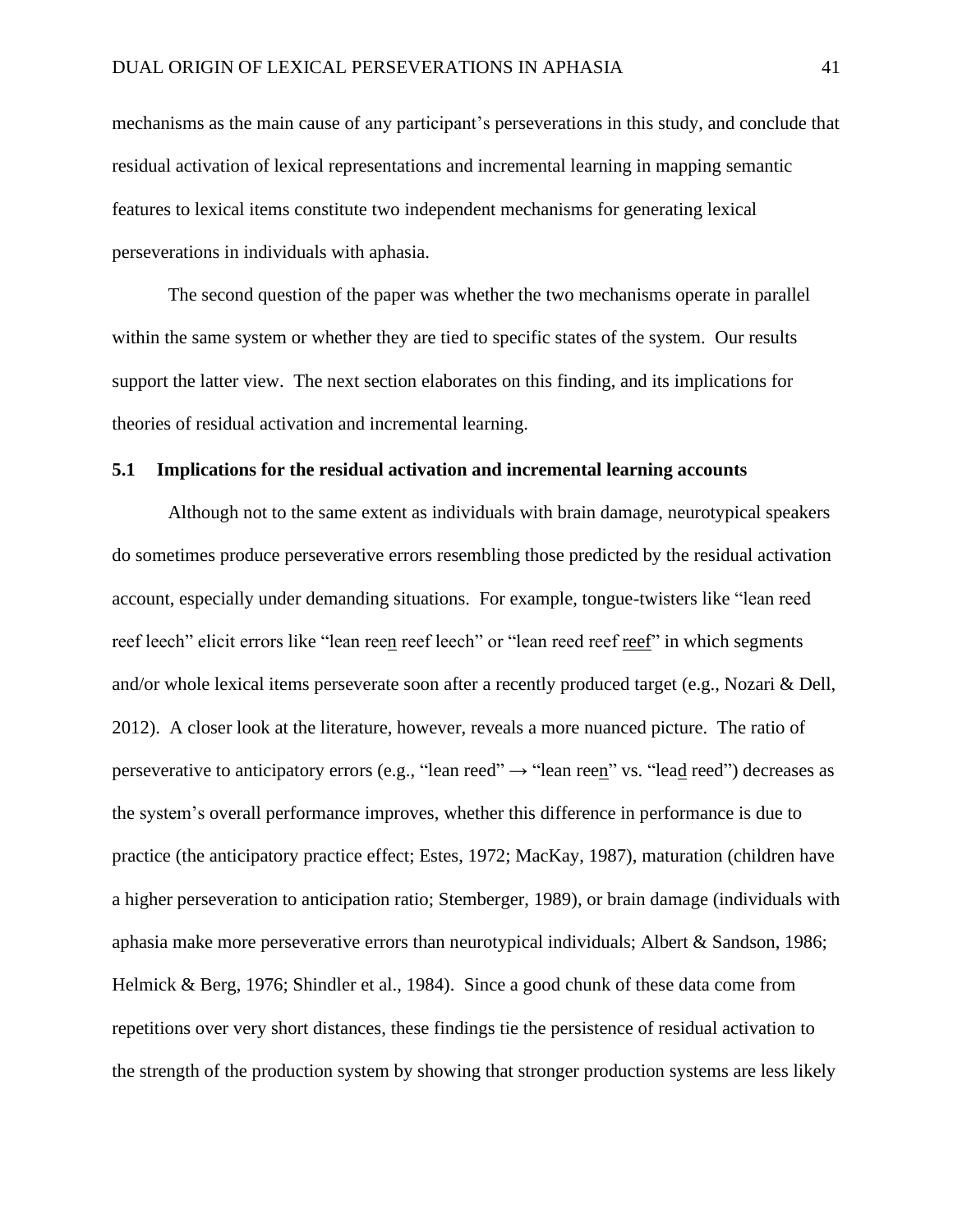to repeat the past and more likely to anticipate the future (see Dell, Burger, et al., 1997, for a computational account). There are thus hints in the literature to suggest that residual activation (and its consequences) may be associated with weaker systems. This prediction is borne out by the current data. The two participants whose lexical perseverations were mostly a product of residual activation had the most damaged production systems (both < 35% correct on PNT).

At the same time, neurotypical systems are also subject to incremental learning in various domains, including lexical semantic processing (e.g., Howard et al., 2006; Schnur et al., 2006, 2009), phonological processing (Breining et al., 2019), phonotactic processing (e.g., Warker & Dell, 2006), and higher-level functions like control processes (Freund & Nozari, 2018). As explained in the introduction, one manifestation of incremental learning in language processing is semantic interference. A comparison of the magnitude of semantic interference between individuals with aphasia and neurotypical controls has found larger interference in the former group (Schnur et al., 2006). This finding may suggest that, like residual activation, incremental learning is more pronounced in weaker production systems. However, closer examination of the literature shows that the finding of stronger semantic interference in individuals with brain damage compared to neurotypical participants is not robust (e.g., Piai, Riès, & Swick, 2016; Riès, Karzmark, Navarrete, Knight, & Dronkers, 2015), although the studies that failed to replicate the effect did not have provide enough details in the profiles of individual participants to allow for the development of cognitive hypotheses regarding the reason for the absence of a difference between the two groups.

Our findings can shed light on this issue. First, the hypothesis that incremental learning, like residual activation, is a feature of weaker production systems is not supported by our data. On the contrary, only the three participants with the strongest production systems showed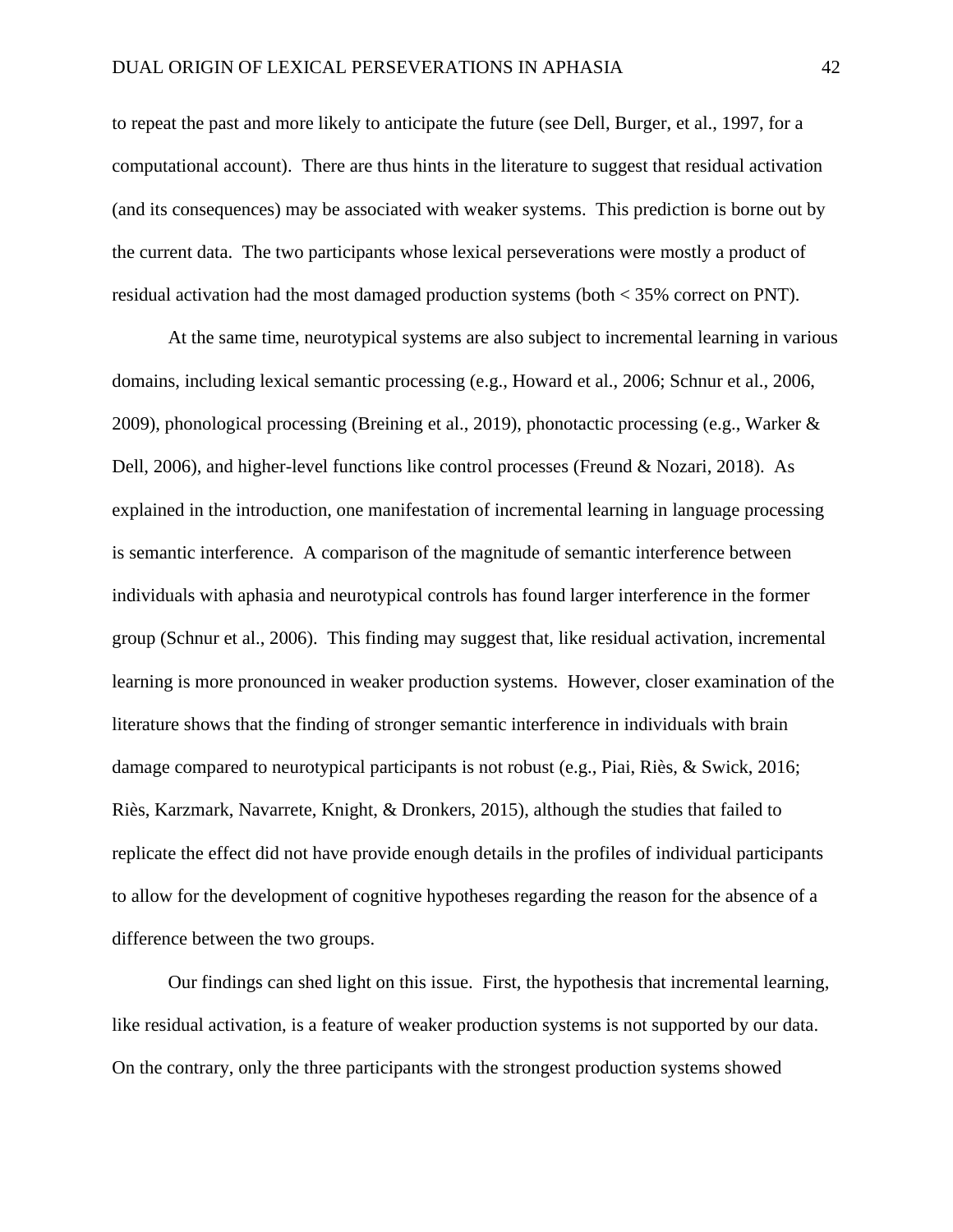evidence of lexical perseveration due to incremental learning. Second, Table 6 shows a clear dissociation between the rates of semantically related responses in repetitions vs. non-repetitions in the two participants whose perseverations were consistent with residual activation. This finding is important, because it shows that committing a semantic error is not the same thing as repeating a semantically related item. It also addresses another discrepancy in the past literature. On the one hand, N. Martin and Dell (2007) reported similar proportion of semantically related errors in repeated and non-repeated responses (see also N. Martin, Roach, Brecher, & Lowery, 1998). On the other hand, Moses, Sheard,  $\&$  Nickels (2007) have reported discrepancies in these proportions, with two of their participants producing semantically unrelated errors at a higher rate in repeated responses. Our results indicate that, while there is a close relationship between the dynamics of spreading activation and selection which cause semantically related errors and those which increase the propensity of the system to repeat previous responses in participants with stronger production systems, this relationship breaks down in weaker systems. Participants with weaker production systems are in fact relatively less likely to repeat a semantically related response. Together, these two findings suggest that incremental learning is actually a feature of relatively *stronger* production systems.

Why might this be the case? For incremental learning to have any meaningful effect, semantic-to-lexical mappings must be sufficiently intact to consistently activate lexical items in the correct semantic category. Computationally, this means the connections between semantic features and lexical items must be relatively strong, and there must be relatively low levels of noise in the system. Such a system would be more likely to produce semantically related errors than unrelated ones in non-repeated responses (e.g., Dell, Schwartz, et al., 1997). Compared to a system in which the connections were weaker and noise was higher, incremental learning would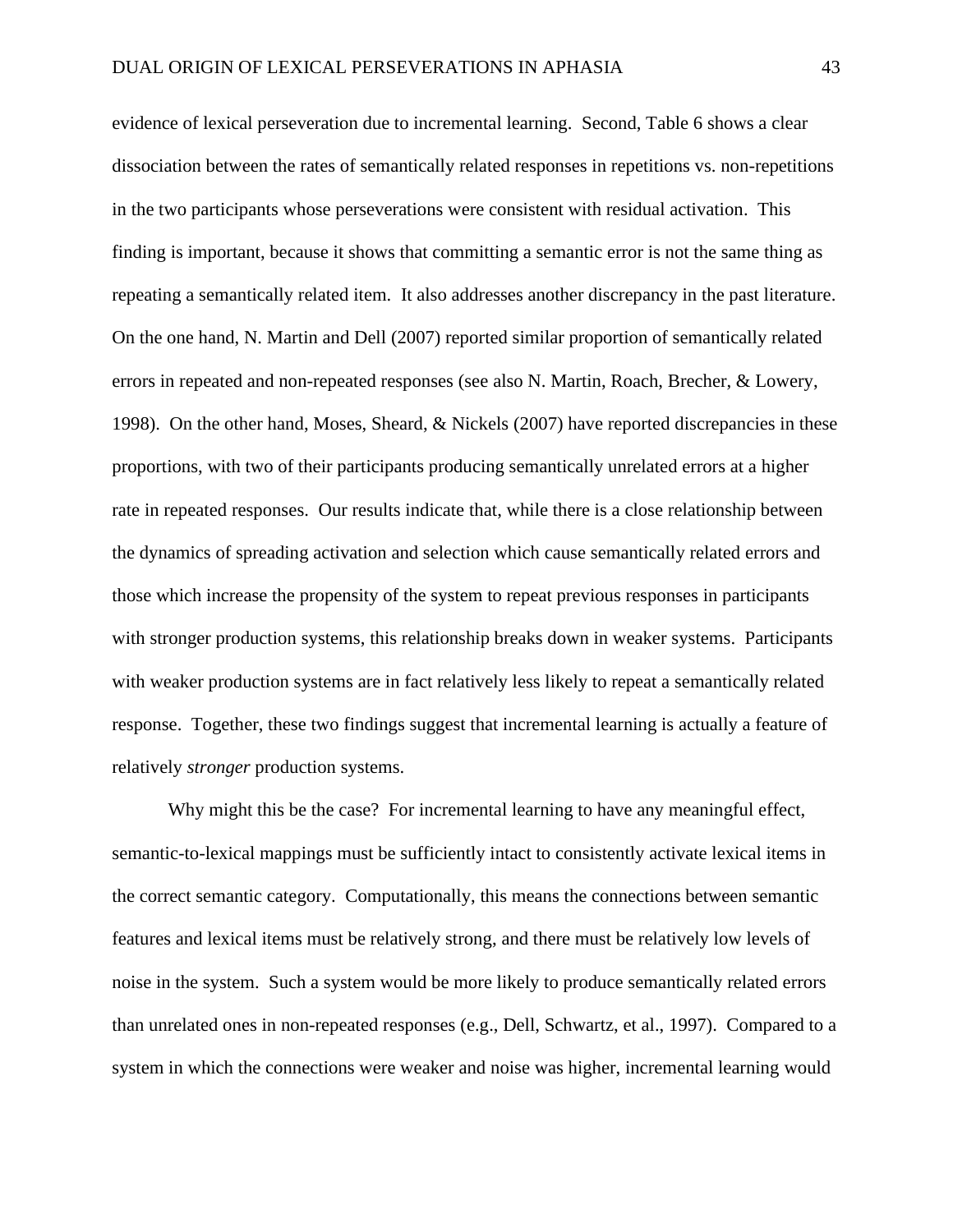be more likely to make meaningful adjustments to connection weights, since adjustments based on noisy patterns of activation would themselves add further noise to the system, rather than systematic biases. This would increase the probability of observing semantically related perseverations arising from these incremental changes to the connections.

To summarize, tying the findings of the current study to the broader literature on language production indicates that the two mechanisms behind lexical perseverations are indeed linked to different states of the production system. Residual activation is most likely to generate perseverations in relatively weak systems, or systems under stress (e.g., demand for processing related strings under time pressure). Incremental learning, on the other hand, requires a certain degree of structural and functional preservation, and is therefore the underlying cause of perseverations only in relatively stronger production systems.

Our results have another critical implication for the theories of incremental learning. One of the key predictions of the incremental learning account, both for perseverations specifically and for semantic interference effects more broadly, is that the cumulative changes to connection weights are long-lasting (Oppenheim et al., 2010). The structural changes to the connections between semantic features and lexical representations induced by a naming attempt should not decay appreciably unless and until semantically related items are named in subsequent trials. In other words, the theory predicts no clear upper bound on the lag at which semantically related errors can be induced by incremental learning mechanisms. However, this prediction has not found clear support in the empirical data. Using a continuous naming task, Schnur (2014) found that semantic interference disappeared after as few as 8 items, unless a "biasing mechanism" that boosted the effects of incremental learning was triggered by a pair of semantically related items appearing close together (separated by only two unrelated items) appearing within the sequence.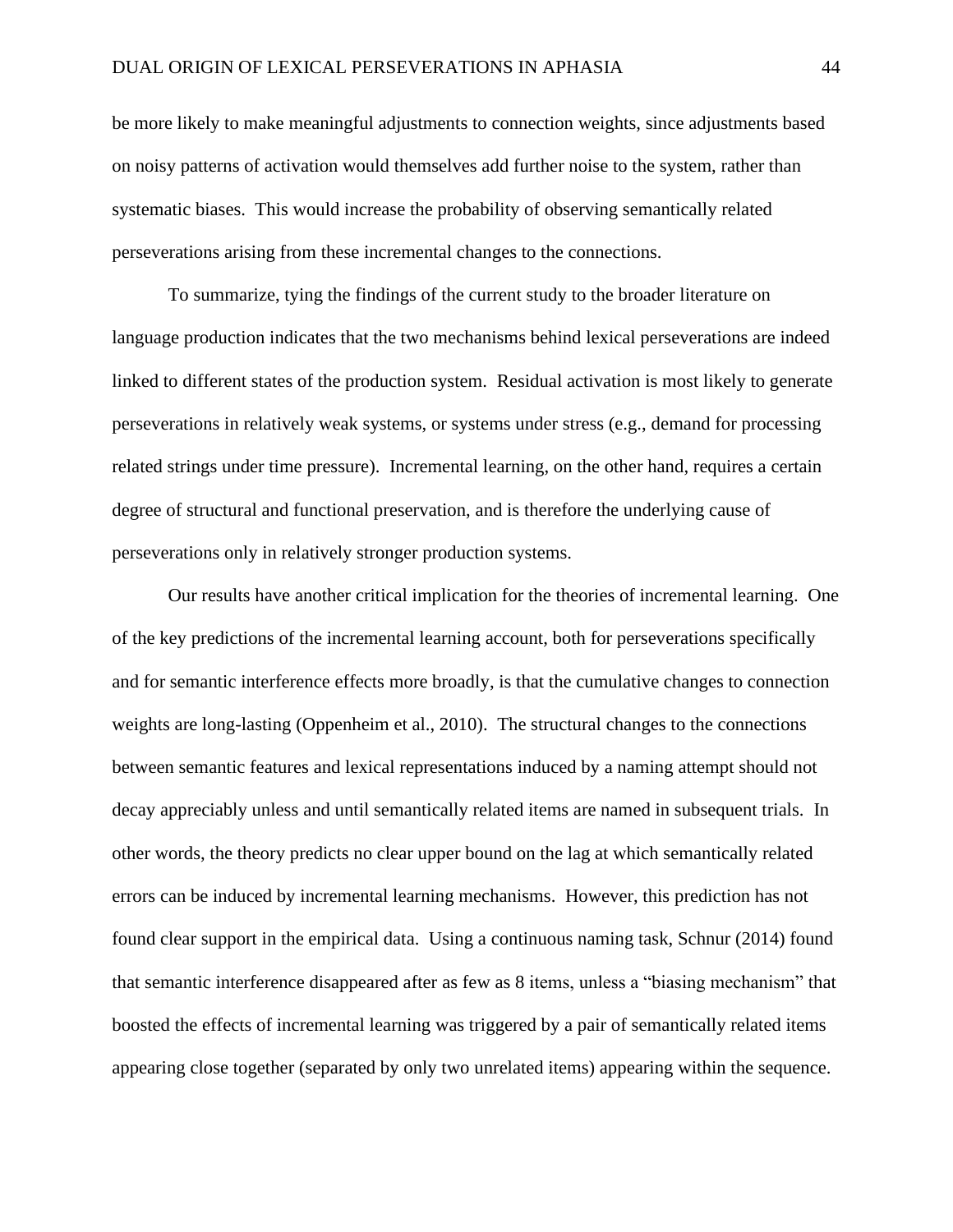Even with such a mechanism, semantic interference was only observed up to 14 items<sup>1</sup>. These findings, while clearly beyond the scope of simple residual activation, suggest that truly longlasting structural changes in the production system may only occur in certain limited contexts.

The findings of the current study speak directly to the longevity of the structural changes in the language production system induced by incremental learning. Despite the long gaps between the semantically related items in the design (none separated by as few as two unrelated items, which Schnur's findings indicated to be necessary to trigger the "biasing mechanism"), three out of six participants showed true perseverations with median lags ranging from 35 to 40.5 trials and maximum lags. Together with our method for distinguishing true perseverations from non-perseverative repetitions, these data support a fundamental claim of the incremental learning accounts: every act of production changes the production system forever.

## **5.2 Challenges, solutions, and conclusions**

Analyses of perseverative errors have provided a number of important insights into the language production system. For example, in written language, they have been used to determine the components and structures of orthographic representations. Elements that can perseverate independently must be represented independently, so the finding that gemination (i.e., doubling of a letter) can perseverate independently from letter identity (e.g., "tragic"  $\rightarrow$ TRRACE after EXCESS) has provided strong evidence in favor of complex, multidimensional orthographic representations (Fischer-Baum & Rapp, 2014). Perseverations have also been used to investigate how position is represented, by exploiting the fact the perseverated letters tend to maintain roughly the same position (Fischer-Baum et al., 2010). In the current study, we used perseverations to test a key prediction of incremental learning models in language production.

<sup>&</sup>lt;sup>1</sup> It must be noted that longer lags were not tested in this study.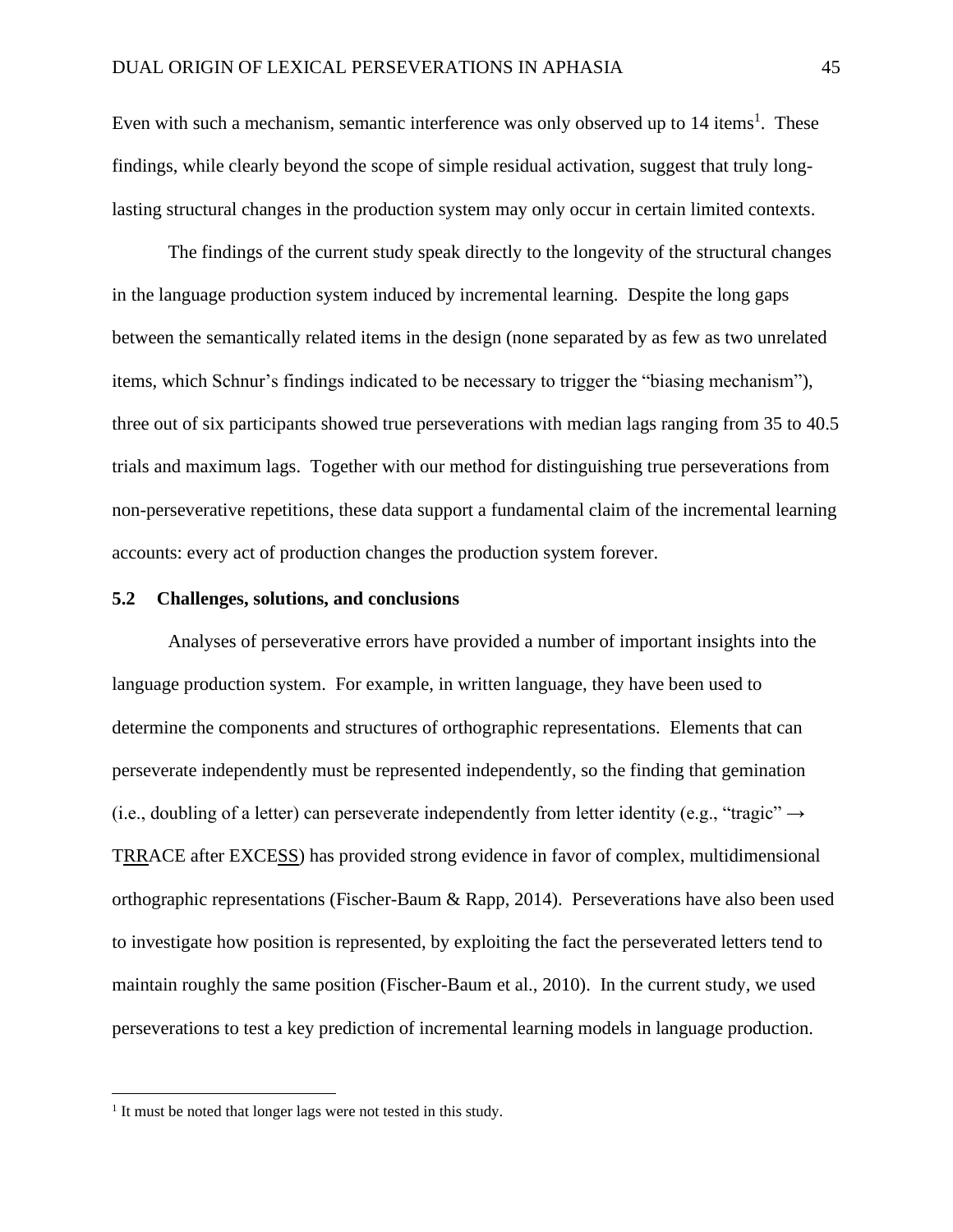Thus, beyond their significance as a symptom of brain damage, perseverative errors are extremely valuable tools for the studying of cognition.

At the same time, the study highlighted some of the common challenges in studying this particular type of error. The finding of a large number of true perseverations at long lags showed that limiting the analysis window to a small number of items is likely to miss a substantial number of perseverative errors. For the reasons discussed earlier, this may be inevitable for segmental perseverations, but it is not so for lexical perseverations. Moreover, half of our participants showed statistically significant evidence of perseverations only when such restrictions were removed. Based on these results, we advise against limiting the study of lexical perseverations to small windows, and instead recommend using the statistical analysis method described here, which can be easily applied to different production tasks with flexibility in the number of administered items. Combining the use of simple tasks (like picture naming) and complex tasks that simultaneously tap multiple cognitive processes (like the Wisconsin Card Sorting task) and using statistical methods that help separate predilections and chance repetitions from true perseverations, provide the best opportunity for learning about the fundamental mechanisms underlying the generation of perseverative errors.

In conclusion, we found clear evidence for both the residual activation and incremental learning accounts, demonstrating that either one is sufficient to cause perseveration in an individual with aphasia. Perseveration due to residual activation was associated with more severely impaired systems than those due to incremental learning, suggesting that a certain degree of structural and functional integrity was necessary for incremental learning to operate. Finally, the results supported a key prediction of the incremental learning account by showing true perseverations over longer lags than have previously been reported.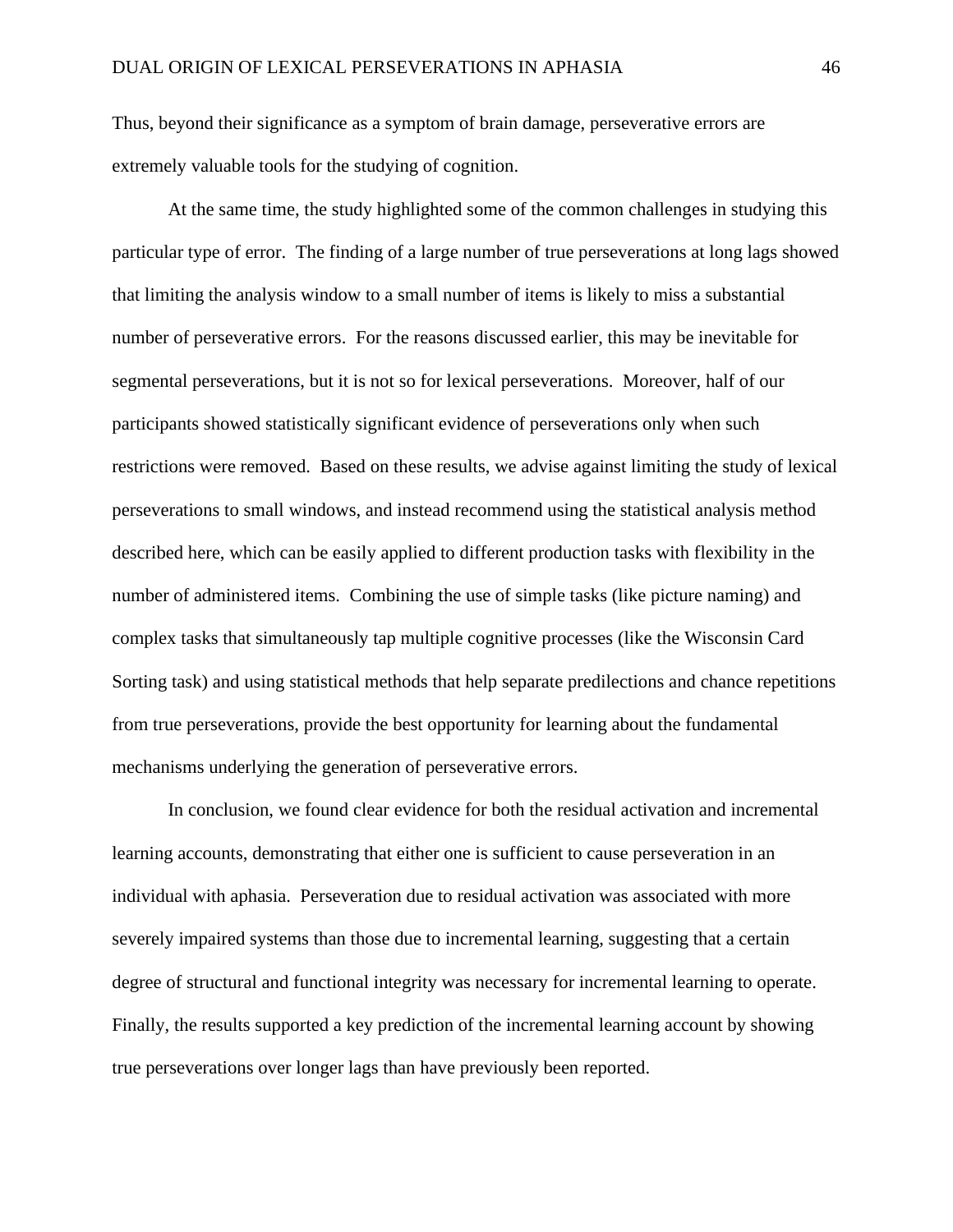## **6 Acknowledgements**

We would like to thank QD, GK, FJ, OW, CE, and EG for their participation in many hours of testing, Michael Freund and Alison Trude for collecting much of the data, and Denise McCall at SCALE for her assistance in coordinating the testing sessions. This work was supported in part by the Therapeutic Cognitive Neuroscience Fund at Johns Hopkins University, and a Science of Learning grant from Johns Hopkins University awarded to N.N.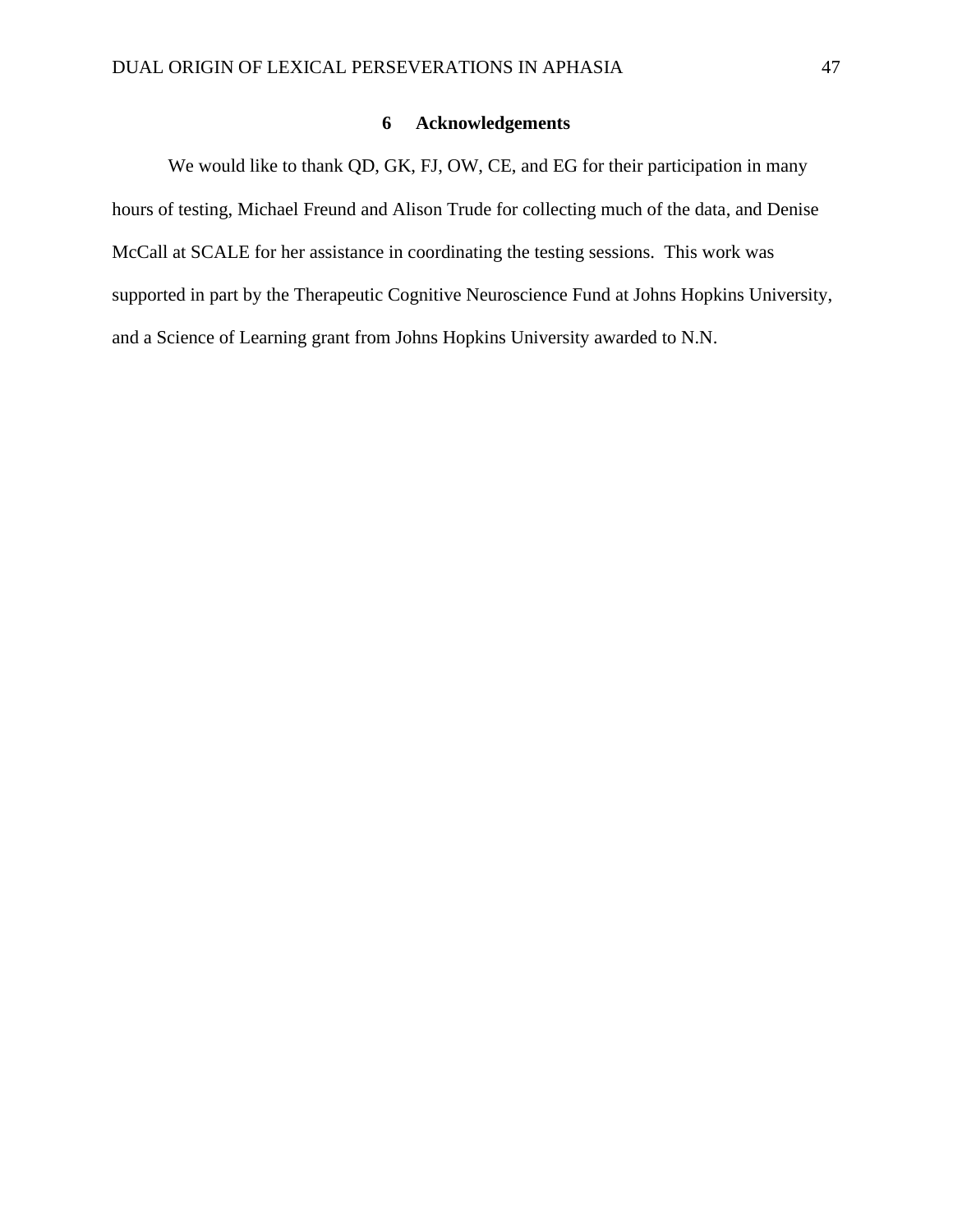# **7 Appendix A**

*Table A1. Additional information on participants' working memory and inhibitory control abilities. The Category and Rhyme Probe tasks (adapted from Freedman & Martin, 2001) assess semantic and phonological working memory, respectively. Scores on these tasks are reported as the length of the longest sequence at which the participant met the criterion for continuing (75% accuracy or higher), followed by a decimal indicating the proportion of the next block answered correctly (e.g., 2.5 means the maximum length at which criterion was met was at length 2, and 50% of responses at length 3 were correct). These scores varied considerably across participants, and, except for QD's Category Probe and GK's Rhyme Probe scores, were lower than control scores. Importantly, the scores showed no relation to the types of perseverations made in picture naming tasks. Scores on the Corsi Block task (Kessels, van Zandvoort, Postma, Kappelle, & de Haan, 2000), which measures spatial working memory, showed little variation across participants and all fall within the normal range. The Go/NoGo and Simon tasks assess inhibitory control. Participants had varying degrees of difficulty with these tasks, with all but GK scoring outside of normal range, but, as in the working memory tasks, their performance was not predictive of the types of perseverations they made.*

|           |      |                   | <b>Category Probe Rhyme Probe Corsi Blocks</b> | <b>Go/NoGo</b>    | <b>Simon Effect</b> |               |           |
|-----------|------|-------------------|------------------------------------------------|-------------------|---------------------|---------------|-----------|
|           |      |                   |                                                | NoGo Errors Go RT |                     | <i>Errors</i> | <b>RT</b> |
| QD        | 4.60 | Unavailable       | <b>Unavailable</b>                             | 6                 | 465                 |               | 171       |
| <b>GK</b> | 2.67 | 5.54              |                                                | 6                 | 355                 |               | 60        |
| FJ        | 2.66 | 0.50 <sub>1</sub> | 19                                             | 10                | 389                 | 18            | 47        |
| <b>OW</b> | 1.67 | 0.25              | 17                                             | 10                | 399                 |               | 175       |
| <b>EG</b> | 2.42 | 2.58              | 15                                             | 12                | 396                 |               | 91        |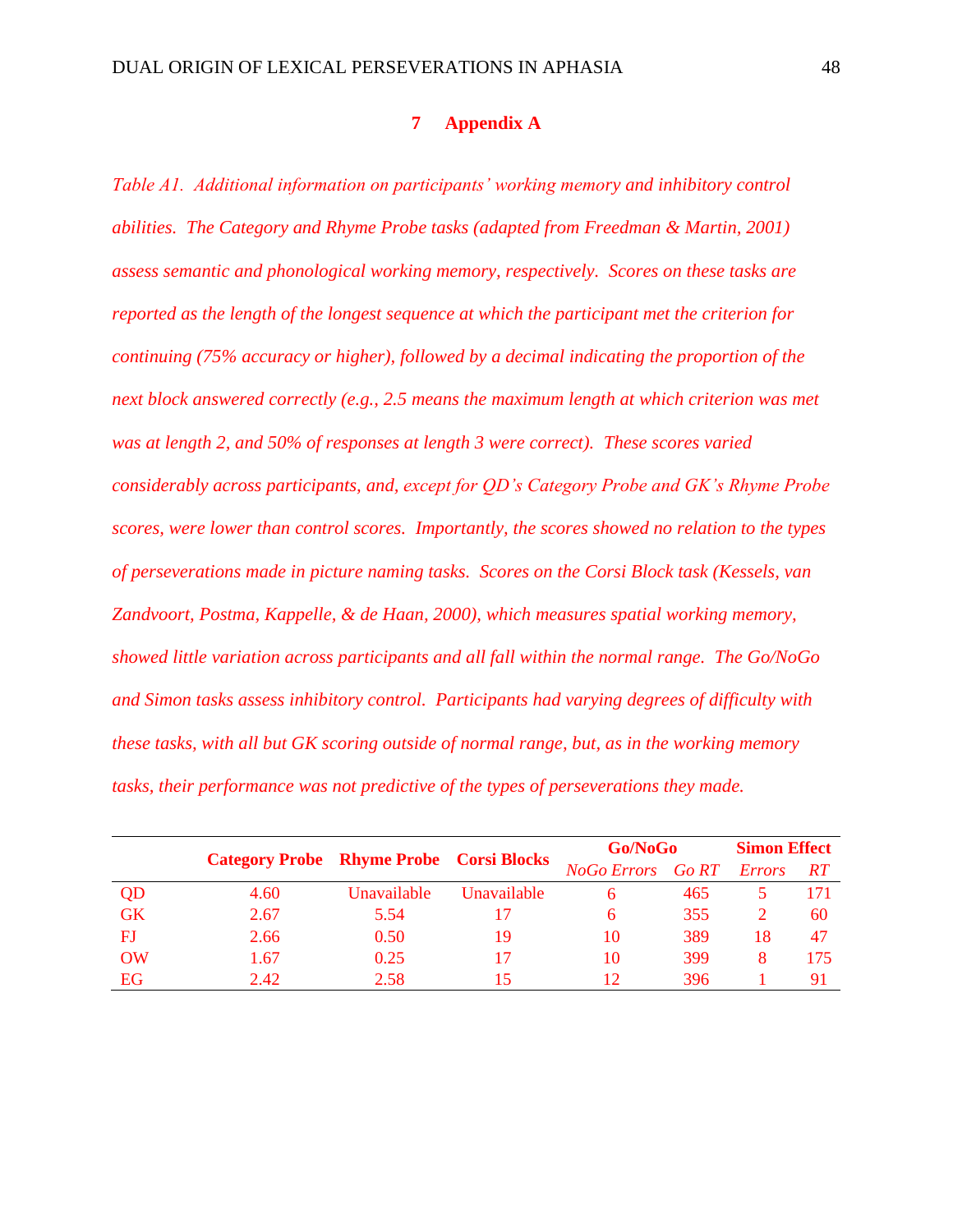## **8 References**

- Albert, M. L., & Sandson, J. (1986). Perseveration in aphasia. *Cortex*, *22*(1), 103–115. https://doi.org/10.1016/S0010-9452(86)80035-1
- Allison, R. S., & Hurwitz, L. J. (1967). On perseveration in aphasics. *Brain*, *90*(2), 429–448. https://doi.org/10.1093/brain/90.2.429

Bayles, K. A., Tomoeda, C. K., Kaszniak, A. W., Stern, L. Z., & Eagans, K. K. (1985). Verbal perseveration of dementia patients. *Brain and Language*, *25*(1), 102–116. https://doi.org/10.1016/0093-934X(85)90123-3

- Belke, E., Meyer, A. S., & Damian, M. F. (2005). Refractory effects in picture naming as assessed in a semantic blocking paradigm. *The Quarterly Journal of Experimental Psychology Section A*, *58*(4), 667–692. https://doi.org/10.1080/02724980443000142
- Belke, E., & Stielow, A. (2013). Cumulative and non-cumulative semantic interference in object naming: Evidence from blocked and continuous manipulations of semantic context. *The Quarterly Journal of Experimental Psychology*, *66*(11), 2135–2160. https://doi.org/10.1080/17470218.2013.775318

Boucher, J. (1977). Alternation and sequencing behaviour, and response to novelty in autistic children. *Journal of Child Psychology and Psychiatry*, *18*(1), 67–72. https://doi.org/10.1111/j.1469-7610.1977.tb00417.x

- Breining, B. L., Nozari, N., & Rapp, B. (2016). Does segmental overlap help or hurt? Evidence from blocked cyclic naming in spoken and written production. *Psychonomic Bulletin & Review*, *23*(2), 500–506. https://doi.org/10.3758/s13423-015-0900-x
- Breining, B. L., Nozari, N., & Rapp, B. (2019). Learning in complex, multi-component cognitive systems: Different learning challenges within the same system. *Journal of Experimental*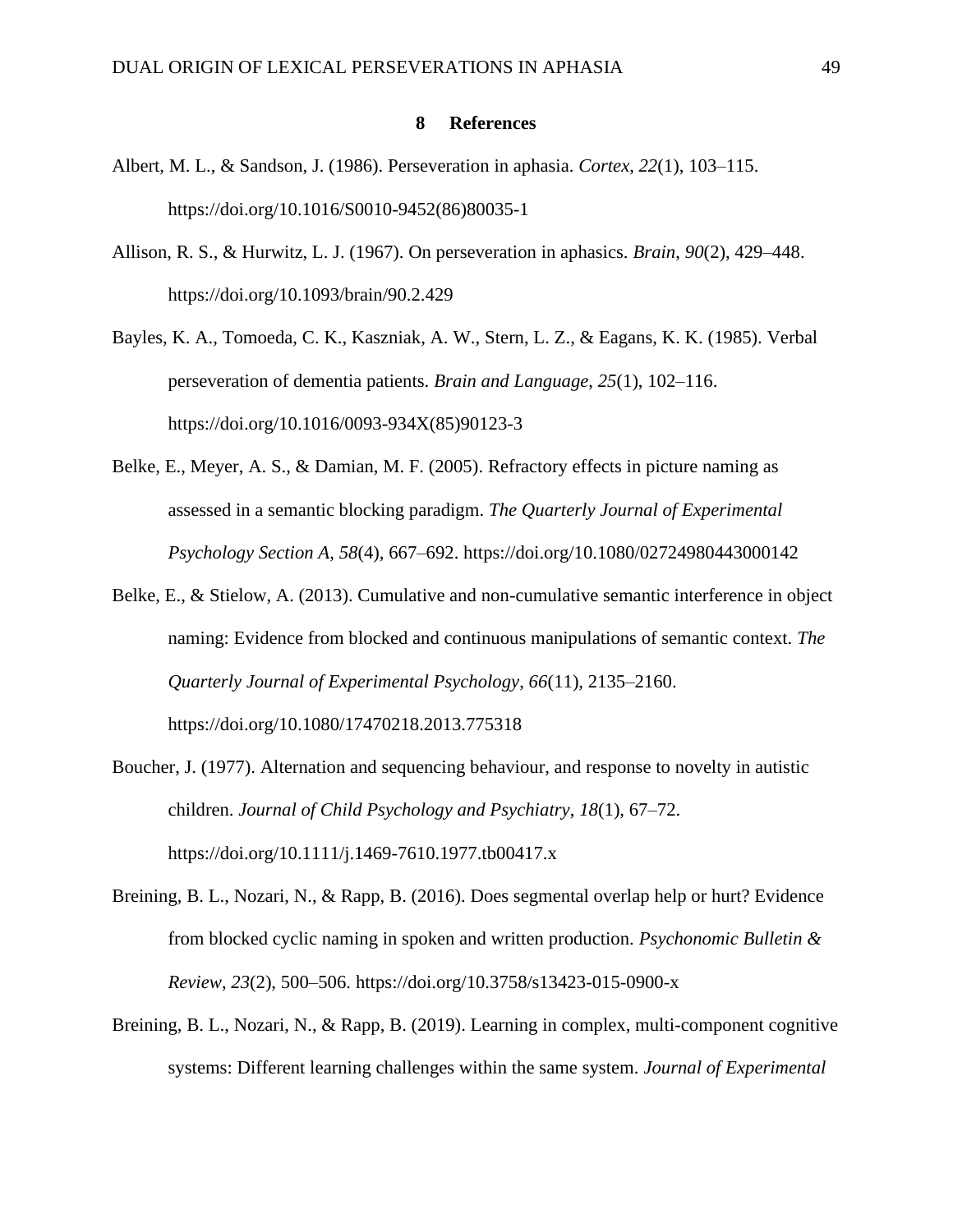*Psychology: Learning, Memory, and Cognition*, *45*(6), 1093–1106. https://doi.org/10.1037/xlm0000630

- Buckingham, H. W., Avakian-Whitaker, H., & Whitaker, H. A. (1978). Alliteration and assonance in neologistic jargon aphasia. *Cortex*, *14*(3), 365–380. https://doi.org/10.1016/S0010-9452(78)80063-X
- Buckingham, H. W., Whitaker, H., & Whitaker, H. A. (1979). On linguistic perseveration. In H. Whitaker & H. A. Whitaker (Eds.), *Studies in Neurolinguistics* (pp. 329–352). https://doi.org/10.1016/B978-0-12-746304-9.50016-1
- Cohen, L., & Dehaene, S. (1998). Competition between past and present. Assessment and interpretation of verbal perseverations. *Brain*, *121*(9), 1641–1659. https://doi.org/10.1093/brain/121.9.1641
- Dell, G. S. (1986). A spreading-activation theory of retrieval in sentence production. *Psychological Review*, *93*(3), 283–321. https://doi.org/10.1037/0033-295X.93.3.283
- Dell, G. S., Burger, L. K., & Svec, W. R. (1997). Language production and serial order: A functional analysis and a model. *Psychological Review*, *104*(1), 123–147. https://doi.org/10.1037/0033-295X.104.1.123
- Dell, G. S., Schwartz, M. F., Martin, N., Saffran, E. M., & Gagnon, D. A. (1997). Lexical access in aphasic and nonaphasic speakers. *Psychological Review*, *104*(4), 801–838. https://doi.org/10.1037/0033-295X.104.4.801
- Estes, W. K. (1972). An associative basis for coding and organization in memory. In A. W. Melton & E. Martin (Eds.), *Coding processes in human memory* (pp. 161–190). Washington, DC: W. H. Winston & Sons.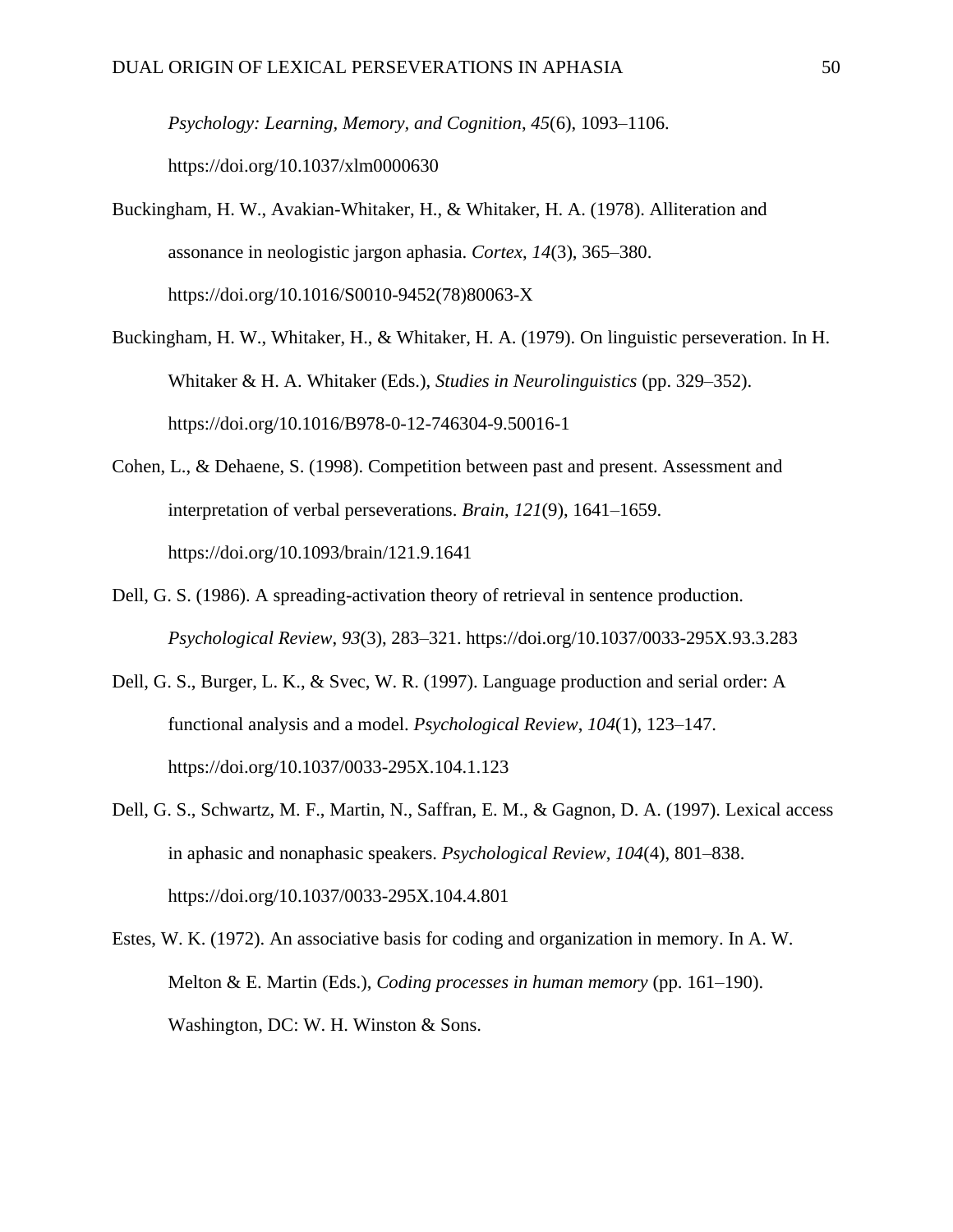- Fischer-Baum, S., McCloskey, M., & Rapp, B. (2010). Representation of letter position in spelling: Evidence from acquired dysgraphia. *Cognition*, *115*(3), 466–490. https://doi.org/10.1016/j.cognition.2010.03.013
- Fischer-Baum, S., Miozzo, M., Laiacona, M., & Capitani, E. (2016). Perseveration during verbal fluency in traumatic brain injury reflects impairments in working memory. *Neuropsychology*, *30*(7), 791–799. https://doi.org/10.1037/neu0000286
- Fischer-Baum, S., & Rapp, B. (2012). Underlying cause(s) of letter perseveration errors. *Neuropsychologia*, *50*(2), 305–318. https://doi.org/10.1016/j.neuropsychologia.2011.12.001
- Fischer-Baum, S., & Rapp, B. (2014). The analysis of perseverations in acquired dysgraphia reveals the internal structure of orthographic representations. *Cognitive Neuropsychology*, *31*(3), 237–265. https://doi.org/10.1080/02643294.2014.880676
- Freedman, M. L., & Martin, R. C. (2001). Dissociable components of short-term memory and their relation to long-term learning. *Cognitive Neuropsychology*, *18*(3), 193–226. https://doi.org/10.1080/02643290126002
- Freeman, T., & Gathercole, C. E. (1966). Perseveration—The Clinical Symptoms—In Chronic Schizophrenia and Organic Dementia. *The British Journal of Psychiatry*, *112*(482), 27– 32. https://doi.org/10.1192/bjp.112.482.27
- Freund, M., & Nozari, N. (2018). Is adaptive control in language production mediated by learning? *Cognition*, *176*, 107–130. https://doi.org/10.1016/j.cognition.2018.03.009
- Fuld, P. A., Katzman, R., Davies, P., & Terry, R. D. (1982). Intrusions as a sign of Alzheimer dementia chemical and pathological verification. *Annals of Neurology*, *11*(2), 155–159. https://doi.org/10.1002/ana.410110208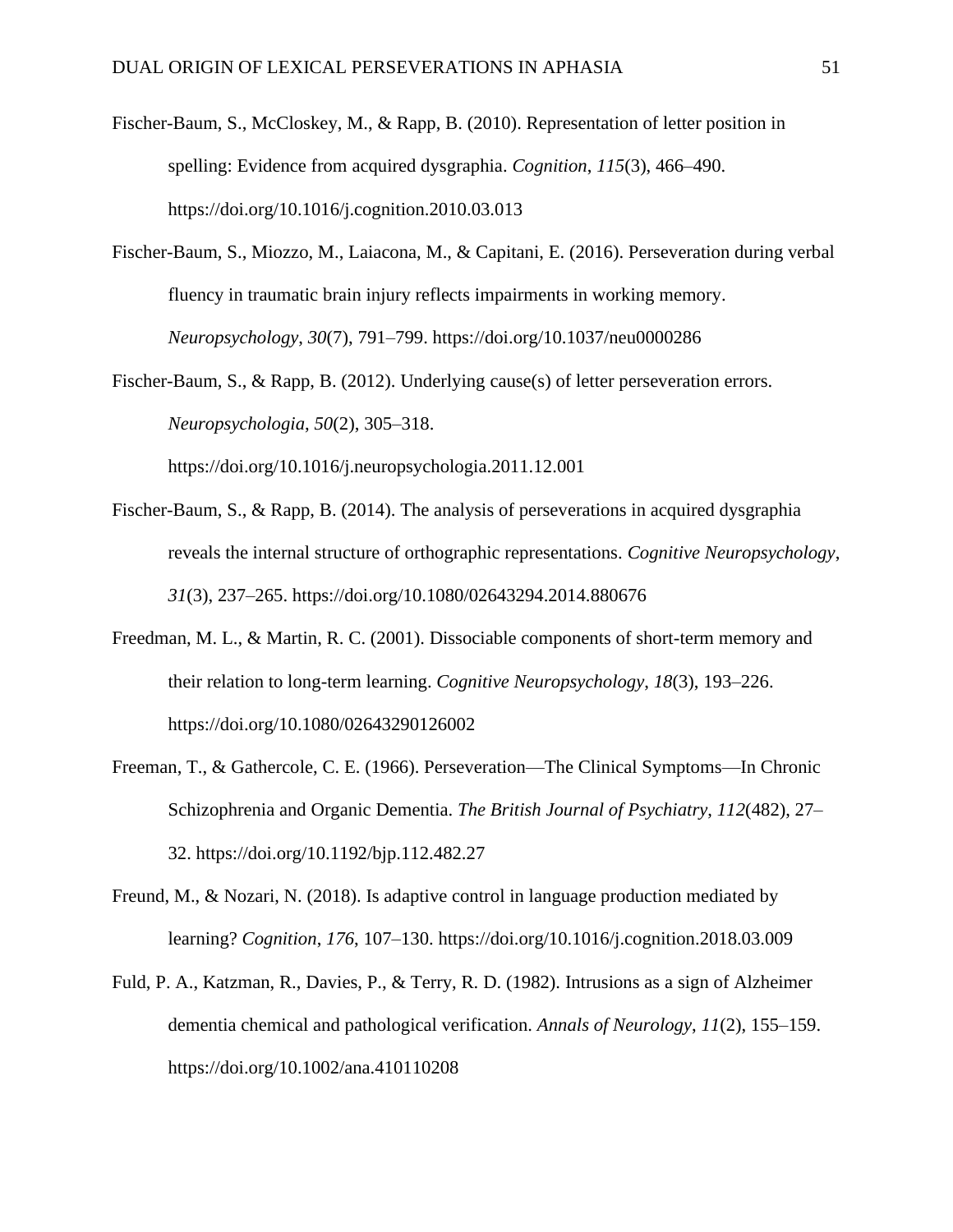- Garrett, M. F. (1975). The analysis of sentence production. In G. H. Bower (Ed.), *Psychology of Learning and Motivation* (Vol. 9, pp. 133–177). https://doi.org/10.1016/S0079- 7421(08)60270-4
- Gotts, S. J., della Rocchetta, A. I., & Cipolotti, L. (2002). Mechanisms underlying perseveration in aphasia: Evidence from a single case study. *Neuropsychologia*, *40*(12), 1930–1947. https://doi.org/10.1016/S0028-3932(02)00067-2
- Grant, D. A., & Berg, E. (1948). A behavioral analysis of degree of reinforcement and ease of shifting to new responses in a Weigl-type card-sorting problem. *Journal of Experimental Psychology*, *38*(4), 404–411. https://doi.org/10.1037/h0059831
- Helmick, J. W., & Berg, C. B. (1976). Perseveration in brain-injured adults. *Journal of Communication Disorders*, *9*(2), 143–156. https://doi.org/10.1016/0021-9924(76)90006- X
- Hirsh, K. W. (1998). Perseveration and activation in aphasic speech production. *Cognitive Neuropsychology*, *15*(4), 377–388. https://doi.org/10.1080/026432998381140
- Hong, Y., & R Core Team. (2020). poibin: The Poisson binomial distribution (Version 1.5) [R]. Retrieved from https://CRAN.R-project.org/package=poibin
- Howard, D., Nickels, L., Coltheart, M., & Cole-Virtue, J. (2006). Cumulative semantic inhibition in picture naming: Experimental and computational studies. *Cognition*, *100*(3), 464–482. https://doi.org/10.1016/j.cognition.2005.02.006
- Hsiao, E. Y., Schwartz, M. F., Schnur, T. T., & Dell, G. S. (2009). Temporal characteristics of semantic perseverations induced by blocked-cyclic picture naming. *Brain and Language*, *108*(3), 133–144. https://doi.org/10.1016/j.bandl.2008.11.003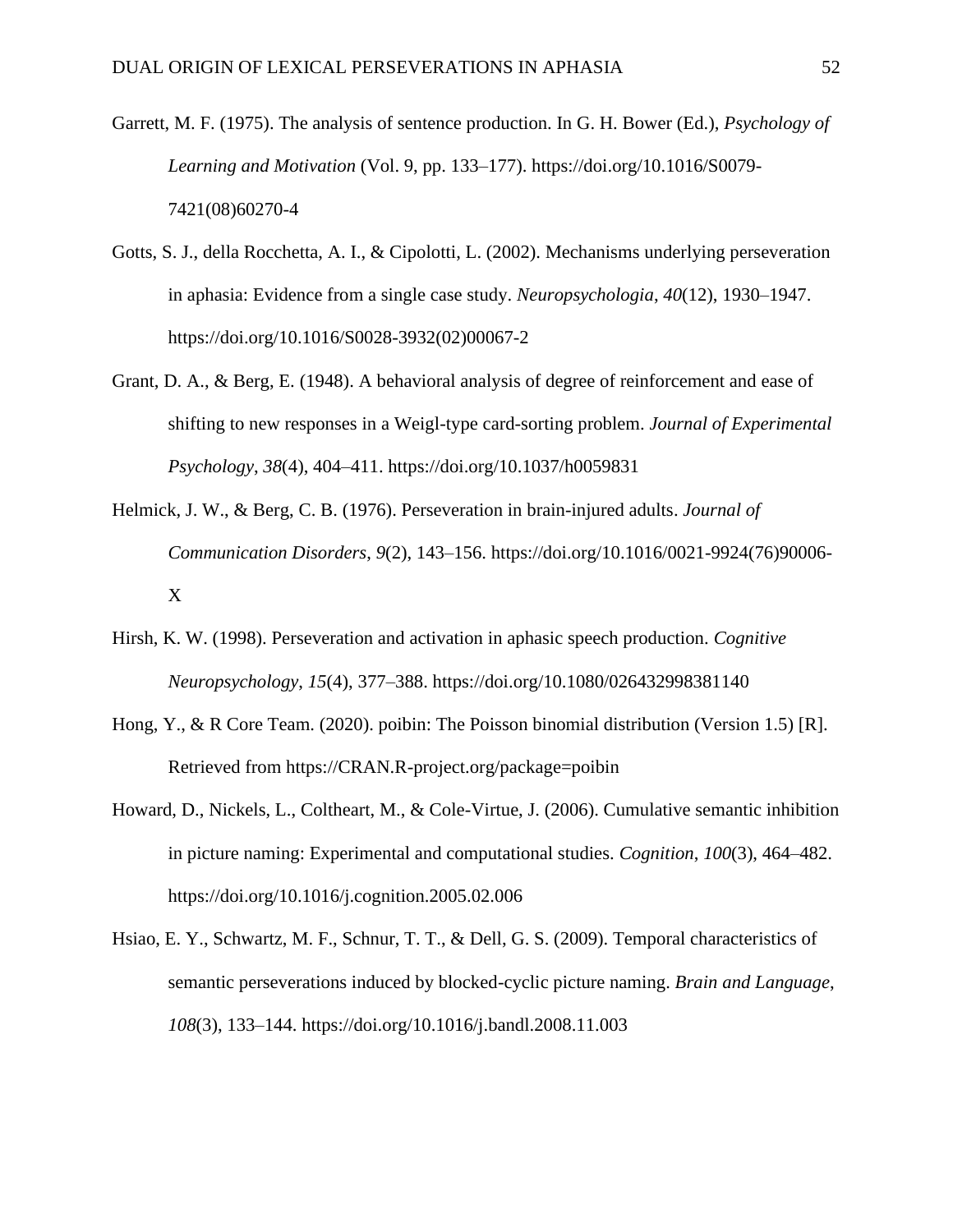- Joordens, S., & Besner, D. (1992). Priming effects that span an intervening unrelated word: Implications for models of memory representation and retrieval. *Journal of Experimental Psychology: Learning, Memory, and Cognition*, *18*(3), 483–491. https://doi.org/10.1037/0278-7393.18.3.483
- Kessels, R. P. C., van Zandvoort, M. J. E., Postma, A., Kappelle, L. J., & de Haan, E. H. F. (2000). The Corsi block-tapping task: Standardization and normative data. *Applied Neuropsychology*, *7*(4), 252–258. https://doi.org/10.1207/S15324826AN0704\_8
- Lees, A. J., & Smith, E. (1983). Cognitive deficits in the early stages of Parkinson's disease. *Brain*, *106*(2), 257–270. https://doi.org/10.1093/brain/106.2.257
- MacKay, D. G. (1987). *The organization of perception and action: A theory for language and other cognitive skills*. https://doi.org/10.1007/978-1-4612-4754-8
- Martin, N., & Dell, G. S. (2007). Common mechanisms underlying perseverative and nonperseverative sound and word substitutions. *Aphasiology*, *21*(10–11), 1002–1017. https://doi.org/10.1080/02687030701198346
- Martin, N., Roach, A., Brecher, A., & Lowery, J. (1998). Lexical retrieval mechanisms underlying whole-word perseveration errors in anomic aphasia. *Aphasiology*, *12*(4–5), 319–333. https://doi.org/10.1080/02687039808249536
- Martin, R. C., Shelton, J. R., & Yaffee, L. S. (1994). Language processing and working memory: Neuropsychological evidence for separate phonological and semantic capacities. *Journal of Memory and Language*, *33*(1), 83–111. https://doi.org/10.1006/jmla.1994.1005
- McCloskey, M., Macaruso, P., & Rapp, B. (2006). Grapheme-to-lexeme feedback in the spelling system: Evidence from a dysgraphic patient. *Cognitive Neuropsychology*, *23*(2), 278– 307. https://doi.org/10.1080/02643290442000518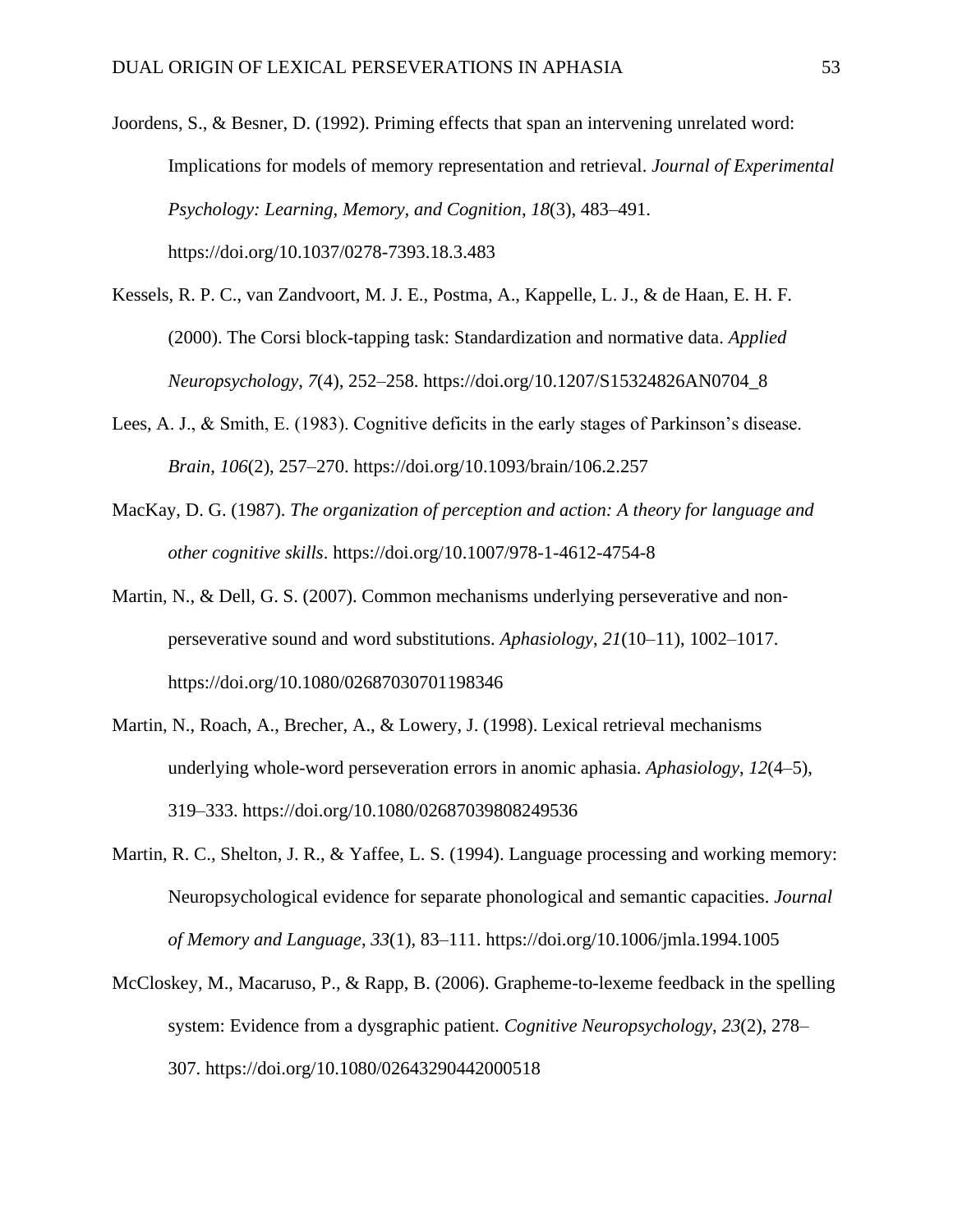Milner, B. (1963). Effects of different brain lesions on card sorting: The role of the frontal lobes. *Archives of Neurology*, *9*(1), 90–100. https://doi.org/10.1001/archneur.1963.00460070100010

- Miozzo, M., Fischer-Baum, S., & Caccappolo-van Vliet, E. (2013). Perseverations in Alzheimer's disease: Memory slips? *Cortex*, *49*(8), 2028–2039. https://doi.org/10.1016/j.cortex.2012.10.016
- Moses, M. S., Nickels, L. A., & Sheard, C. (2004). Disentangling the web: Neologistic perseverative errors in jargon aphasia. *Neurocase*, *10*(6), 452–461. https://doi.org/10.1080/13554790490894057
- Moses, M. S., Sheard, C., & Nickels, L. A. (2007). Insights into recurrent perseverative errors in aphasia: A case series approach. *Aphasiology*, *21*(10–11), 975–1001. https://doi.org/10.1080/02687030701198312
- Nozari, N. (2019). The dual origin of semantic errors in access deficit: Activation vs. inhibition deficit. *Cognitive Neuropsychology*, *36*(1–2), 31–53. https://doi.org/10.1080/02643294.2019.1587397
- Nozari, N., & Dell, G. S. (2012). Feature migration in time: Reflection of selective attention on speech errors. *Journal of Experimental Psychology: Learning, Memory, and Cognition*, *38*(4), 1084–1090. https://doi.org/10.1037/a0026933
- Nozari, N., & Dell, G. S. (2013). How damaged brains repeat words: A computational approach. *Brain and Language*, *126*(3), 327–337. https://doi.org/10.1016/j.bandl.2013.07.005
- Nozari, N., Dell, G. S., Schneck, K., & Gordon, B. (2015). Implementation of selective attention in sequential word production. In D. C. Noelle, R. Dale, A. S. Warlaumont, J. Yoshimi, T. Matlock, C. D. Jennings, & P. P. Maglio (Eds.), *Proceedings of the 37th Annual*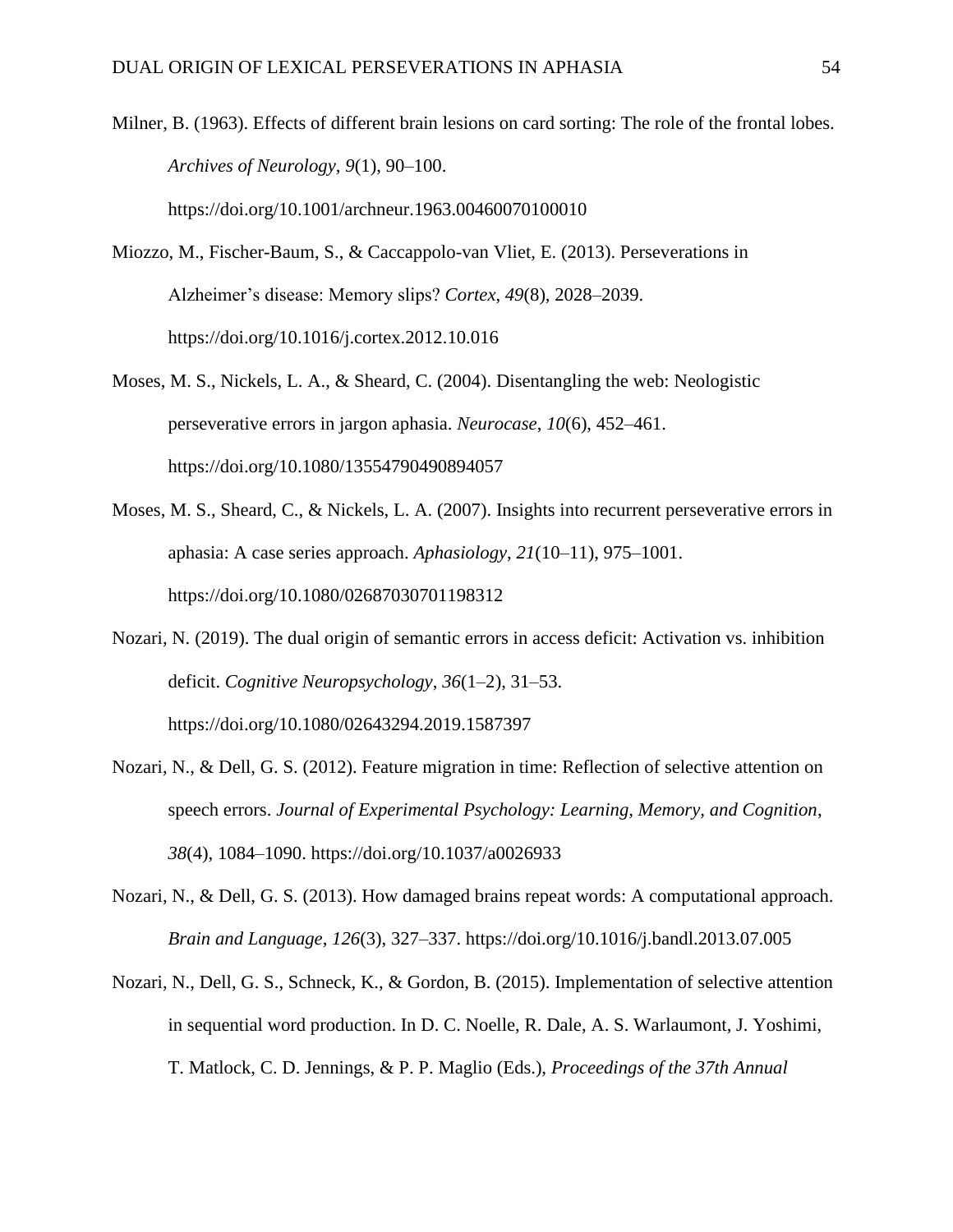*Meeting of the Cognitive Science Society* (pp. 1745–1750). Retrieved from https://mindmodeling.org/cogsci2015/papers/0303/index.html

- Nozari, N., Freund, M., Breining, B. L., Rapp, B., & Gordon, B. (2016). Cognitive control during selection and repair in word production. *Language, Cognition and Neuroscience*, *31*(7), 886–903. https://doi.org/10.1080/23273798.2016.1157194
- Nozari, N., Kittredge, A. K., Dell, G. S., & Schwartz, M. F. (2010). Naming and repetition in aphasia: Steps, routes, and frequency effects. *Journal of Memory and Language*, *63*(4), 541–559. https://doi.org/10.1016/j.jml.2010.08.001
- Nozari, N., & Pinet, S. (2020). A critical review of the behavioral, neuroimaging, and electrophysiological studies of co-activation of representations during word production. *Journal of Neurolinguistics*, *53*, 100875.

https://doi.org/10.1016/j.jneuroling.2019.100875

Oppenheim, G. M. (2018). The paca that roared: Immediate cumulative semantic interference among newly acquired words. *Cognition*, *177*, 21–29. https://doi.org/10.1016/j.cognition.2018.02.014

Oppenheim, G. M., Dell, G. S., & Schwartz, M. F. (2010). The dark side of incremental learning: A model of cumulative semantic interference during lexical access in speech production. *Cognition*, *114*(2), 227–252. https://doi.org/10.1016/j.cognition.2009.09.007

Petrides, M., & Milner, B. (1982). Deficits on subject-ordered tasks after frontal- and temporallobe lesions in man. *Neuropsychologia*, *20*(3), 249–262. https://doi.org/10.1016/0028- 3932(82)90100-2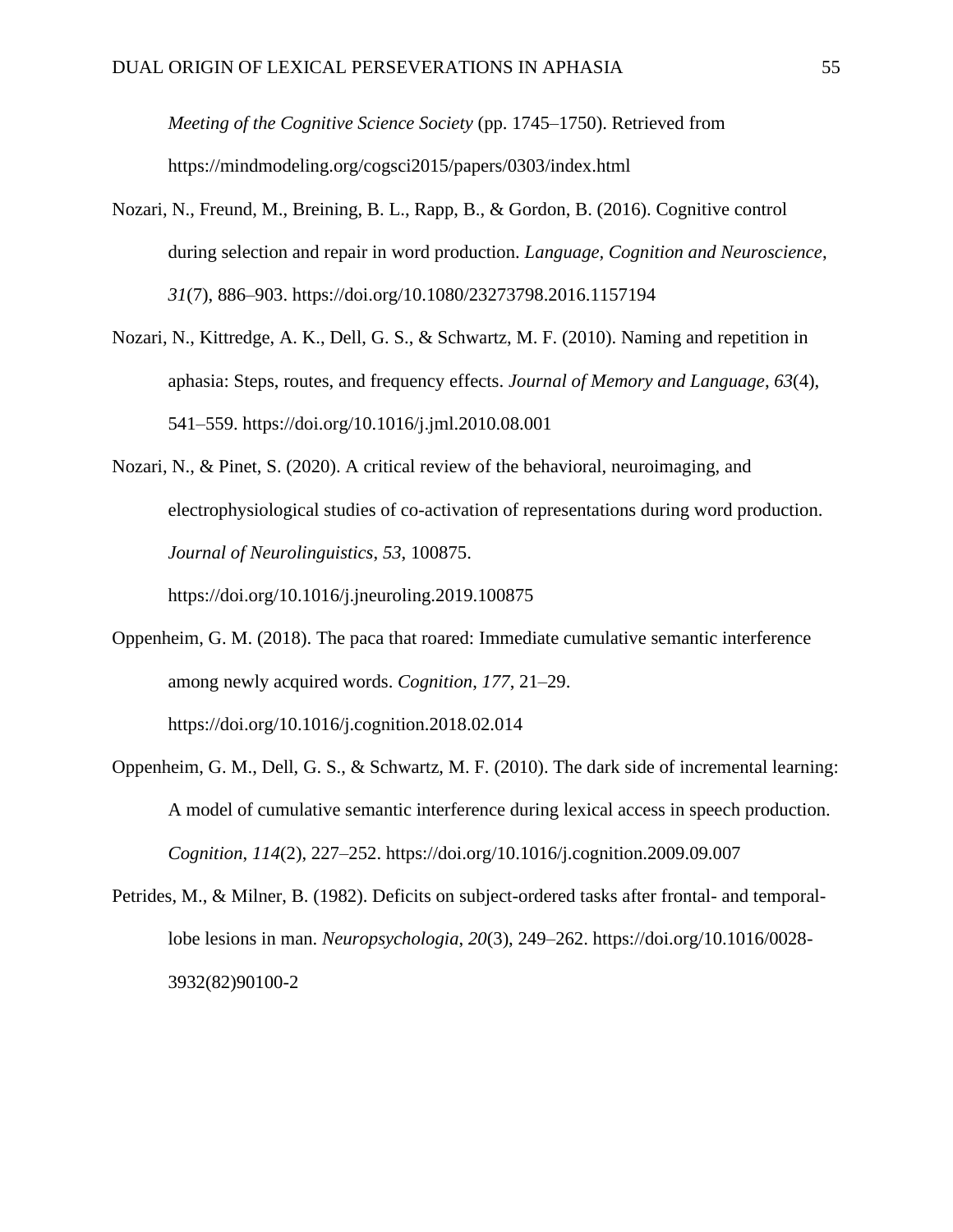- Piai, V., Riès, S. K., & Swick, D. (2016). Lesions to lateral prefrontal cortex impair lexical interference control in word production. *Frontiers in Human Neuroscience*, *9*. https://doi.org/10.3389/fnhum.2015.00721
- R Core Team. (2020). R: A language and environment for statistical computing (Version 3.6.3). Retrieved from https://www.R-project.org/
- Riès, S. K., Karzmark, C. R., Navarrete, E., Knight, R. T., & Dronkers, N. F. (2015). Specifying the role of the left prefrontal cortex in word selection. *Brain and Language*, *149*, 135– 147. https://doi.org/10.1016/j.bandl.2015.07.007
- Roach, A., Schwartz, M. F., Martin, N., Grewal, R. S., & Brecher, A. (1996). The Philadelphia naming test: Scoring and rationale. In M. L. Lemme (Ed.), *Clinical aphasiology* (Vol. 24, pp. 121–133). Retrieved from http://aphasiology.pitt.edu/215/
- Sandson, J., & Albert, M. L. (1984). Varieties of perseveration. *Neuropsychologia*, *22*(6), 715– 732. https://doi.org/10.1016/0028-3932(84)90098-8
- Schnur, T. T. (2014). The persistence of cumulative semantic interference during naming. *Journal of Memory and Language*, *75*, 27–44. https://doi.org/10.1016/j.jml.2014.04.006
- Schnur, T. T., Schwartz, M. F., Brecher, A., & Hodgson, C. (2006). Semantic interference during blocked-cyclic naming: Evidence from aphasia. *Journal of Memory and Language*, *54*(2), 199–227. https://doi.org/10.1016/j.jml.2005.10.002
- Schnur, T. T., Schwartz, M. F., Kimberg, D. Y., Hirshorn, E., Coslett, H. B., & Thompson-Schill, S. L. (2009). Localizing interference during naming: Convergent neuroimaging and neuropsychological evidence for the function of Broca's area. *Proceedings of the National Academy of Sciences*, *106*(1), 322–327.

https://doi.org/10.1073/pnas.0805874106